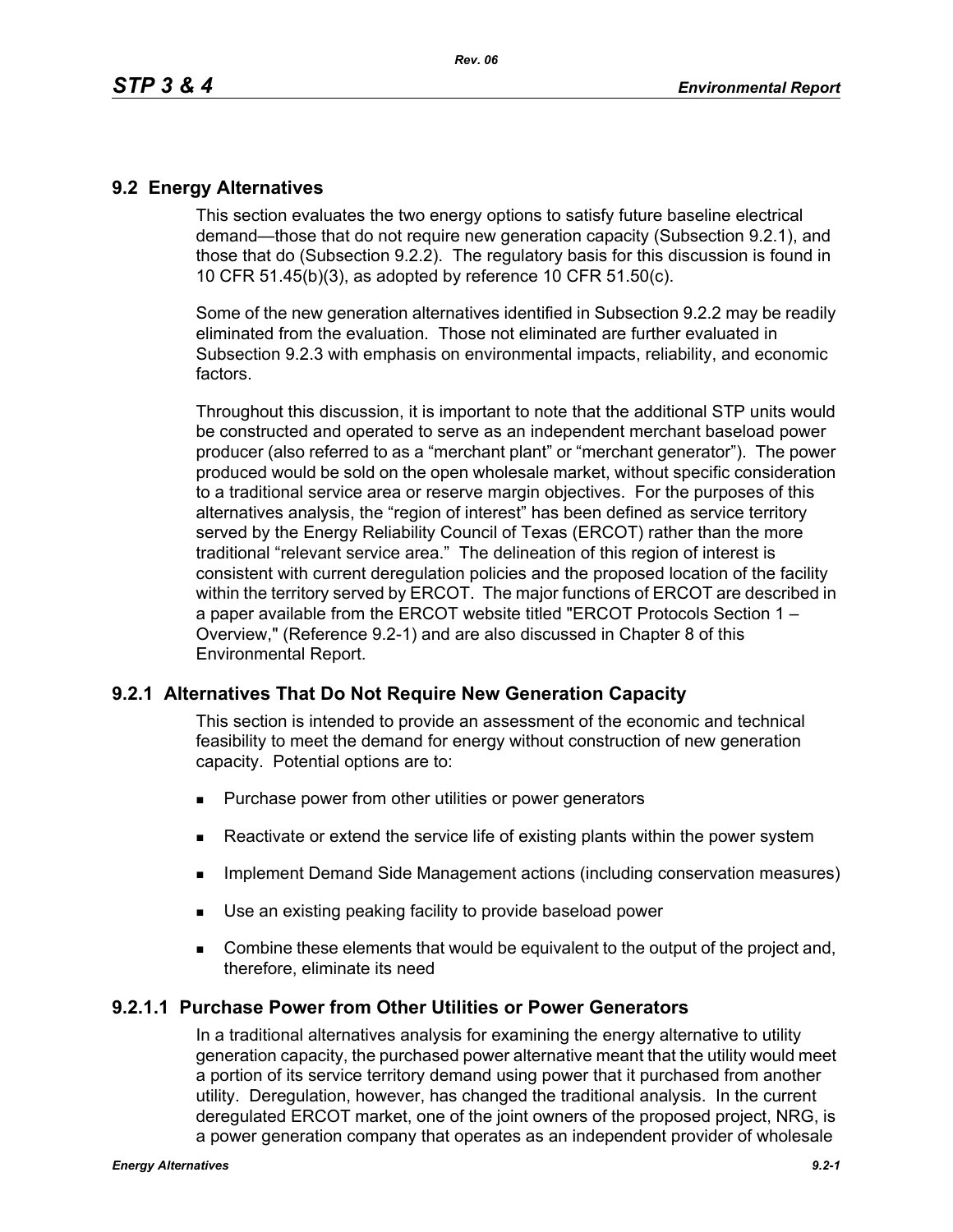electricity. As a power generation company, NRG would not be able to offer competitively priced power if it had to purchase electricity for resale in the wholesale market.

The other joint owner of the proposed project, CPS Energy, continues to operate as a traditional utility. As a traditional utility, one of CPS Energy's goals is to provide the lowest cost-reliable power supply to its customers. In some instances, when the price is right, CPS Energy makes short-term purchases of power on the wholesale market for the benefit of customers. However, to maintain an adequate reserve of generating capacity for reliability and wholesale market risk reduction, CPS Energy has determined that the proposed nuclear project is the lowest cost option. CPS Energy has and continues to evaluate power markets for opportunities to supplement its generation portfolio. However, power supply agreements are too costly to be a viable alternative to the proposed nuclear project.

Finally, as discussed in Chapter 8, the region of interest for the need for power analysis is ERCOT. Chapter 8 demonstrates that within ERCOT there is a need for power from STP 3 & 4 plus other new generating facilities. Chapter 8 also demonstrates that there are very limited interconnections between ERCOT and outside areas. Given the limited interconnections, it would not be possible to supply the need for power within ERCOT with power purchased from outside of ERCOT.

### **9.2.1.2 Reactivate or Extend Service Life of Existing Plants**

Reactivating or extending the service life of existing plants could reduce the need for a new nuclear power station. STPNOC has no plans to retire either of the existing STP units. Fossil plants that have been retired or that are slated for retirement tend to be ones that are old enough to have difficulty in meeting current restrictions on air contaminant emissions. In the face of increasingly stringent restrictions, delaying retirement, or reactivating plants to avoid development of large baseloaded plant would be unreasonable. To meet regulatory requirements, major construction to retrofit emission control devices, upgrade, or replace plant components would likely be required. STPNOC concluded that the environmental impacts of such a scenario are bounded by the coal- and gas-fired alternatives. Consequently, reactivation or extended service life for existing plants are not considered reasonable or environmentally preferable alternative energy sources for the owners of the proposed project.

## **9.2.1.3 Demand Side Management**

Historically, state regulatory bodies have required regulated utilities to institute programs designed to reduce demand for electricity; however, the capacity of the proposed baseload unit could not reasonably be replaced with conservation. Demand Side Management programs included energy conservation and load modification measures. In the current deregulated ERCOT market, NRG anticipates it would not be able to offer competitively priced power if it had to retain an extensive conservation and load modification incentive program.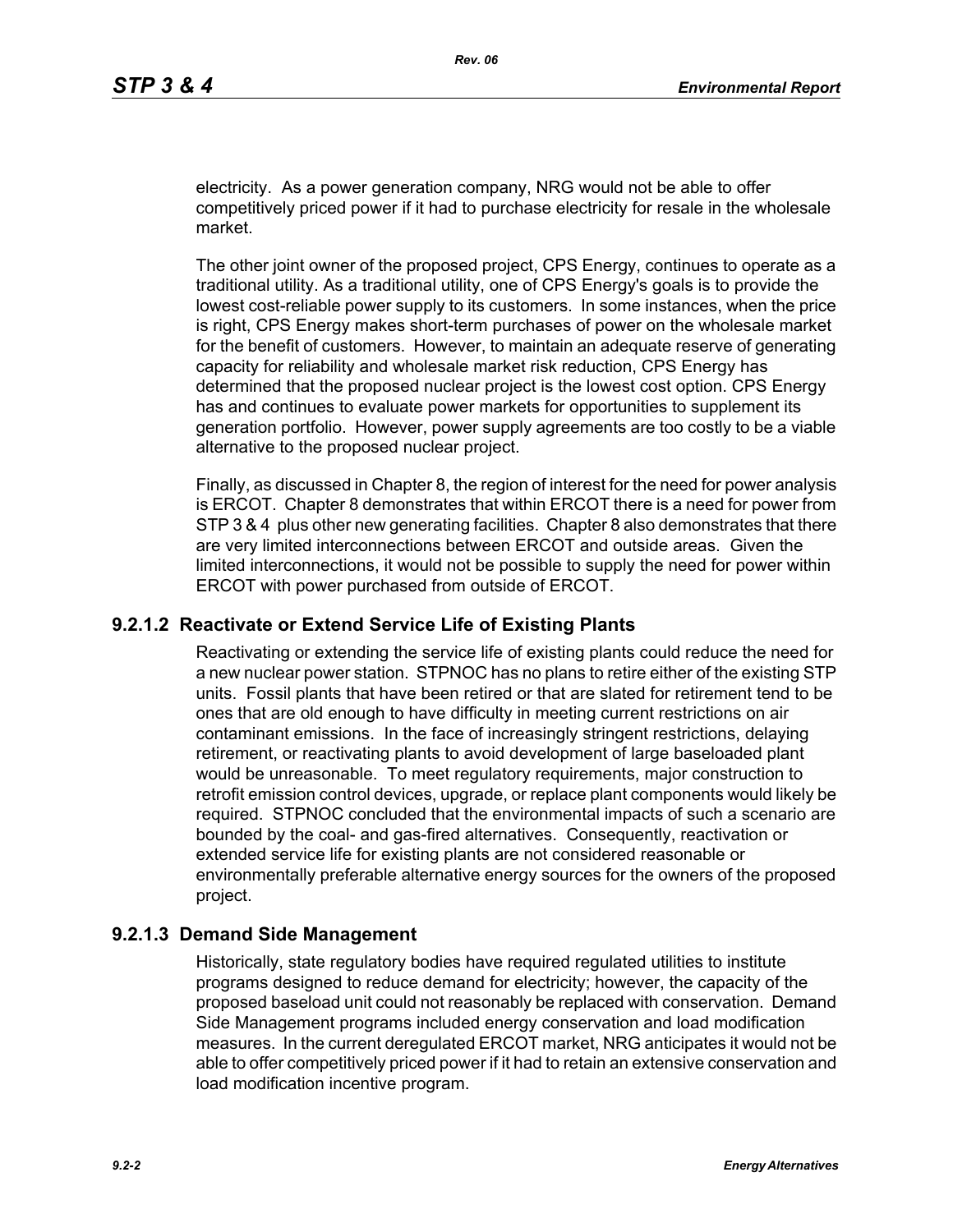*Rev. 06*

As discussed in Subsection 8.4.1, ERCOT does have a Demand Side Working Group to promote demand side management. ERCOT's determination of the need for power accounts for efforts to reduce demand. Therefore, even factoring in demand side management, there will be a need for power in ERCOT at the time STP 3 & 4 is scheduled to begin operation, and demand side management is not a reasonable alternative to new generating facilities.

[Finally, the purpose of STP 3 & 4 is to generate baseload power, and NRG's purpose](http://www.eere.energy.gov/windandhydro/windpoweringamerica/pdfs/power_supply_guidebook.pdf)  for the project is to sell baseload power on the wholesale market. Demand side management does not generate baseload power, and therefore does not serve the purpose of the project. Therefore, demand side management is not a reasonable alternative.

# **9.2.1.4 Use an Existing Peaking Facility to Provide Baseload Power**

Baseload facilities are normally used to satisfy all or part of the minimum or baseload of the system and, as a consequence, operate at full power continuously throughout the year. Peaking facilities usually run for short periods when demand on the grid exceeds baseload generation capacity in the region. Continuously running a peaking facility to provide baseload power could reduce the need for a new nuclear power station. Peaking facilities are small facilities, generally fueled by oil or natural gas, that quickly can be turned on and off according to swings in demand. Because they have a relatively low installed capital cost, simple cycle combustion turbines and diesel generators are the most prevalent peaking technologies. Peaking technologies are generally less fuel-efficient than baseload technologies using similar fuels. Consequently, peaking technologies are more expensive to operate and their impact on the environment per unit of generation is greater than the impact from baseload technologies using similar fuels. Therefore, using existing peaking facilities to provide baseload power is not considered a reasonable and/or environmentally preferable alternative energy source for the owners of the proposed project.

# **9.2.2 Alternatives That Require New Generation Capacity**

### **9.2.2.1 Introduction**

This section discusses potential alternatives that require new generation capacity and could reasonably be expected to meet the additional generation capacity expected from the proposed project at the STP site. The STPNOC COL application is premised on the construction and operation of a facility that would serve as a large baseload generator. Any feasible alternative would also need to be able to provide baseload power. For this evaluation, STPNOC determined that NUREG-1437, "Generic Environmental Impact Statement for License Renewal of Nuclear Plants" (Reference 9.2-2), identifies a useful set of alternative technologies. To generate the reasonable set of alternatives in NUREG-1437, NRC included commonly known generation technologies and consulted various state energy plans to identify alternative generation sources that are typically considered by state authorities across the country. From this review, NRC established a reasonable set of alternative technologies for power generation. This section considers those same alternatives.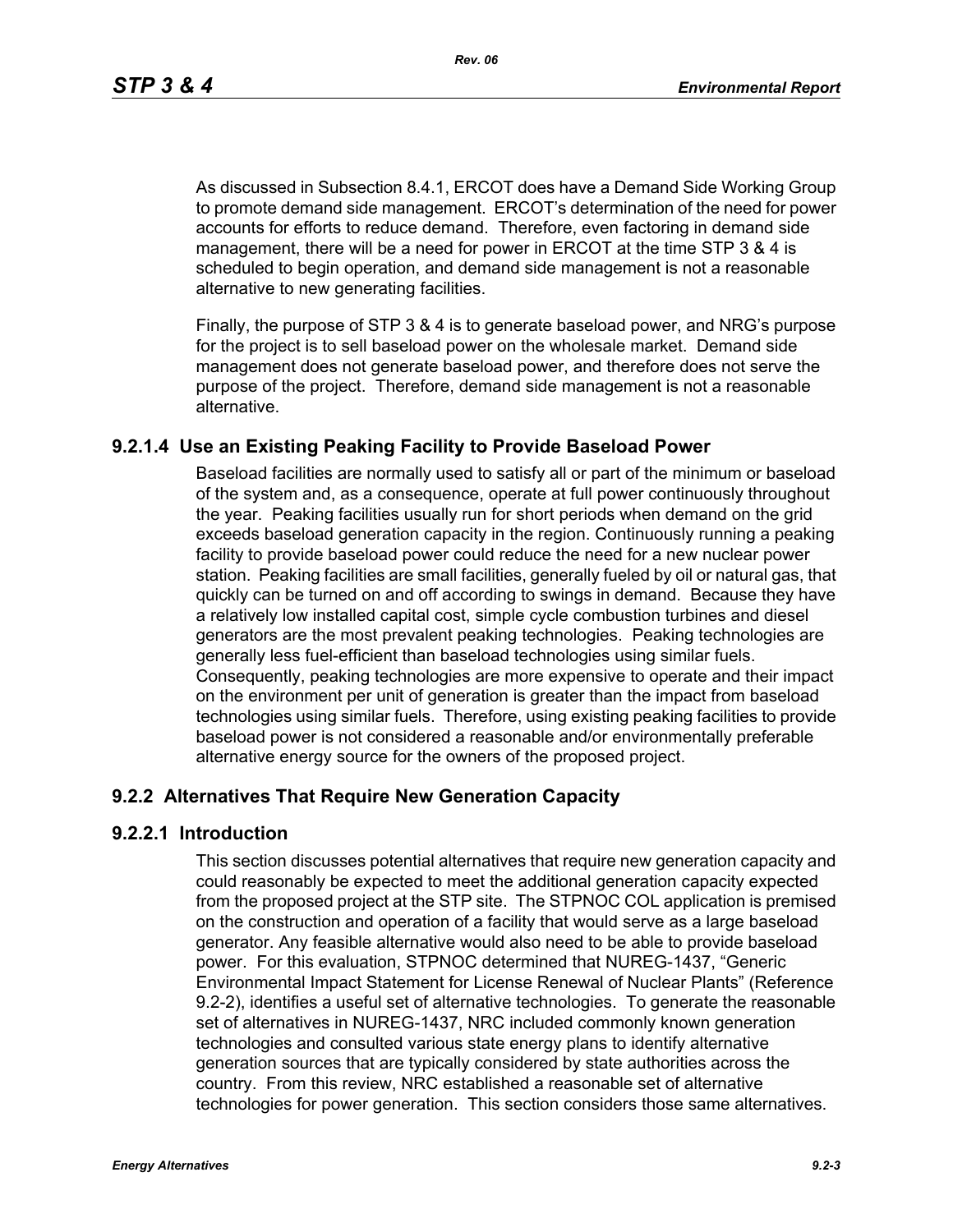*Rev. 06*

Over the lifetime of the proposed project, technology is expected to continue to improve operational and environmental performances. Thus, any analyses of future relative competitiveness or impacts are subject to these uncertainties. However, in the case of alternatives evaluated in Subsection 9.2.2, STPNOC believes that sufficient knowledge is available to make a reasonable assessment.

Energy alternatives identified for consideration in NUREG-1437 include coal, natural gas, petroleum fuels, wind, geothermal, hydroelectric, wood waste, and municipal solid waste, energy crops, and solar. Although NUREG-1437 is specific to license renewal, the alternatives analysis therein is generic and independent of license renewal and can be compared to the proposed action to determine if the alternative technology represents a reasonable alternative and satisfies the intent and requirements of the proposed action.

The alternative technologies considered in this analysis are consistent with national policy goals for energy use and are not prohibited by federal, state, or local regulations. Each of the alternatives are assessed and discussed in the subsequent sections relative to the following criteria:

- **The alternative energy conversion technology is developed, proven, and available** in the region of interest at the start of commercial operation of the proposed project.
- The alternative energy source provides baseload generation capacity equivalent to the level in the proposed action (i.e., STP 3 & 4).
- The alternative energy source does not result in environmental impacts in excess of a nuclear plant.
- The costs of an alternative energy source do not exceed the costs that make it economically impractical.

Several of the alternative energy sources were considered technically or economically infeasible after a preliminary review and were not considered further. Alternatives that were considered to be technically and economically feasible are assessed in further detail in Subsection 9.2.3.

STPNOC proposed a two-unit plant for the STP site based on General Electric's Advanced Boiling Water Reactor (ABWR) configuration. For the purpose of analysis, STPNOC assumed a target value of 2700 MWe for the net electrical output from the proposed STP units. This is considered a reasonable value and is the basis for the alternatives analysis in the following subsections.

### **9.2.2.2 Wind**

As of December 2006, 2508 MWe of wind generation has been in service in the ERCOT region (Reference 9.2-3). Wind power systems produce power intermittently because they are only operational when the wind blows at sufficient velocity and duration. Although recent advances in technology have improved wind turbine reliability, the capacity factors for wind power systems generally range from 25% to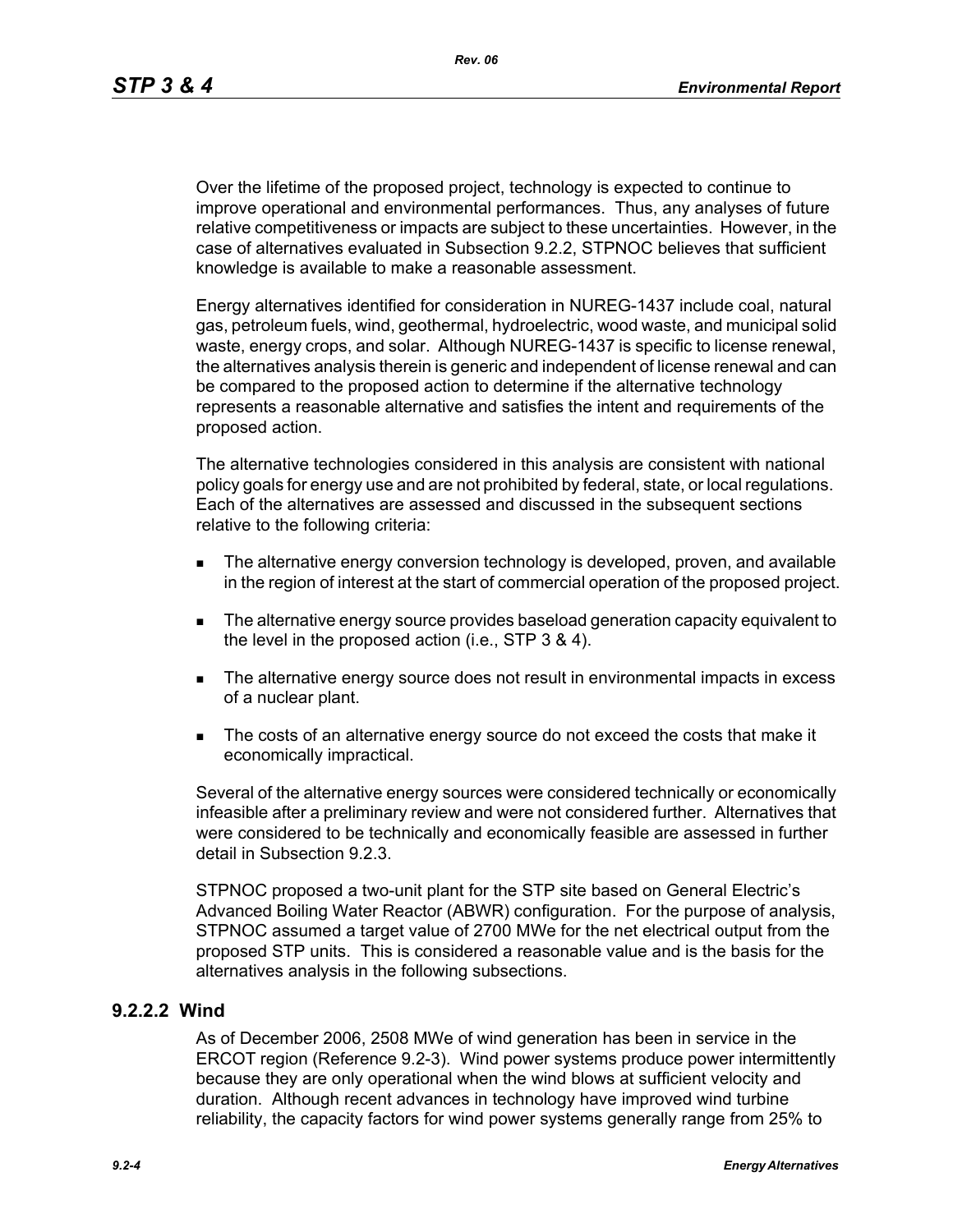40% (Reference 9.2-4) and the National Regulatory Research Institute reports an average capacity factor of around 30% (Reference 9.2-5).

The energy potential in the wind is expressed by wind generation classes that range from 1 (least energetic) to 7 (most energetic). In a Class 1 region, for a wind measurement height of 164 feet, the average wind speed is less than 12.5 mph and offers a wind power of less than 200 watts per square meter. A Class 7 region has an average of more than 19.7 mph and offers a wind power of more than 800 watts per square meter. These speed ranges are based on wind speeds measured at 164 feet above ground surface (Reference 9.2-6). Wind regimes of Class 4 or higher are potentially economical for the advanced utility-scale wind turbine technology currently under development. Class 3 wind regimes may be potentially economical for future utility-scale technology (Reference 9.2-7).

Within the ERCOT region, mountainous parts of west Texas, and perhaps even the lower Gulf Coast, contain areas with winds presently suitable for electric power generation from wind energy (Reference 9.2-8). Wind resource studies indicate that within the United States, the potential wind resources in Texas are second only to those in North Dakota (Reference 9.2-9). AWS Truewind submitted a Wind Generation Assessment to ERCOT in January 2007 that identifies 25 viable Competitive Renewable Energy Zones distributed across the state with an estimated 1200 potential wind project sites. The estimated wind energy potential exceeds 130,000 MWe in a typical historic year. Most of these are located in the north, west, and central areas of the ERCOT region, although viable areas are also present near the coast southwest of Galveston (Reference 9.2-10). However, STPNOC would have to acquire land rights to build wind generation facilities in the more favorable regions within ERCOT.

In open, flat terrain, a utility-scale wind plant requires about 60 acres per megawatt of installed capacity. However, 5% (3 acres) or less of this area is actually occupied by turbines, access roads, and other equipment. The other 95% can be used for compatible activities such as farming or ranching (Reference 9.2-11). Based on this data, to generate a net output of 2700 MWe, a wind farm that operates with 30% capacity factor (an average value) would require as much as 540,000 acres (844 square miles), with about 27,000 acres (42 square miles) occupied by turbines and support facilities (Reference 9.2-11). Based on the amount of land needed, the wind alternative would require a large greenfield site, which would result in a large environmental impact.

Wind resources off the coast of Texas also offer potential for wind-based energy production (Reference 9.2-12). Offshore wind turbines have several advantages over onshore turbines. At a sufficient distance from the coast, visual intrusion is minimized and wind turbines can be larger, which increases the overall installed capacity per unit area. In addition, studies have shown that very high tip-speed designs and reduced blade chord can reduce loads throughout a wind turbine structure and reduce costs; however, these designs have been restricted on land because of increased aeroacoustics noise emissions, but offshore installations would not be subject to the same limitations. These improvements can reduce the cost of energy by as much as 15%. Design modifications such as downwind operation and the use of high-tip speed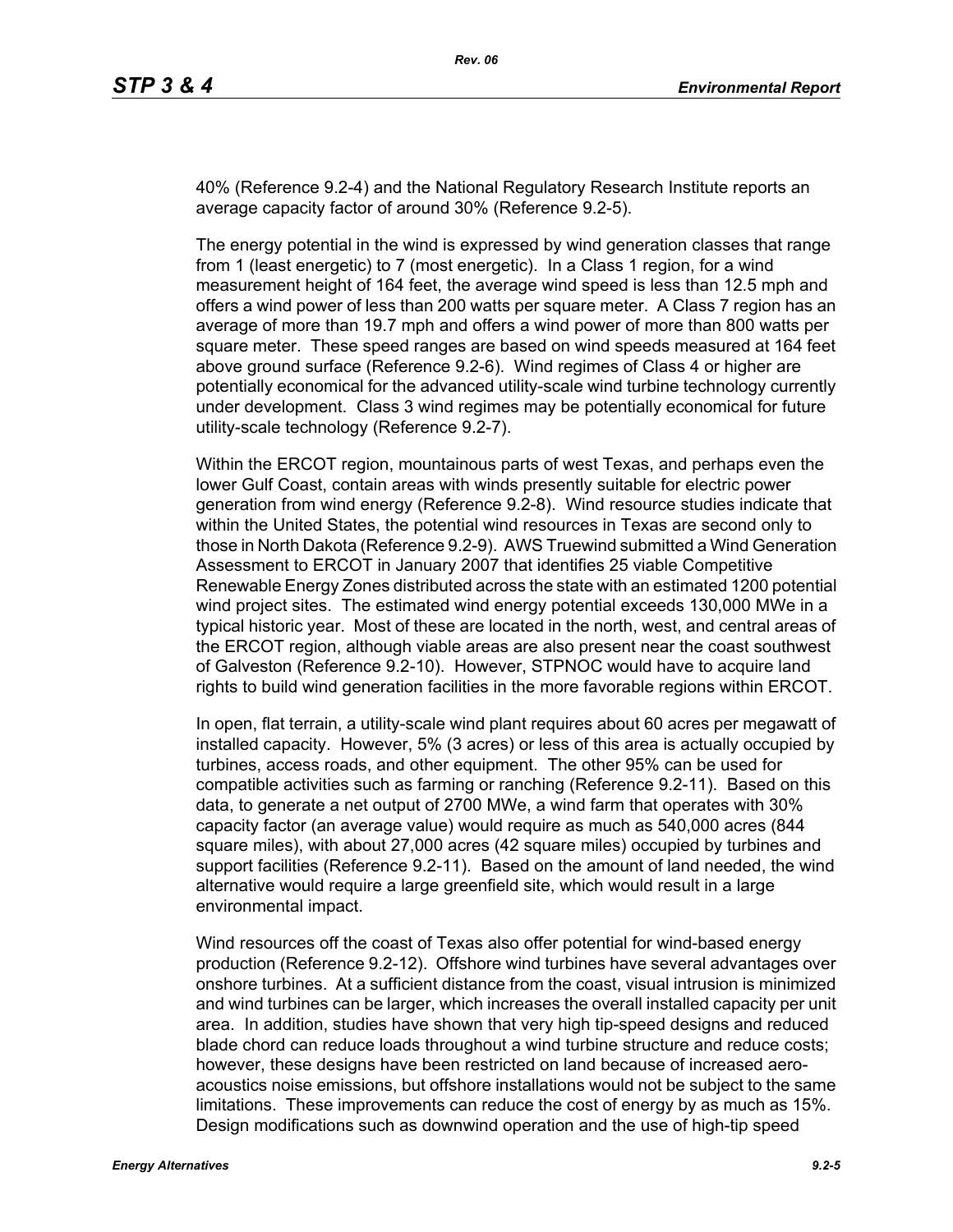flexible designs could further reduce capital cost. In addition, offshore winds tend to be faster and more uniform than onshore winds. A higher, steadier wind means less wear on the turbine components and more electricity generated per square meter of swept rotor area. Onshore turbines are often located in remote areas, where the electricity must be transmitted by relatively long power lines to densely populated regions, but offshore turbines can be located relatively close to urban load centers which can simplify transmission issues (Reference 9.2-13).

[Despite these advantages, however, significant challenges associated with offshore](http://www.nrri.ohio-state.edu/)  [wind power development exist. Environmental conditions at sea are more severe than](http://www.nrri.ohio-state.edu/)  on land, and the sea poses saltwater corrosion concerns and additional loads from waves. To date, turbine manufacturers have taken conventional land-based turbine designs, upgraded their electrical and corrosion-control systems to facilitate a marine service environment, and placed them on concrete bases or steel monopiles to anchor them to the seabed. Experience with offshore wind power development in Europe [indicates that the use of conventional land-based turbine designs in a marine](http://www.nrri.ohio-state.edu/)  [environment leads to reliability issues and increased maintenance costs. New turbine](http://www.nrri.ohio-state.edu/)  designs would be needed to withstand harsh offshore conditions. In addition, investment costs are higher and accessibility is more difficult, and these factors pose increased capital and maintenance costs (Reference 9.2-13).

Installation of wind power equipment can pose aesthetic concerns, particularly on mountaintops. Scenic vistas are important and considerable public resistance to the use of mountain ridges for the location of wind farms is likely. Public resistance to the use of coastal areas for wind farms is also likely for similar reasons (Reference 9.2-5).

The National Regulatory Research Institute estimates that the current overnight construction cost (in 2006 dollars) for an onshore 50 MW wind facility would range from \$1150 to \$1200 per kilowatt. A large wind facility could generate power at a cost of between \$0.04 and \$0.06 per kilowatt-hour (Reference 9.2-5).

Based on this analysis, STPNOC has determined that wind energy is developed, proven, and available in the ERCOT region at the start of commercial operation of the [proposed project; however, the capacity factor for wind energy is inadequate to provide](http://www.infinitepower.org/resgeothermal.htm)  baseload power. In addition, wind energy has large land use requirements and the associated construction and ecological impacts. For these reasons, wind power alone is not a feasible alternative for baseload power in the ERCOT region. However, wind power could be included in a combination of alternatives to the proposed project. Combinations of alternatives are discussed in Subsection 9.2.2.12.

# **9.2.2.3 Solar Technologies**

There are two basic types of solar technologies that produce electrical power photovoltaic cells (PVs), and concentrated solar power (CSP). For concentrated solar technologies to be effective, the average ground-level insolation rate must be a minimum of 6.0 kWh/m2/day (Reference 9.2-14). The ERCOT region receives 3.5 to 7.0 kWh/m2/day. The western portions of the ERCOT region receive considerably more direct solar radiation than the eastern ERCOT regions. Based on solar radiation maps, numerous areas in the western portion of the ERCOT region would meet or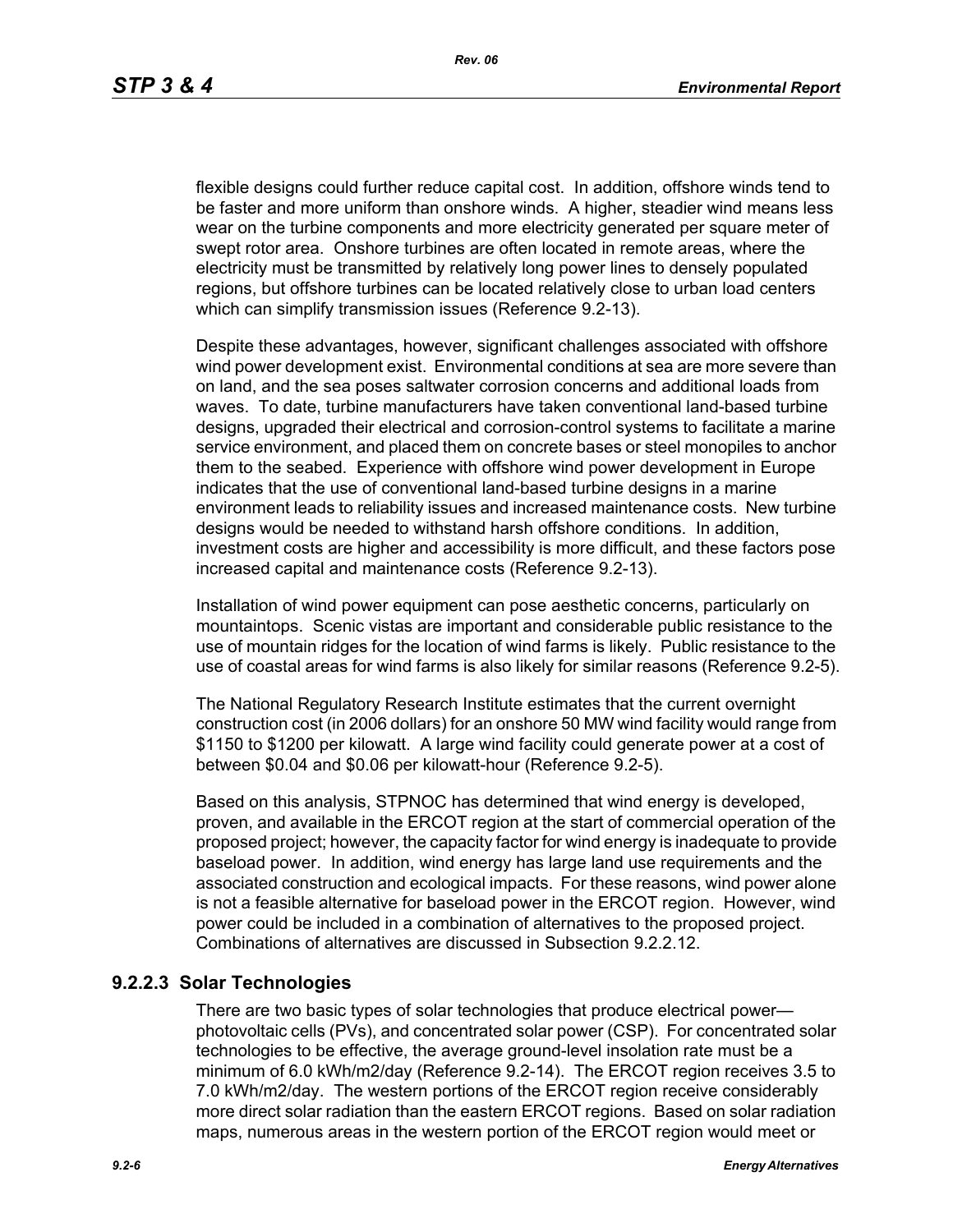exceed the 6.0 kWh/m2/day minimum insolation standard, especially in the far western portion of the ERCOT region (Reference 9.2-15). Environmental advantages shared by both solar technologies are near-zero emissions and an unlimited supply of fuel (sunlight). Environmental disadvantages shared by both solar technologies are sizeable land use requirements, aesthetic intrusion, and potential use of hazardous materials (lead) to store energy. Additional discussion of CSP and PV technologies is provided below.

# **9.2.2.3.1 Photovoltaic Cells**

In PVs, light particles called photons penetrate the solar cell and knock electrons free from a semiconductor material to create an electric current. As long as an adequate amount of light flows into the cell, electrons flow out of the cell. The cell does not consume its electrons and lose power like a battery. Instead, it operates as a converter that turns one kind of energy (sunlight) into another (electrical current). Individual photovoltaic cells are typically combined into modules that hold about 40 cells, and modules are then mounted into photovoltaic arrays. A large number of arrays can be combined to create a power generation plant (Reference 9.2-16).

Land use requirements (and associated construction and ecological impacts) are larger for a PV plant than for a nuclear plant. The land area required depends on the available solar insolation and type of plant, but based on the data from a 2002 report from the National Renewable Energy Laboratory (NREL), the minimum land area required is 3.8 acres per megawatt (Reference 9.2-14). Because of the land area requirements, a large PV facility could pose aesthetic concerns.

The capacity factor for PV technology ranges from 16% to 30% (Reference 9.2-17). For a solar voltaic system with a midrange capacity factor (24%), the estimated land required to provide 2700 MW of net power to the ERCOT grid is nearly 42,750 acres.

The current estimated overnight capital cost for a PV system (in 2006 dollars) is about \$4222 per kilowatt (Reference 9.2-5), and current levelized cost is between \$0.20 and \$0.25 per kilowatt-hour (Reference 9.2-16). In addition, retired PV system components (e.g., batteries) would likely require disposal as hazardous waste.

Based on this analysis, STPNOC has determined that PV technology is developed and proven, and that viable sites with adequate insolation levels are available in the ERCOT region at the start of commercial operation of the proposed project; however, the capacity factor for PV technology is inadequate to provide baseload power. In addition, PV systems have large land use requirements along with the associated environmental impacts. Furthermore, the cost to generate electrical power from PV systems is several times greater than the cost to generate nuclear power. For these reasons, PV systems are not a feasible or reasonable alternative for baseload power in the ERCOT region.

### **9.2.2.3.2 Concentrated Solar Power**

CSP systems include mirrors that concentrate the sunlight on a fluid system to induce motion. The fluid is then routed through a turbine to generate electricity. This is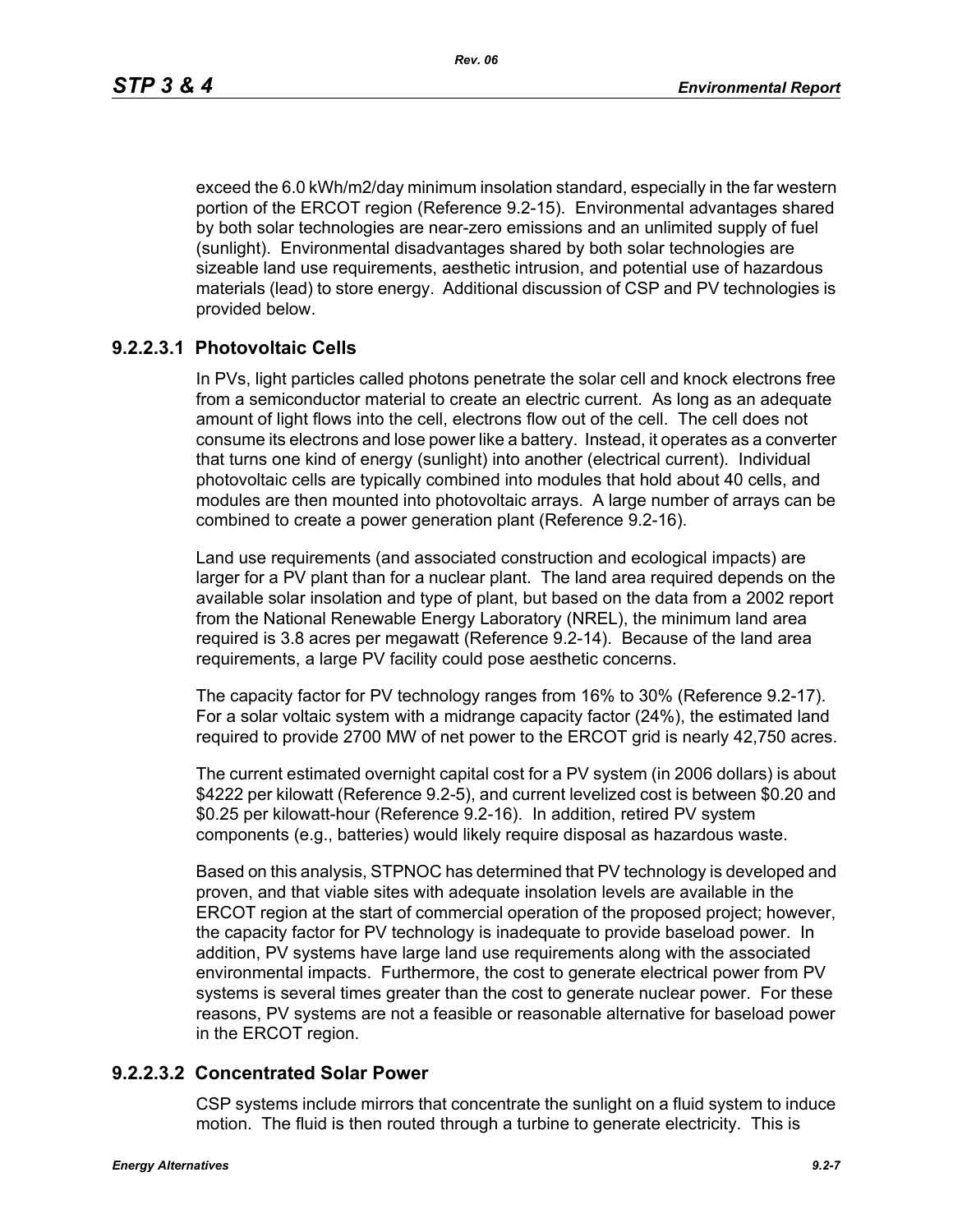basically the same type of system that is used to generate electricity from combustion of coal, except the thermal energy comes from the sun instead of from coal combustion. For this reason, CSP systems provide easy integration into the transmission grid. Solar thermal systems can also be equipped with a thermal storage tank to store the energy in the heat transfer fluid. This allows a solar thermal plant to provide dispatchable electric power (Reference 9.2-18). Current CSP systems are as large as 200 MW, with capacity factors that range from 30% to 50% (Reference 9.2-5).

The land area required depends on the available solar insolation and type of plant; however, based on a report from the Western Governors Association, the nominal land area required for a CSP system in a favorable solar region is around 5.0 acres per megawatt (Reference 9.2-18). Because of the land area requirements, a large CSP facility could pose aesthetic concerns.

To provide 2700 MWe of net power to the ERCOT grid, a CSP system that operates at a nominal 40% capacity factor (Reference 9.2-5) would require a land area of 33,750 acres.

The overnight capital cost for a CSP system (based on 2006 dollars) ranges from \$2745 to \$3410 per kilowatt (Reference 9.2-5). In areas with good solar insolation (at least 6.0 kWh/m2/day), the levelized cost of solar power in 2003 was between \$0.108 and \$0.187 per kilowatt-hour (Reference 9.2-19). Solar energy costs would likely be on the lower end of this range in the western portions of the ERCOT region that receive stronger ground-level radiation levels.

Based on this analysis, STPNOC has determined that CSP technology is developed and proven, and that viable sites with adequate insolation levels are available in the ERCOT region at the start of commercial operation of the proposed project; however, the capacity factor for CSP technology is inadequate to provide baseload power. In addition, CSP systems have large land use requirements along with the associated environmental impacts. Furthermore, the cost to generate electrical power from CSP systems is several times greater than the cost to generate nuclear power. For these reasons, CSP systems are not a feasible alternative for baseload power in the ERCOT region.

# **9.2.2.3.3 Hydroelectric Power**

Hydroelectric power is a fully commercialized technology. The summer capacity for hydropower in Texas in 2005 was about 673 MW, which represented approximately 0.7% of the electric generation capacity in Texas (Reference 9.2-20). About 532 MW of hydropower was generated in the ERCOT region (Reference 9.2-21). A recent DOE study indicates another 328 MW of hydropower is feasible (Reference 9.2-22); however, the available hydropower in the entire state of Texas is well below the 2700 MW capacity of the proposed project.

Land use for a large-scale hydropower facility is estimated to be quite large. NUREG-1437 estimates land use of 1600 square miles per 1000 MWe generated by hydropower (Reference 9.2-2). Based on this estimate, a 2700 MWe hydroplant that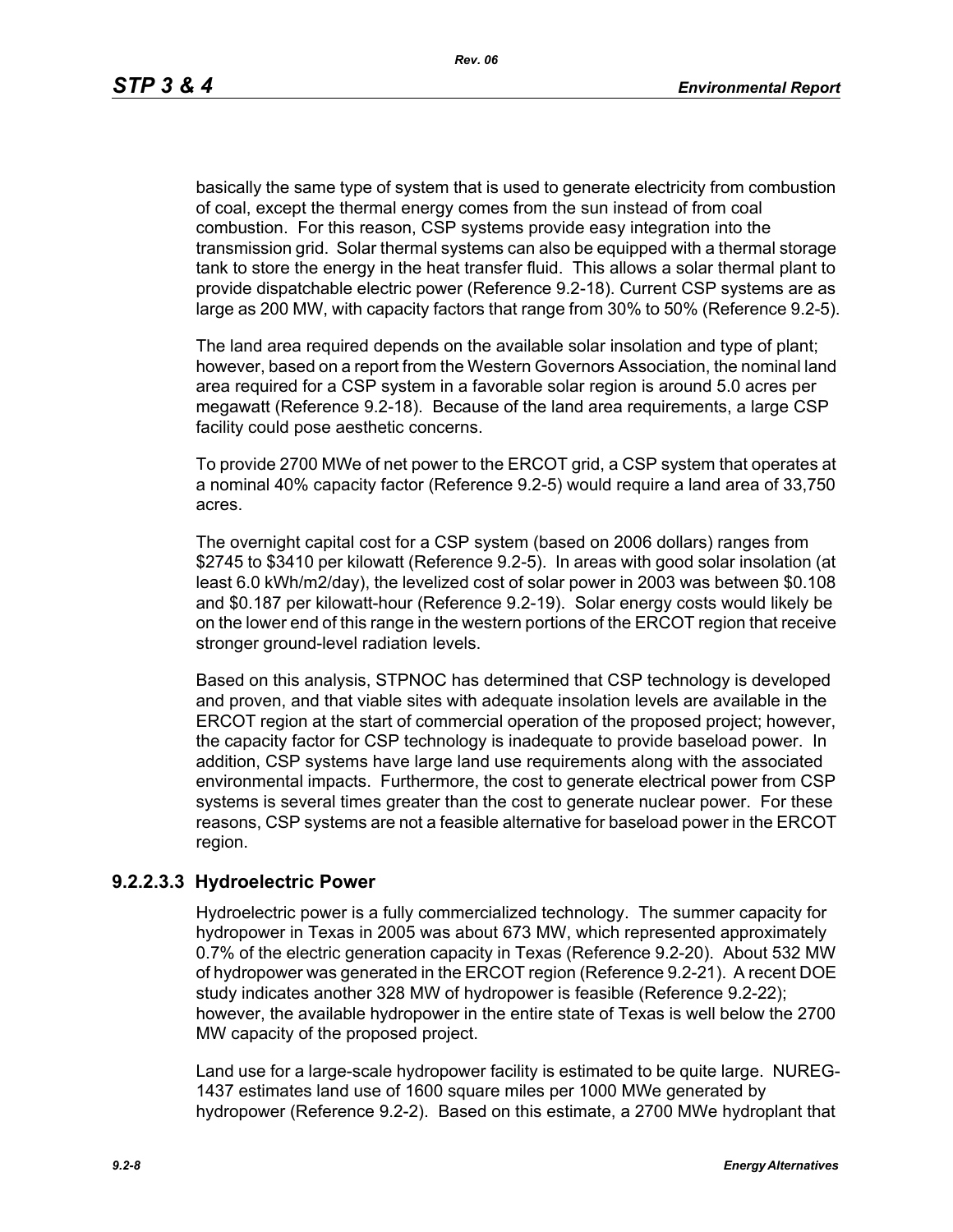operates at a 40% capacity factor (Reference 9.2-23) would require that about 10,800 square miles be flooded. This would pose a large impact on land use.

If a new hydropower were constructed, wildlife habitat would be lost for terrestrial and free-flowing aquatic biota, and additional habitat would be created for some aquatic species. Associated with the loss of land would be some erosion, sedimentation, dust, equipment exhaust, potential loss of cultural artifacts, and aesthetic impacts from land clearing and excavation. Land that once was lived on, farmed, ranched, forested, hunted, or mined would be submerged under water indefinitely. The original land uses would be replaced by electricity generation and recreation, and perhaps, residential and business developments that take advantage of the lake environment. Changes in water temperature, currents, and amount of sedimentation would produce a different aquatic environment above and below the dam. Alterations to terrestrial and aquatic habitats could change the risks to threatened and endangered species (Reference 9.2- 2).

In 2005, the overnight capital cost for a new large-scale hydropower facility was estimated between \$1700 and \$2300 per kilowatt (Reference 9.2-23), and the levelized cost of electricity produced from new hydropower facilities was estimated at around \$0.05 per kilowatt-hour (Reference 9.2-24).

Based on this analysis, STPNOC has determined that although hydropower is developed and proven, the potential for future hydropower development in the ERCOT region is inadequate to supply the power of STP 3 & 4. In addition, hydropower has large land use requirements along with the associated environmental impacts. For these reasons, hydropower is not a feasible alternative for baseload power in the ERCOT region.

### **9.2.2.3.4 Geothermal**

Geothermal energy is a proven resource for power generation. Geothermal power plants use naturally heated fluids in underground reservoirs as an energy source for electricity production. There are three types of geothermal energy plants in use today, dry steam, flash steam, and binary-cycle. Dry steam plants use the earth's thermal energy to spin turbines directly. Flash steam plants pump hot high pressure water into low pressure tanks instantly creating steam which is then used to spin turbine blades to generate electricity. In binary-cycle plants, geothermal steam is used to heat a secondary fluid—one that has a much lower boiling point than water—causing it to vaporize. The vapor is then used to drive turbines (Reference 9.2-5).

Geothermal energy systems can be used for baseload power where this type of energy source is available. Flash steam and binary-cycle geothermal energy systems can operate with a 93% capacity factor (Reference 9.2-5). According to the Energy Information Administration (EIA), as of January 2006, there were no geothermal power plants connected to the ERCOT grid (Reference 9.2-25).

Shallow, high-temperature convective geothermal reservoirs have not been discovered in the ERCOT region or the state. However, recent research indicates that it may be feasible to extract geothermal electric power from geopressured reservoirs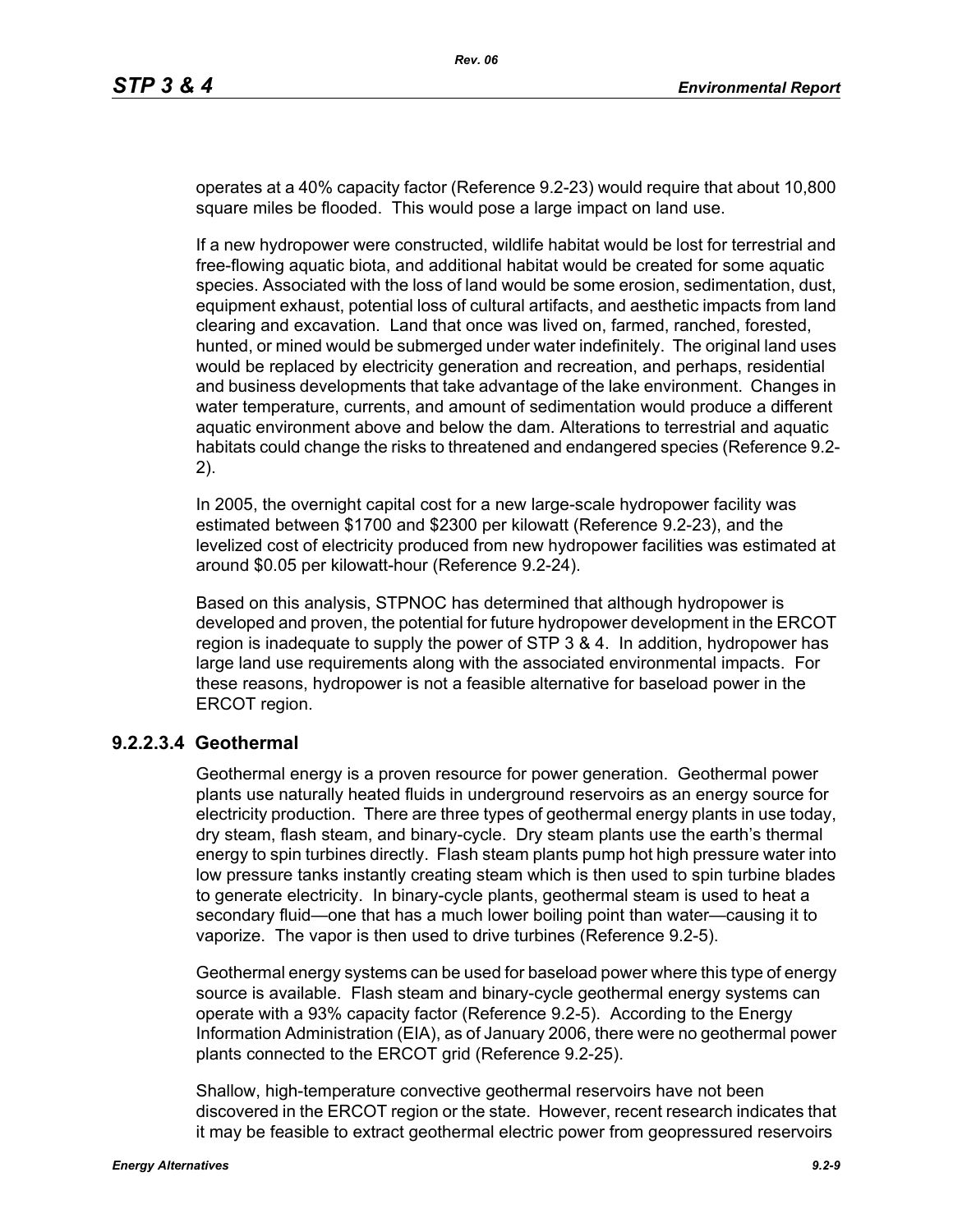*Rev. 06*

of hot water and natural gas or hot wastewater from deep oil and gas wells, using a binary system. Over 600,000 oil and gas wells have been drilled in Texas, most of which are located in the ERCOT region. High-temperature fluid (250°F or greater) has been encountered in many of the wells that are 16,000 feet or deeper, with the highest temperatures above 400°F. Texas also has significant geopressured geothermal resources (Reference 9.2-26).

Researchers have estimated that electric power production potential from Texas oil and gas wells range from 400 MW in the near-term to over 2,000 MW once the technology is demonstrated (Reference 9.2-26).

Geothermal power generation facilities require between 1 and 8 acres per MWe (Reference 9.2-27). Based on a 93% capacity factor, a geothermal power plant with a net output of 2700 MWe would require between 2900 acres (4.5 square miles) and 23,200 acres.

The primary impacts of geothermal plant construction and energy production are gaseous emissions, land use, noise, and potential ground subsidence. Subsidence and reservoir depletion may be a concern if withdrawal of geothermal fluids exceeds natural recharge or injection (Reference 9.2-27).

Overnight construction costs for geothermal power plant (in 2006 dollars) ranges from \$2200 to \$2300 per kilowatt (Reference 9.2-5). The levelized cost of electricity produced from geothermal power plants located in favorable areas is estimated between \$0.045 and \$0.073 per kilowatt-hour (Reference 9.2-28).

Based on this analysis, STPNOC has determined that geothermal power is developed and proven; however, because there are no known shallow high-temperature geothermal sources in the ERCOT region, the potential for future geothermal power generation utilizing currently available technology is inadequate to supply the power of STP 3 & 4. The generation of electricity from geopressured reservoirs or hot wastewater from deep oil and gas wells is in the early stages of development, and STPNOC believes that this technology has not matured sufficiently to support production for a baseload facility. For these reasons, geothermal power is not a feasible alternative for baseload power in the ERCOT region.

# **9.2.2.3.5 Biomass Related Fuels**

Biopower refers to electric power generated from converted vegetation (i.e., biomass). The most common biomass resources today are waste wood and agricultural crop residues such as corn and sugar cane. Research is underway to explore the production of switchgrass and other crops for the specific purpose of biomass conversion for electricity production (Reference 9.2-5).

Biopower generation is a two-step process. The first step is to convert biomass feed stock into what is known as biofuel. The second step is to convert biofuel into electricity via combustion. Most biopower today is produced in direct combustion gas turbines, but it can also be used in combined-cycle turbines, diesel engines, or serve as a substitute in existing coal-fired burners (Reference 9.2-5). Power from biomass is a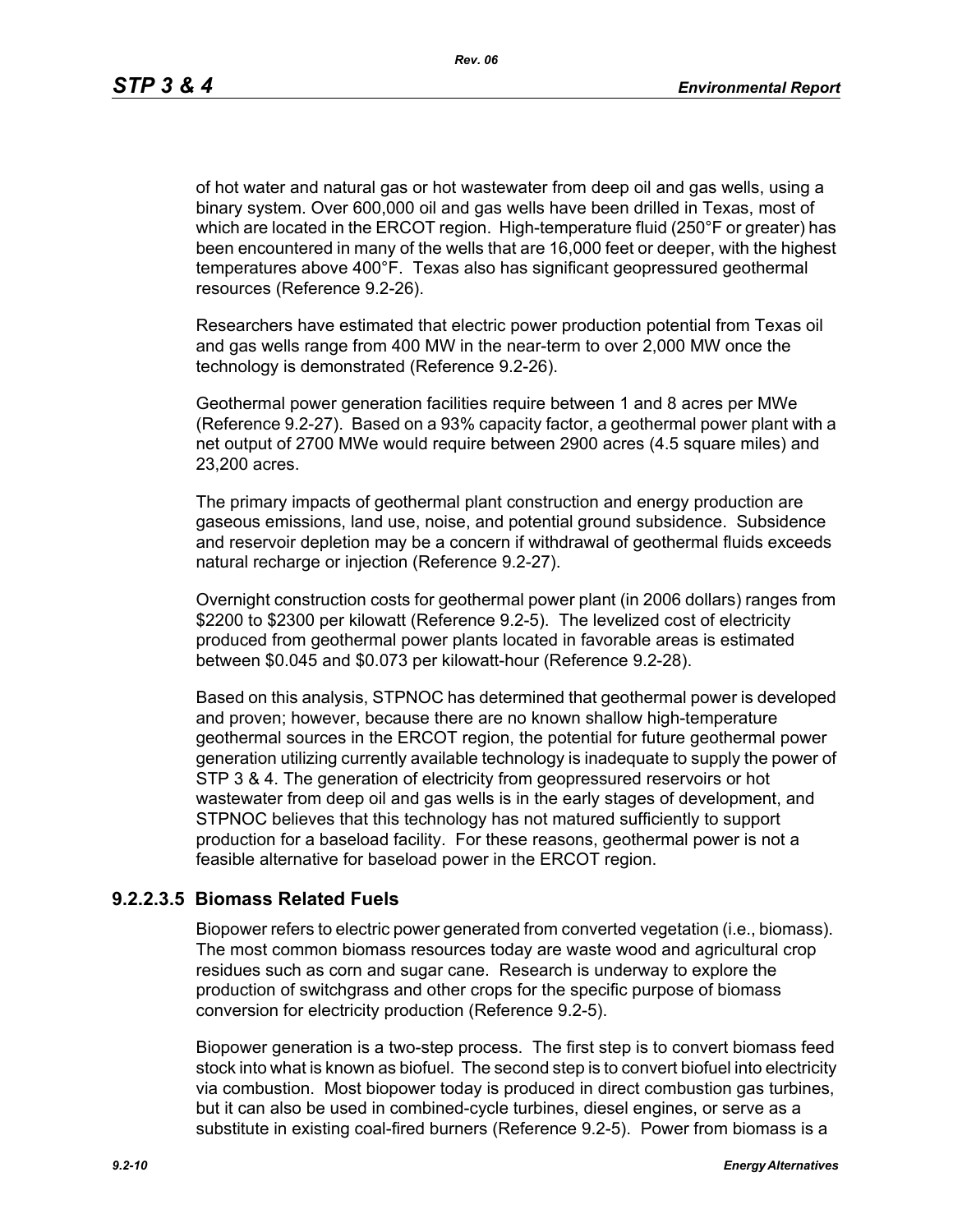proven commercial electricity generation option in the United States (Reference 9.2- 29).

The ERCOT region has abundant biomass resources in the form of wood waste and other agricultural residues. Significant biomass sources include cotton gin trash, forestry, and biomass-derived waste from the large urban base. Prime agricultural areas include regions along the Gulf Coast, the central Blackland Prairie, and delta lands near the mouth of the Rio Grande. Switchgrass, a tall native grass proposed as an energy crop by the DOE, can be grown in all of these regions. Other locally abundant agricultural wastes include rice hulls, sugarcane, and cottonseed hulls. Manures generated throughout the ERCOT region also form an important resource (Reference 9.2-30).

Steam turbine conversion technology is relatively simple to operate and it can accept a wide variety of biomass fuels. However, at the scale appropriate for biomass (the largest biomass power plant listed by the EIA has a 74.9 MW nameplate capacity), the technology is expensive and inefficient, and is therefore relegated to applications where there is a readily available supply of low-cost, zero-cost, or negative-cost delivered feedstocks (Reference 9.2-25).

The domestic cost of biofuel (in 2006 dollars) varies from about \$0.174/million British thermal units (MMBtu) for landfill gas, to \$2.78/MMBtu for agricultural field residue, to \$5.52/MMBtu for logging residue. The capital cost for a biomass power plant is between \$1760 and \$2160 per kilowatt (Reference 9.2-5). The levelized cost of electricity produced from biomass power plants in 2006 dollars is \$0.063 to \$0.118 per kilowatt-hour (Reference 9.2-19).

Biomass energy crops can produce a net fuel yield of 3.0 to 4.3 dry ton per acre per year (Reference 9.2-31), and the heat value is generally between 6450 and 8200 Btu/pound (Reference 9.2-32). For a nominal heat value of 7300 Btu/pound, and 40% conversion efficiency, the acreage required to grow enough biomass crop to generate 2700 MWe would be around 5.26 million acres, or 8200 square miles.

Although biomass offers some advantages, combustion of biomass fuels in modern power plants leads to many of the same kinds of emissions as the combustion of fossil fuels; including criteria air pollutants, greenhouse gases, and ash. Fuel processing, which in most cases involves some type of grinding operation, produces emissions of dust and particulates. Air emissions and water consumption are usually the principal sources of environmental concern related to biomass facilities (Reference 9.2-33).

Conversion of large tracts of land for production of energy crops would pose potentially adverse environmental impacts on wildlife habitat and biodiversity, reduce soil fertility, increase erosion, and reduce water quality. The net environmental impacts would depend on previous land use, the particular energy crop, and how the crop is managed. If the land has not previously been developed for farming or other purposes, displacement of natural land cover, such as forests and wetlands, with energy crops would likely have negative environmental impacts. In addition, conversion of food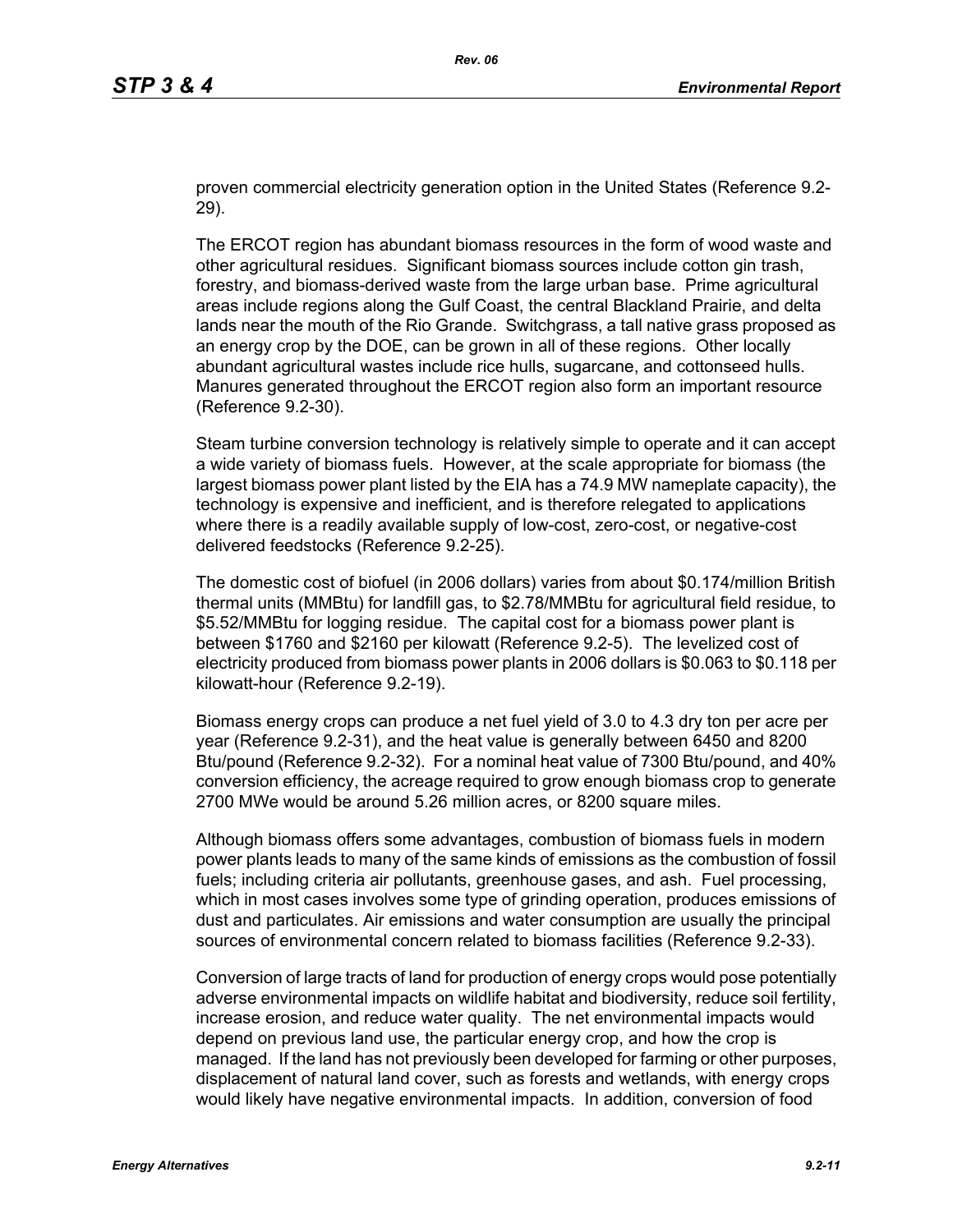crops into energy crops means a reduction in food production that may need to be replaced elsewhere.

Based on this analysis, STPNOC has determined that biomass energy technology is developed, proven, and available in the ERCOT region at the start of commercial operation of the proposed project; however, biomass energy has large land use requirements and would produce substantial combustion gas emissions. Furthermore, the cost to generate electrical power from biomass systems is substantially greater than the costs of nuclear power. For these reasons, biomass power alone is not a feasible alternative for baseload power in the ERCOT region and is not environmentally preferable to STP 3 & 4.

## **9.2.2.3.6 Municipal Solid Waste**

Municipal solid waste refers to the stream of garbage collected through community sanitation services. Since municipal solid waste generally includes some materials not suitable for combustion, segregation must be performed on the waste supply stream. For this reason, the capital and operations cost for a municipal solid waste generation plant are generally higher than other steam turbine generation plants that use a homogeneous waste feed such as wood waste (Reference 9.2-34).

The combustion of municipal solid waste can generate energy and reduce the volume of waste by up to 90% and the waste mass by up to 75%, an environmental benefit (Reference 9.2-35). However, municipal solid waste combustion also generates emissions of nitrogen dioxide, sulfur dioxide, and toxic pollutants such as mercury. The variation in the composition of municipal solid waste affects the emissions. For example, municipal solid waste that contains batteries and tires would generate higher levels of toxic emissions (Reference 9.2-34).

Power plants that burn municipal solid waste are normally smaller than fossil fuel power plants but typically require a similar amount of water per unit of electricity generated. When water is removed from a lake or river, fish and other aquatic life can be killed, which affects the animals and people who depend on these resources (Reference 9.2-34).

At the end of 2005, the EIA reported 96 municipal solid waste generation facilities in operation. Nameplate capacities range from 1.2 MWe to 90 MWe with combined output from all 96 plants of around 2650 MWe, and half of those are less than 20 MWe (Reference 9.2-26). It would require 30 municipal solid waste plants at 90 MWe to equal 2700 MWe of baseload capacity.

The overnight construction cost for a municipal solid waste generation facility (based on 2004 dollars) is about \$1500 per kilowatt based on an 80 MW unit (Reference 9.2- 36). The levelized cost for municipal solid waste-generated power (in 2000 dollars) is about \$0.75 per kilowatt-hour (Reference 9.2-37).

The nominal heat content in municipal solid waste is around 11.7 MMBtu/ton, or about 5850 Btu/pound (Reference 9.2-38). There are about 20 million people that live within the ERCOT service area (Reference 9.2-39), and on average each person generates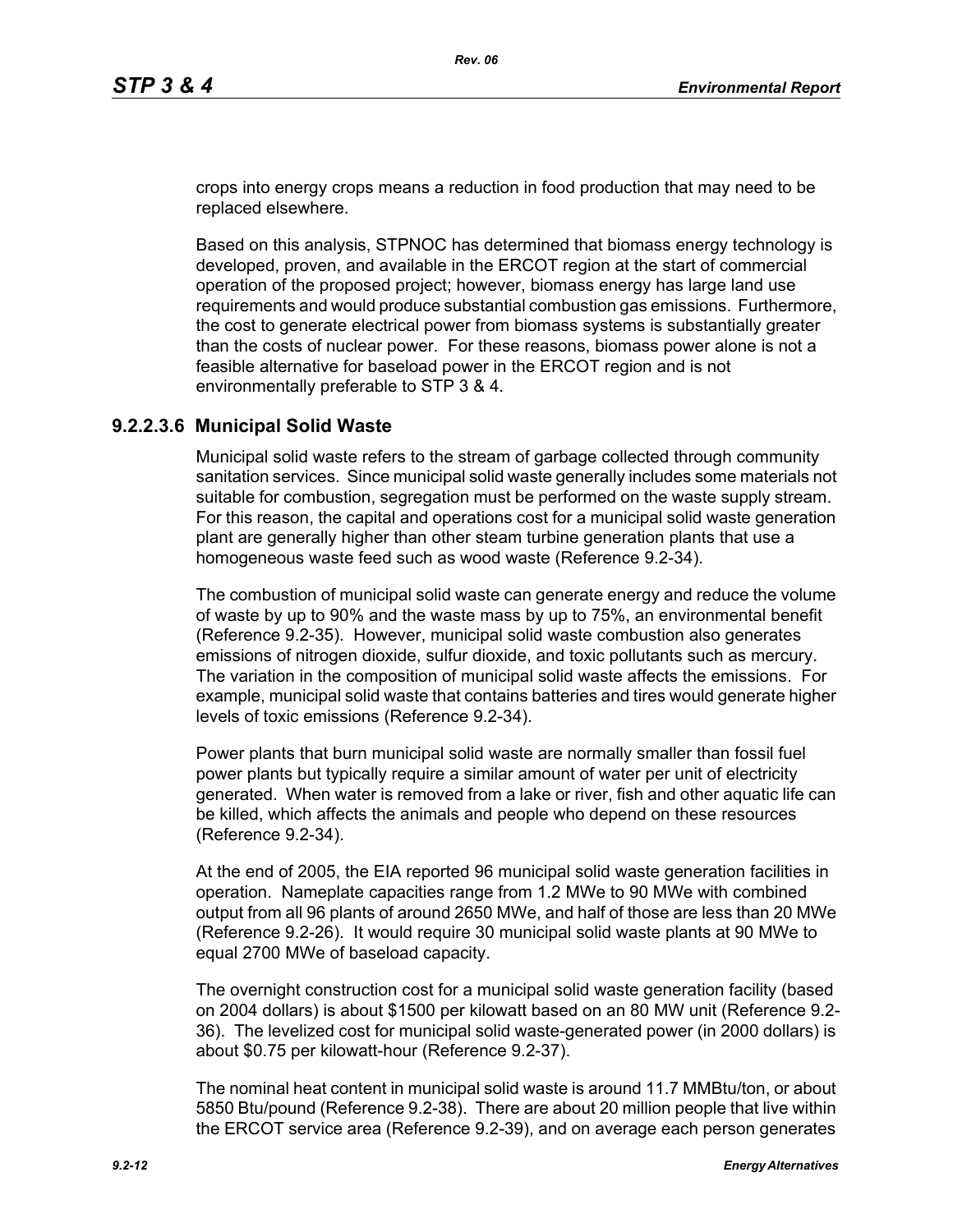about 7.11 pounds of municipal solid waste per day which amounts to roughly 2600 pounds of municipal solid waste each year (Reference 9.2-40). This is more than the nation average of 4.5 pounds per day per person (Reference 9.2-41). About 35% of municipal solid waste generated is recovered for recycling (Reference 9.2-40). If the other 65% is burned to generate electricity and the combustion process is 30% efficient, the total annual energy potential in the ERCOT region from municipal solid waste would be around 2000 MW. This is less than the 2700 MW proposed by STPNOC.

Another option for conversion of landfill waste into electricity is to capture and burn the gases produced as municipal solid waste decomposes. This gas, which is primarily methane, can be collected from wells within the landfill, filtered, and used to fuel for engines connected to generators. Landfill gas generation plants are generally in the range of 3 to 8 MW, and can economically produce power for 10 to 15 years. In addition, combustion of the waste gas is beneficial to the environment because it prevents the introduction of raw methane, a greenhouse gas with global-warming potential 21 times that of carbon dioxide, into the atmosphere (Reference 9.2-42).

Based on this analysis, STPNOC has determined that municipal solid waste energy technology is developed, proven, and available in the ERCOT region at the start of commercial operation of the proposed project; however, because the full potential of municipal solid waste in the ERCOT region is still less than the 2700 MW needed, and because of the adverse environmental impacts to air and water quality, municipal solid waste is not environmentally preferable to STP 3 & 4.

#### **9.2.2.3.7 Petroleum Liquids**

Electricity generated in 2005 in Texas from combustion of petroleum liquids represented less than 0.5% of the total electricity generated in the state (Reference 9.2-20). Based on the ERCOT Unit Data Report for June 2007, petroleum-fueled (i.e., diesel) generation facilities in operation within the ERCOT region produce about 38 MW (Reference 9.2-21).

Although the capital cost for a new petroleum-fired plant would be similar to the cost of a new gas-fired plant, the viability of petroleum-fired electricity generation is linked to the price of crude oil, the rise of which has made petroleum-fired electricity generation relatively less economic. Based on a 2003 estimate, the levelized cost of electricity produced by conventional petroleum-fired operation is about \$0.61 per kilowatt-hour (Reference 9.2-43). According to EIA, during the years 2003 through 2006, the average spot price of crude oil in the U.S. increased 120% from \$26.60 per barrel to \$58.41 per barrel (Reference 9.2-44). Future increases in petroleum prices are expected to make petroleum-fired generation even more expensive relative to other alternatives. Also, the United States depends heavily on foreign petroleum supplies (Reference 9.2-45). This reliance coupled with regional instability in the primary petroleum producing regions presents potential concerns with the long-term reliability and economic stability of petroleum-fired electricity generation. For these reasons, liquid petroleum is not considered an economically viable fuel source for new electricity generation facilities.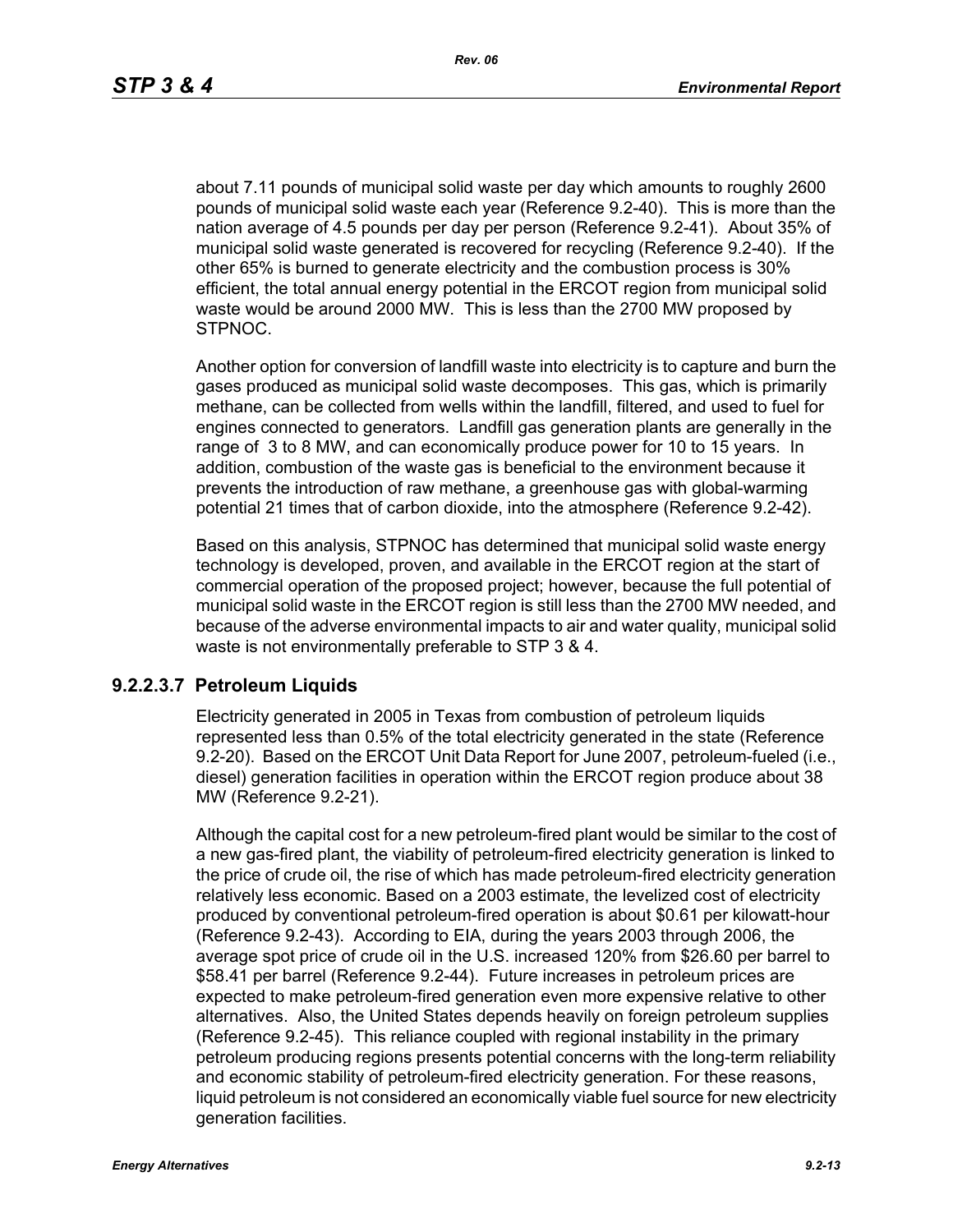Construction and operation of a petroleum-fired plant would have identifiable environmental impacts. For example, NUREG-1437 estimates that construction of a 1000 MWe petroleum-fired plant would require about 120 acres. Based on a 95% capacity factor, a petroleum-fired power plant with a net output of 2700 MWe would require about 341 acres. Operation of petroleum-fired plants would have environmental impacts (including impacts on the aquatic environment and air) that would be similar to those from a coal-fired plant (Reference 9.2-2).

Based on this analysis, STPNOC has determined that petroleum energy technology is developed, proven, and available in the ERCOT region at the start of commercial operation of the proposed project, and that the land use requirements are relatively small; however, because of the high cost of the fuel, combined with concerns related to availability, energy independence, and the adverse environmental impacts to air and water quality, petroleum-fired generation is not a feasible alternative for baseload power in the ERCOT region.

#### **9.2.2.4 Fuel Cells**

Fuel cells are similar to common batteries. Both have a positive end and a negative end, rely on chemical reaction, and produce electricity when the circuit is closed. In hydrogen fuel cells, hydrogen passes through an anode catalyst where it is ionized. The hydrogen ions then pass through a conductive medium and combine with oxygen. The electrons formed by the ionization process create an electrical current. Fuel cells can generate up to 2 MW of power (Reference 9.2-5).

The fuel cell generation process is a clean technology because the byproduct is water. However, the hydrogen gas used in the fuel cells is generally obtained from fossil fuels—mainly natural gas. Fuel cells can be sized for grid-connected or customer-sited applications, but are generally too expensive to compete without subsidies (Reference 9.2-5).

Fuel cell power plants are in the initial stages of commercialization. Although more than 650 large stationary fuel cell systems have been built and operated worldwide, the global stationary fuel cell electricity generation capacity in 2003 was 125 MWe. The largest stationary fuel cell power plant ever built is 11 MWe (Reference 9.2-46). STPNOC believes that this technology has not matured sufficiently to support production for a baseload facility.

Fuel cells are not cost-effective when compared with other generation technologies, both renewable and fossil based. The estimated overnight construction cost (in 2006 dollars) is around \$4015 per kilowatt (Reference 9.2-5), with a levelized electricity cost of \$0.058 to \$0.119 per kilowatt-hour based on a 2003 estimate (Reference 9.2-47).

Based on this analysis, fuel cell technology has not matured sufficiently to support production for a baseload facility, and is therefore not a reasonable alternative for baseload capacity due to the cost and production limitations.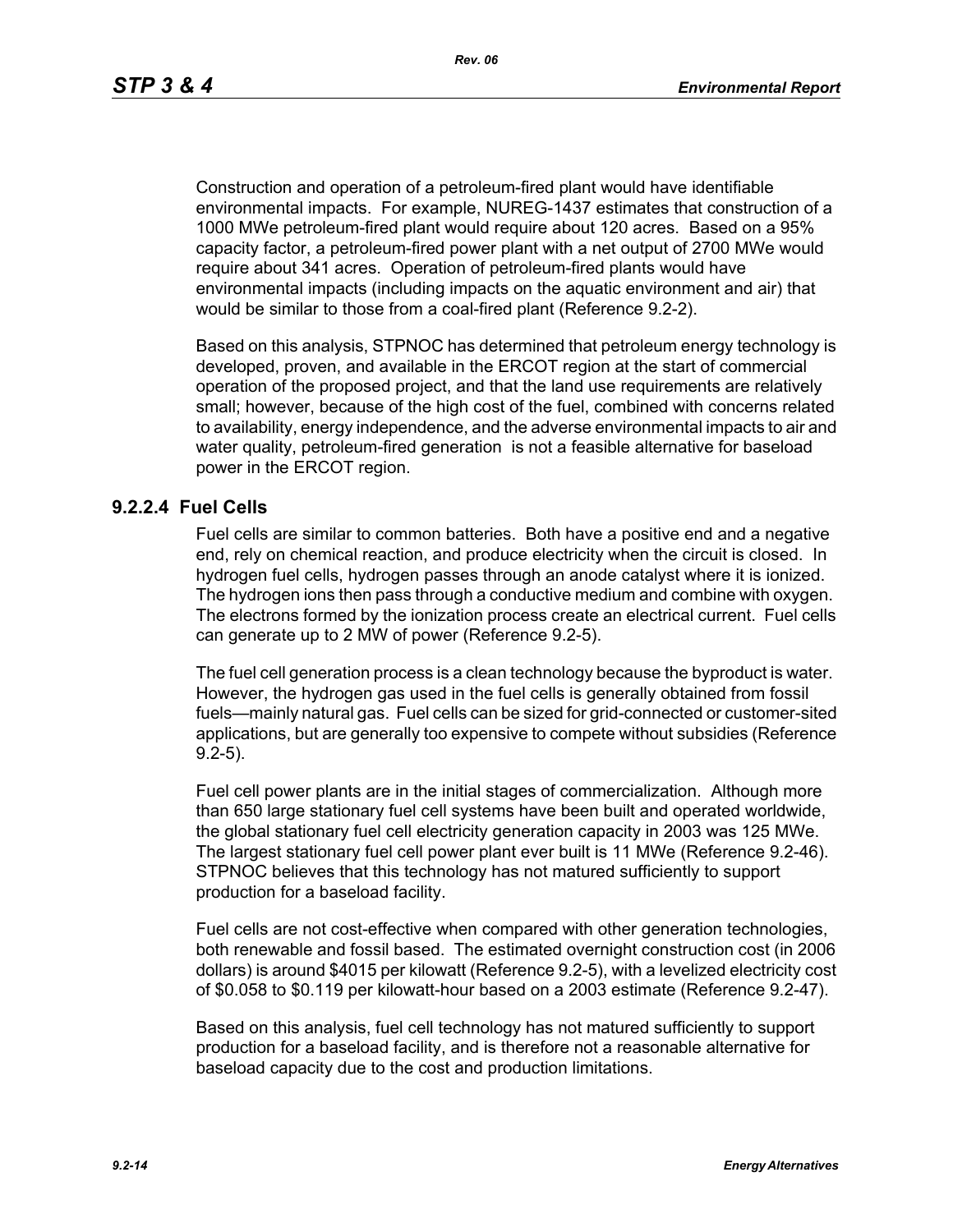# **9.2.2.5 Coal**

The United States has abundant low-cost coal reserves, and the price of coal for electric generation is projected to remain steady for the next 20 years. By 2030, coal consumption is projected to increase by 50% over 2005 levels, with significant additions of new coal-fired generation capacity over the last decade of the projection period; however, projections for coal consumption are based on the assumption that current energy and environmental policies remain unchanged throughout the projection period (Reference 9.2-48). In year 2005, coal-fired generation facilities in Texas accounted for about 37.4 percent of the electricity generated and about 20 percent of its electric generation capacity (Reference 9.2-20).

There are three primary technologies identified to generate electrical energy from coal: conventional pulverized coal boiler, fluidized bed, and integrated gasification combined-cycle (IGCC). As part of the alternatives evaluation, all three technologies (conventional, fluidized bed, and IGCC) are evaluated.

# **9.2.2.5.1 Conventional Pulverized Coal Boiler**

In conventional pulverized coal-fired plants, pulverized coal is blown into the combustion chamber of a boiler. The idea is that if the coal is sufficiently pulverized, it will burn almost as easily and efficiently as a gas. In the combustion chamber, hot gases and heat energy from the incineration process convert water into high-pressure steam. The steam is then passed through a turbine to produce electricity. Flue gases are routed through a selective catalytic reduction unit for nitrogen oxides ( $NO<sub>v</sub>$ ) reduction, and into an air heater. From the air heater the flue gas flows to a sulfur dioxide  $(SO<sub>2</sub>)$  scrubber system and a particulate removal system.

The steam systems used in the current generation of pulverized coal plants are generally designated as subcritical (or conventional), supercritical, or ultrasupercritical. This designation is based on the pressure and temperature of the steam. The demarcation for these designations varies within the worldwide power generation industry (Reference 9.2-5).

In the United States, subcritical plants operate at a nominal pressure of 2400 psi and a peak temperature of 1050°F. A supercritical unit would operate at a similar peak temperature but at a nominal pressure of 3500 psi. Ultra-supercritical units operate at a nominal pressure of 4500 psi and a minimum temperature of 1100°F. As the temperature and pressure of the steam at the generator turbine inlet increases, so does the efficiency of the power steam cycle. As the efficiency of the steam cycle is increased, the amount of fuel necessary to produce the same amount of energy is reduced, which also reduces plant emissions (Reference 9.2-5). The subcritical and supercritical technologies are commercially mature and widely used throughout the world. The ultra-supercritical technology, however, is currently in the development phase and is not a feasible alternative for the proposed nuclear project. Pulverized coal-fired boilers provide an output between 100 and 1300 MWe (Reference 9.2-5). To mitigate the impact of a system failure on the electrical distribution system, most boiler/turbine combinations are generally less than 1000 MWe.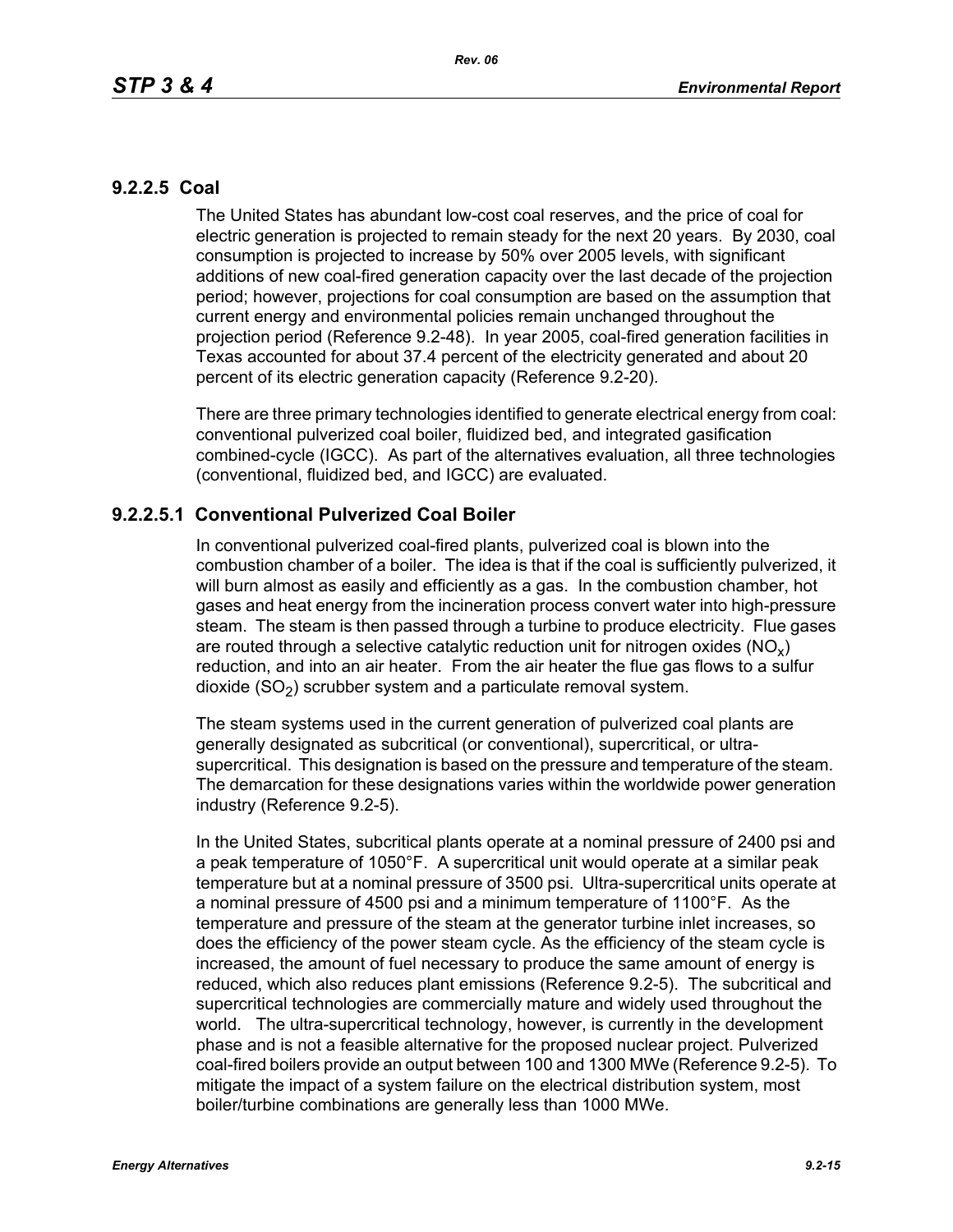The environmental impacts of construction of a typical pulverized coal-fired steam plant are well known because coal-fired steam plants represent about a third of the electrical generation in the United States (Reference 9.2-20). The estimated capital costs (in 2006 dollars) for a new pulverized coal-fired power plant range from \$1235 to \$2270 per kilowatt (Reference 9.2-5). The levelized cost of new generation capacity from a pulverized coal-fired power plant is \$0.056 per kilowatt-hour (Reference 9.2- 48).

# **9.2.2.5.2 Fluidized Bed**

Fluidized bed is an advanced coal combustion process that involves the injection of a sorbent material, such as crushed limestone, into the combustion chamber along with the fuel. The presence of the sorbent helps minimize the formation of gaseous pollutants. The fuel and sorbent mixture is fluidized on air jets in the combustion chamber to enhance combustion and heat transfer. Sulfur released from the fuel as  $SO<sub>2</sub>$  is captured by the sorbent to form a solid compound that is removed with the ash, generating large quantities of solid waste. The waste stream is potentially marketable for agricultural and construction applications. More than 90% of the sulfur in the fuel is captured in this process.  $NO_{v}$  formation in fluidized bed power plants is lower than that for conventional pulverized coal boilers because the operational temperature range is below the temperature at which thermal  $NO<sub>x</sub>$  is formed (Reference 9.2-49). Overall, emissions from fluidized bed units are comparable to the emissions from a conventional pulverized coal boiler equipped with post-combustion  $SO<sub>2</sub>$  and  $NO<sub>x</sub>$ control equipment. As discussed in Subsection 9.2.3.1, these environmental impacts are greater than those of a nuclear plant. Fluidized bed units are currently available in sizes as large as 300 MW, and designs are being developed for units as large as 600 MW. The technology is more suited to low-grade, high ash, high sulfur coals, which are more difficult to pulverize, and which may have variable combustion characteristics (Reference 9.2-50). Also, because the operational temperature of the fluidized bed system is lower, it does not achieve the higher efficiency levels achieved by conventional pulverized coal boilers.

To improve the thermal efficiency of the fluidized bed technology, a new type of fluidized bed boiler has been proposed that encases the entire boiler inside a large pressure vessel. Combustion of coal in a pressurized fluidized bed boiler results in a high-pressure stream of combustion gases that can spin a gas turbine to make electricity and boil water for a steam turbine. It is estimated that pressurized fluidized bed plants could generate 50% more electricity from coal than a regular power plant from the same amount of coal. The pressurized fluidized bed technology is currently in the demonstration phase and is not a feasible alternative for the proposed nuclear project. (Reference 9.2-49). Additionally, the fluid bed technology is not environmentally preferable to nuclear power.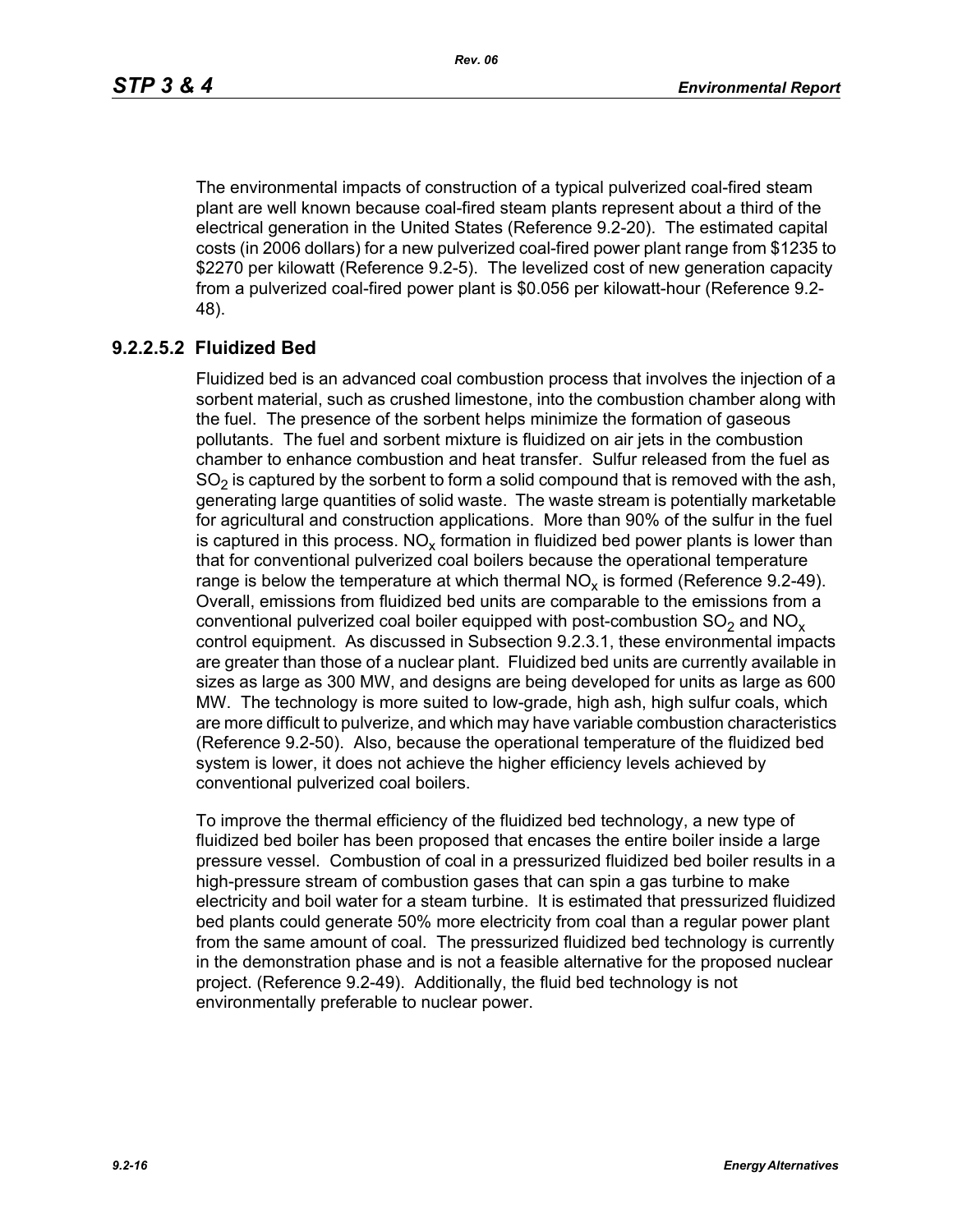# **9.2.2.5.3 Integrated Gasification Combined Cycle**

IGCC is an innovative electric power generation concept that combines modern coal gasification technology with both gas turbine and steam turbine power generation. The technology is substantially cleaner than conventional pulverized coal plants because major pollutants can be removed from the inlet gas stream before combustion.

The IGCC alternative generates substantially less solid waste than a conventional coal-fired boiler. The largest solid waste stream produced by IGCC installations is slag, a black, glassy, sand-like material that is potentially a marketable byproduct. Slag production is a function of ash content in the coal (Reference 9.2-51). The other large-volume byproduct produced by IGCC plants is sulfur, which is extracted during the gasification process and can be marketed rather than placed in a landfill. IGCC units do not produce ash or scrubber wastes.

IGCC power plants are in the early stages of commercialization. There are currently two commercial-size, coal-based IGCC plants in the United States. Both were supported initially under the DOE Clean Coal Technology demonstration program, but now operate commercially without DOE support (Reference 9.2-51). Experience has been gained with the chemical processes of gasification, coal properties, and their impact on IGCC design, efficiency, economics, etc. However, system reliability is still relatively lower than conventional pulverized coal-fired power plants and the major reliability problem is from the gasification section. There are problems with the integration between gasification and power production as well. For example, if the gases are not adequately cleaned, uncleaned gas can cause various types of damage to the gas turbine (Reference 9.2-52).

An IGCC plant is estimated to cost about 20% to 25% more than a comparably sized conventional pulverized coal plant (Reference 9.2-51). STPNOC believes this technology has not matured sufficiently to support production for a large baseload facility and is not a reasonable alternative for a large baseload facility.

# **9.2.2.5.4 Conclusion for Coal-Fired Alternatives**

Pulverized coal-boilers and fluidized bed units (if such units become commercially mature) are reasonable alternatives to the proposed nuclear plant. Because the supercritical pulverized coal technology has a higher thermal efficiency and lower emissions than either the subcritical pulverized coal or fluidized bed technologies, supercritical pulverized coal was selected as the representative technology for the coal-fired alternative. The coal-fired alternative includes four supercritical boiler units, each with a net capacity of 675 MWe for a combined capacity of 2700 MWe. Table 9.2-1 describes the assumed basic operational characteristics of the coal-fired units. Emission control technology and percent-control assumptions are based on alternatives identified by the EPA (Reference 9.2-53). For the purpose of analysis, it is assumed that coal and limestone (calcium carbonate) would be delivered by rail after upgrades are applied to the existing rail spur into STP.

Based on the well-known technology, fuel availability, and generally understood environmental impacts associated with construction and operation of a coal-fired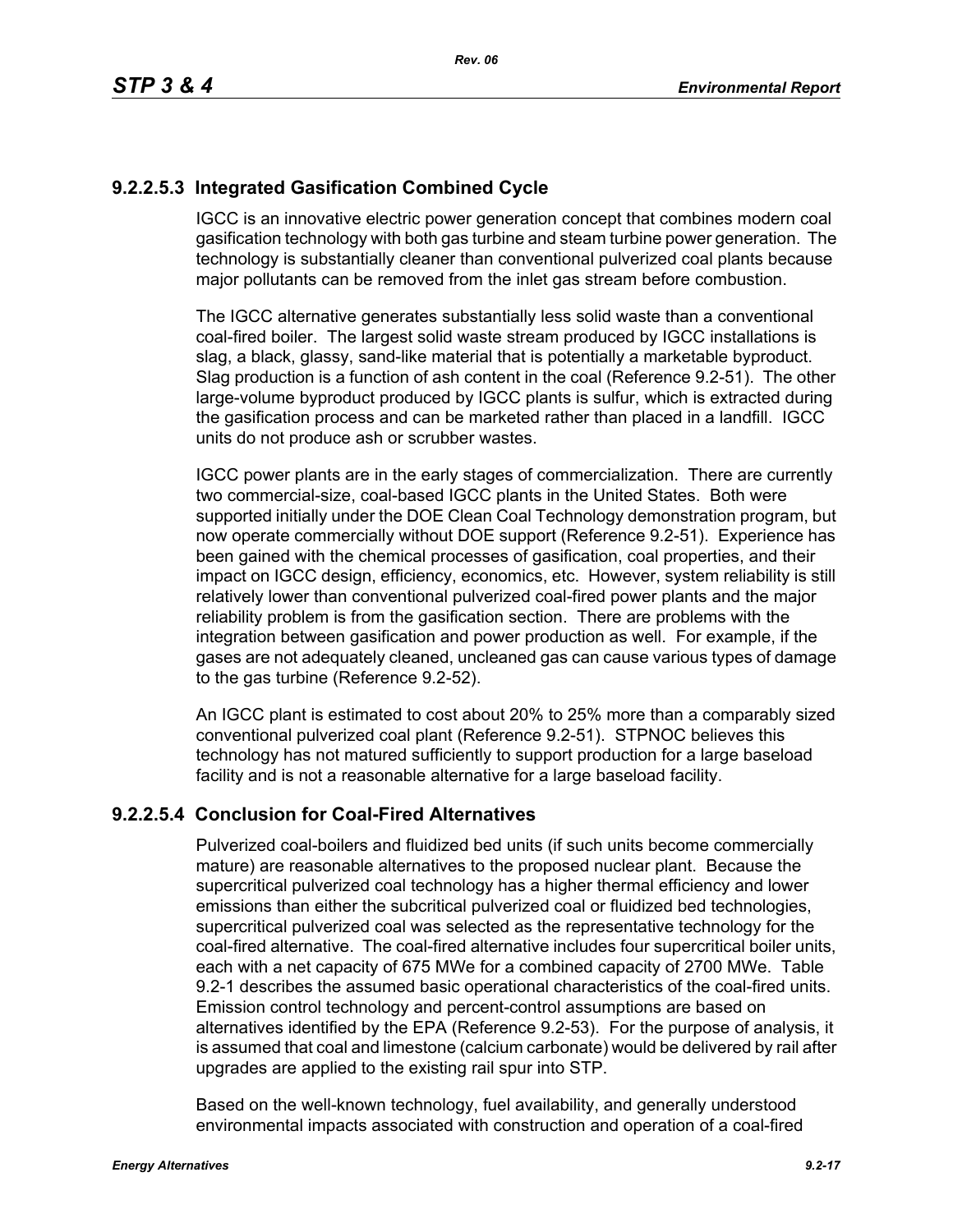power generation plant, it is considered a reasonable alternative and is therefore retained for further evaluation in Subsection 9.2.3.

#### **9.2.2.6 Natural Gas**

Gas-fired generation with combined-cycle turbines is mature and has relatively low capital costs. Overnight construction costs (based on 2006 dollars) for a combinedcycle turbine range from \$565 to \$620 per kilowatt (Reference 9.2-5). The levelized cost of electricity produced from a new gas-fired power plants in 2005 was around \$0.055 per kilowatt-hour (Reference 9.2-48).

For the purpose of the gas-fired alternative analysis, four standard-sized units, each with an output of 675 MWe are postulated to achieve the target output of 2700 MWe. Table 9.2-2 describes assumed basic operational characteristics of the gas-fired units. It is also assumed that there would be sufficient gas availability.

Based on the well-known technology, fuel availability, and generally understood environmental impacts associated with construction and operation of a natural gasfired power generation plant, natural gas is considered a reasonable alternative and is therefore retained for further evaluation in Subsection 9.2.3.

## **9.2.2.6.1 Combination of Alternatives**

Although individual alternatives might not be sufficient to provide 2700 MWe capacity due to the small size of the resource or lack of cost-effective opportunities, it is conceivable that a mix of alternatives might be cost-effective and may also provide for a better environmental solution. There are many possible combinations of fuel types to generate 2700 MWe, and STPNOC has not exhaustively evaluated each combination. However, STPNOC reviewed combinations that, due to technological maturity, economics, and other factors, could be reasonable alternatives to the proposed project. Two of these combinations of alternatives are addressed below.

As discussed in Subsection 9.2.2.2, wind energy, as a stand-alone technology, is not a feasible alternative for baseload power. However, it is conceivable that a mix of wind energy and gas-fired combined cycle units could provide baseload power. For example, the 2700 MWe target capacity could be satisfied with a 600 MWe wind farm, along with 4 675 MWe natural gas combined-cycle units. During operation, a combined-cycle plant could ramp up and down quickly to "follow" the wind load. However, the impacts, including impacts to air quality, associated with the gas-fired plant alone would exceed those of the nuclear plant. Additionally, the wind portion of the alternative—land use impacts, noise impacts, and visual impacts—would be more than the stand-alone natural gas alternative; therefore, the combination would have greater adverse environmental impacts than a single fuel type. The cost of implementing the combination would also be greater than the cost of the stand-alone natural gas alternative. These conclusions would also apply for any combination of wind or solar coupled with any fossil fuel type facility. The environmental impacts and costs associated with the combined alternative would compare unfavorably with the proposed project.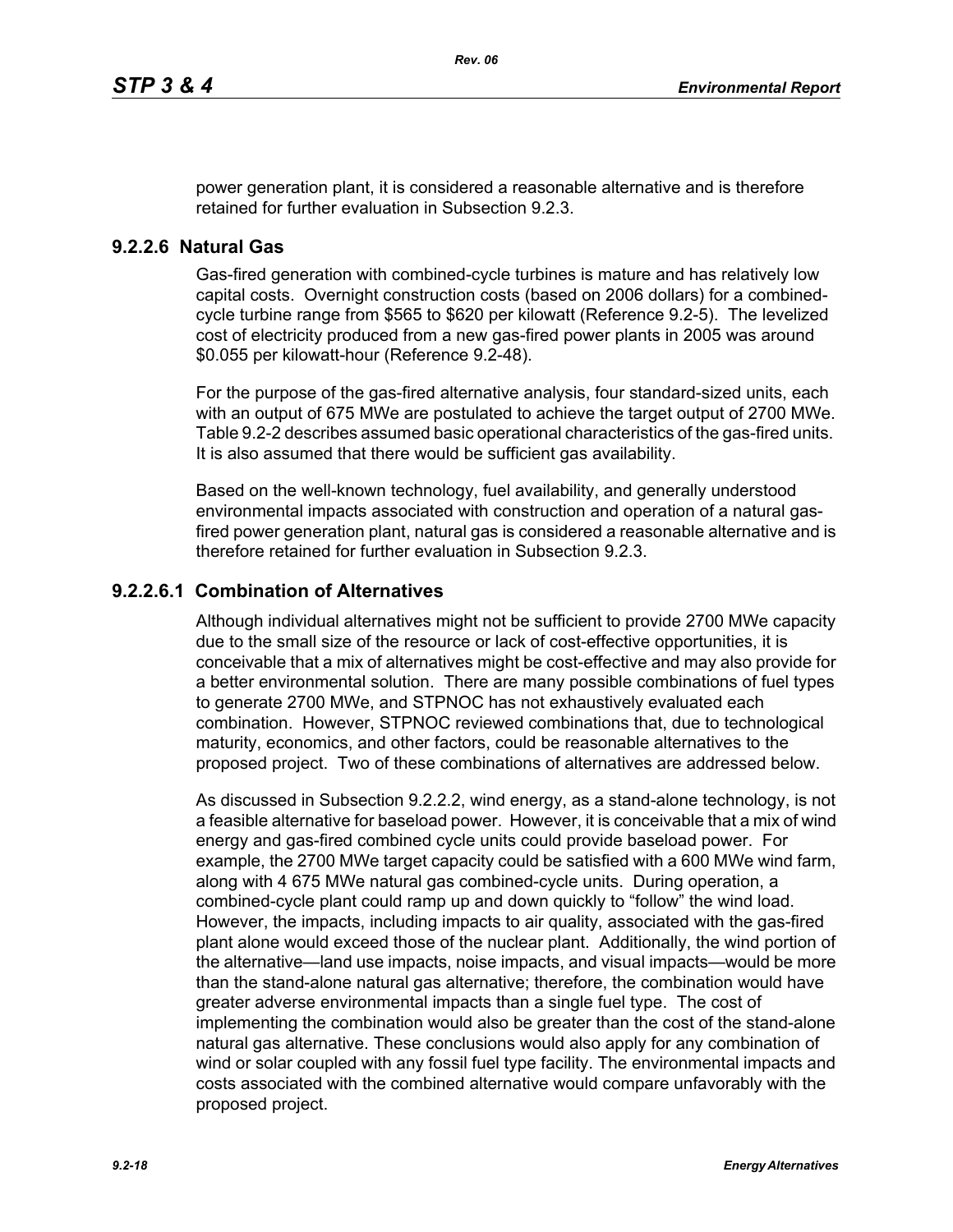If the hypothetical mix included coal-fired generation, the environmental impacts associated with construction (land use, ecology) and air quality would be expected to be greater than that of the proposed project. For example, the 2700 MWe target capacity could be met with two 675 MWe coal-fired units and two 675 MWe natural gas combined-cycle units. This combination coal-gas facility would require an estimated 291 acres for permanent structures. As discussed in Subsection 4.1.1, construction of the proposed project would disturb about 540 acres of which about 300 acres of these lost permanently due to construction of new facilities and a new heavy haul road. Air quality impacts for the 675 MWe coal-fired units would compare unfavorably with the proposed project due to the large quantity of combustion emissions from coal-fired generation. The additional impact, including combustion emissions, from the natural gas unit would only strengthen the overall favorable position of the proposed project.

Wind and solar facilities could be used in combination with storage systems to produce baseload power. By storing the power produced from wind or solar facilities and releasing it when the wind and solar facilities are not generating power, energy storage in combination with the wind or solar facilities would be able to generate electricity continuously. However, large-scale energy storage in Texas is either not available or would not be economically viable. For example, the storage of even one day's output at 2700 MW is well beyond any demonstration projects using batteries, compressed air, hydrogen, or other storage mechanism and the cost of such systems, even if available, would be prohibitive. Adding the significant cost of storage systems to the cost of wind or solar facilities would render the total cost non-competitive. In the northwestern United States, existing hydropower reservoirs are used to store and release the energy produced by wind generation. This combination of alternatives, in the form of "pumped storage," is not available in Texas at this scale. In addition to not being available, the costs to develop such storage would be prohibitive.

Other combinations of the various alternatives are not discussed here. In general, poor annual average capacity factors, higher environmental impacts (land use, ecological, air quality), immature technologies, and a lack of cost-competitiveness are not expected to lead to a viable, competitive combination of alternatives that would be either environmentally equivalent or preferable.

### **9.2.3 Assessment of Reasonable Alternative Energy Sources and Systems**

This section evaluates the environmental impacts of reasonable alternatives to the proposed project: pulverized coal-fired generation and gas-fired generation. The significance of the impacts associated with each issue is identified as SMALL, MODERATE, or LARGE. This characterization is consistent with the criteria that NRCestablished criteria in 10 CFR 51, Appendix B, Table B-1, Footnote 3, and presented as follows:

SMALL - Environmental effects are not detectable or are so minor that they will neither destabilize nor noticeably alter any important attribute of the resource. For the purpose of radiological impacts assessment, the Commission has concluded that those impacts that do not exceed permissible levels in the Commission's regulations are considered small.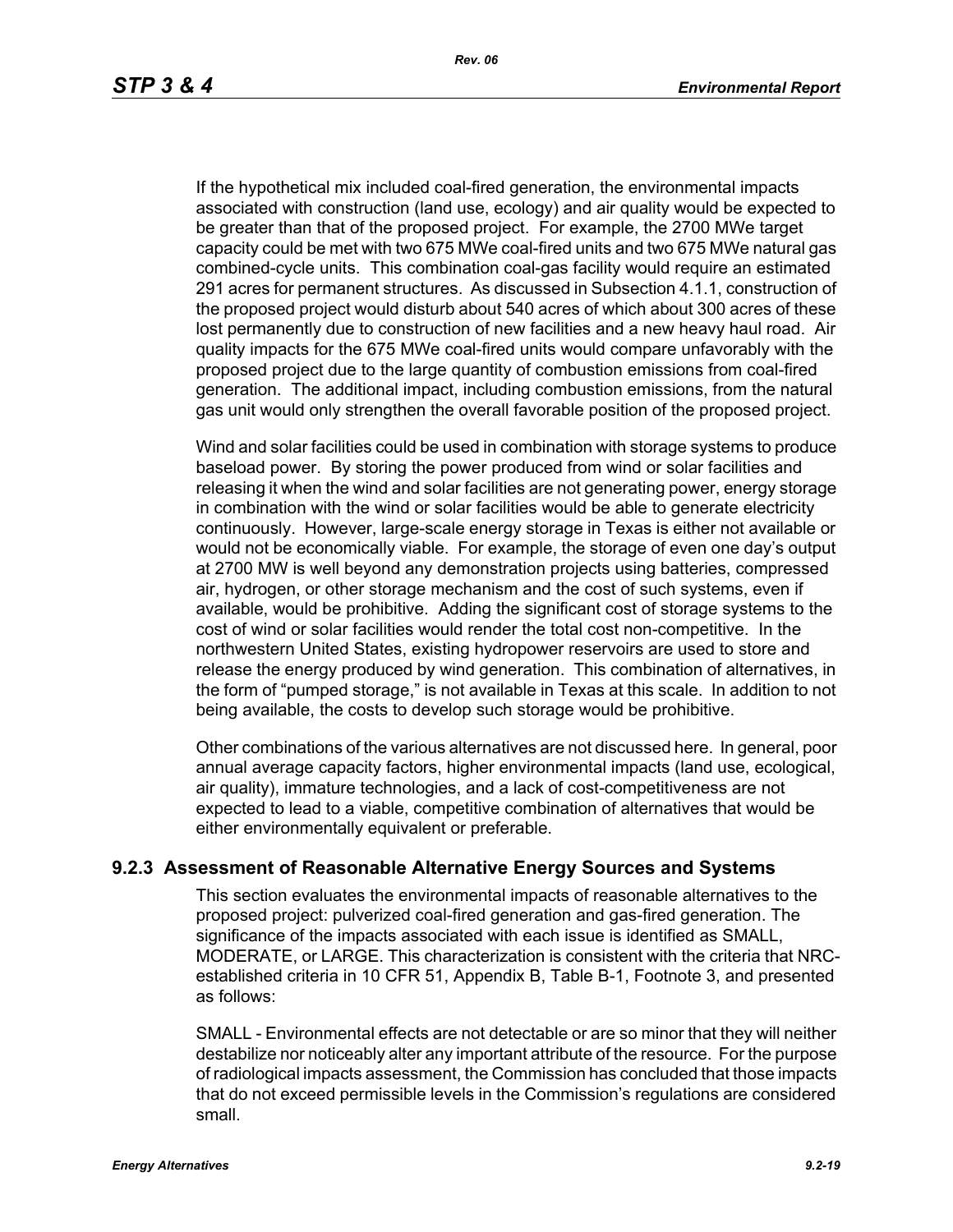MODERATE - Environmental effects are sufficient to alter noticeably, but not to destabilize, any important attribute of the resource.

LARGE - Environmental effects are clearly noticeable and are sufficient to destabilize any important attributes of the resource.

Consideration is given to ongoing and potential additional mitigation in proportion to the significance of the impact to be addressed (i.e., impacts that are SMALL receive less mitigative consideration than impacts that are LARGE).

# **9.2.3.1 Coal-Fired Generation**

STPNOC has reviewed the NRC analysis of environmental impacts from coal-fired generation alternatives presented in NUREG-1437 and found the NRC analysis to be reasonable. Construction impacts could be substantial, due in part to the large land area required (which can result in natural habitat loss) and the large workforce needed; however, NRC pointed out that the installation of a new coal-fired plant where an existing nuclear plant is located would reduce many construction impacts. There are major adverse impacts from operations such as human health concerns associated with air emissions, waste generation, and losses of aquatic biota due to cooling water withdrawals and discharges.

# **9.2.3.1.1 Air Quality**

Air quality impacts of coal-fired generation are considerably different from those of nuclear power. A coal-fired plant would emit sulfur dioxide  $(SO<sub>2</sub>)$ , as  $SO<sub>x</sub>$  surrogate), oxides of nitrogen (NO<sub>x</sub>), particulate matter (PM), carbon monoxide (CO), and mercury (Hg), all of which are regulated pollutants. A coal-fired plant would also emit carbon dioxide  $(CO<sub>2</sub>)$ , which has been linked to global warming. As Subsection 9.2.2.10 indicates, it is assumed a plant design would minimize air emissions through a combination of boiler technology and post combustion pollutant removal. The coalfired alternative emissions would be as follows:

 $SO<sub>2</sub>$  = 2900 tons per year

 $NO<sub>x</sub>$  = 2000 tons per year

CO = 2800 tons per year

 $CO<sub>2</sub> = 27$  million tons per year

 $Hq = 0.46$  tons per year

 $PM_{10}$  (particulates with a diameter of less than 10 microns) = 50 tons per year

 $PM<sub>2.5</sub>$  (particulates with a diameter of less than 2.5 microns) = 13 tons per year

These emission totals are calculated based on the parameters and assumptions identified in Table 9.2-1 and emission factors published in AP-42 (9.2-53).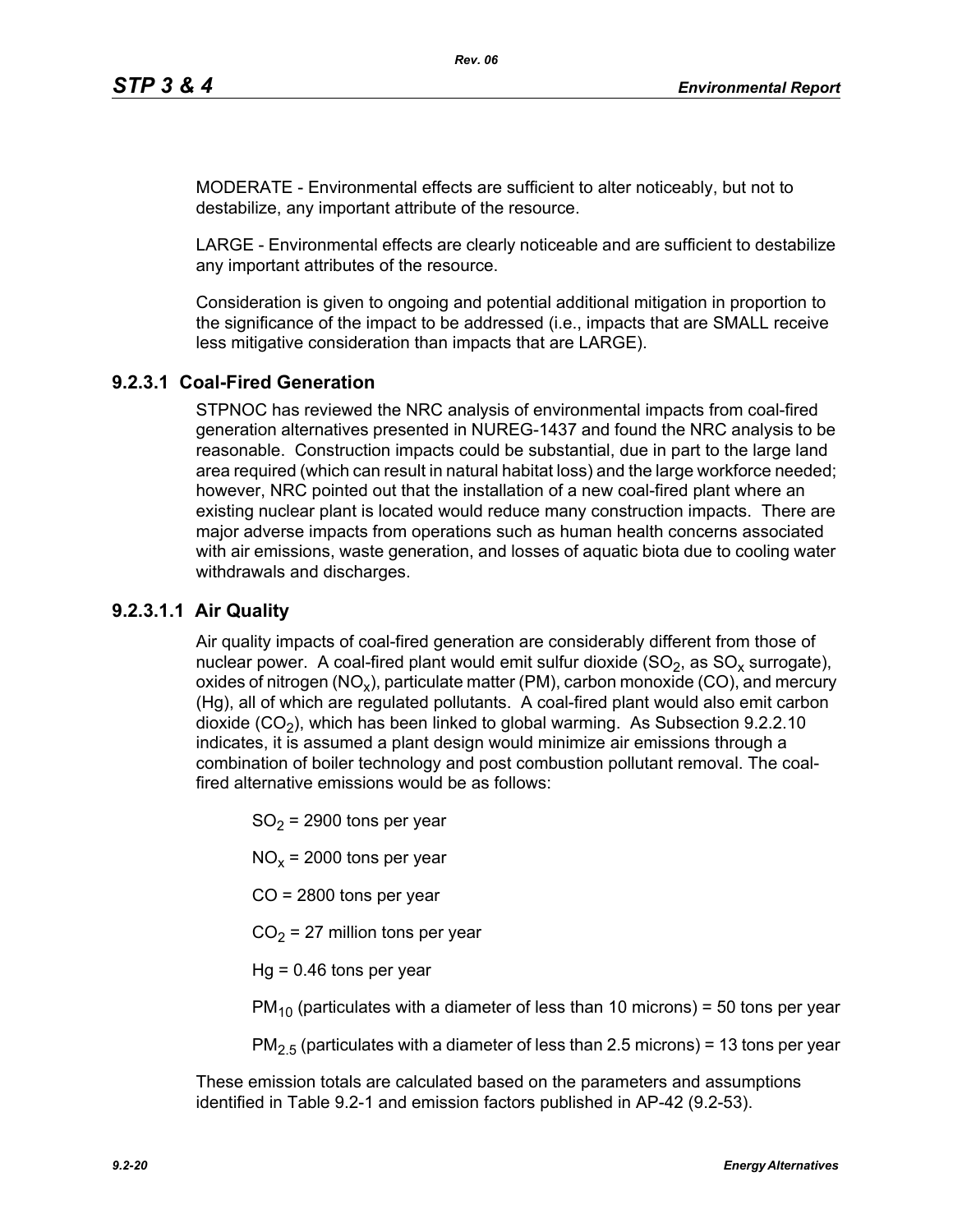The acid rain requirements of the Clean Air Act Amendments establish a cap on the allowable  $SO<sub>2</sub>$  emissions from power plants. Each company with fossil fuel-fired units was allocated  $SO<sub>2</sub>$  allowances. To be in compliance with the Act, the companies must hold enough allowances to cover their annual  $SO<sub>2</sub>$  emissions. In 2005, emissions from generators in Texas ranked highest nationally for  $NO<sub>x</sub>$  and fifth highest nationally for  $SO<sub>2</sub>$  (Reference 9.2-20). Both  $SO<sub>2</sub>$  and  $NO<sub>x</sub>$  emissions would increase if a new coalfired plant were operated at STP. To operate a fossil-fuel generation plant, STPNOC would have to purchase  $SO<sub>2</sub>$  allowances from the open market or shut down existing fossil-fired capacity from one of its owning members and apply the credits from that plant to the new one.

In March 2005, EPA issued the final Clean Air Interstate Rule which addresses power plant  $SO_2$  and  $NO_x$  emissions that contribute to non-attainment of the 8-hour ozone and fine particulate matter standards in downwind states. Twenty-eight states, including Texas, are subject to the requirements of the rule. The rule calls for further reductions of NO<sub>x</sub> and SO<sub>2</sub> emissions from power plants. These reductions can be accomplished by the installation of additional emission controls at existing coal-fired facilities or by the purchase of emission allowances from a cap-and-trade program.

In March 2005, EPA finalized the Clean Air Mercury Rule which sets emissions limits on mercury to be met in two phases beginning in 2010 and 2018, and encourages a cap and trade approach to achieve the target emission limits.  $NO<sub>x</sub>$  and  $SO<sub>2</sub>$  controls indirectly help to reduce mercury emissions. However, according to the EPA, the second phase cap reflects a level of mercury emissions reduction that exceeds the level that would be achieved solely as a co-benefit of controlling  $NO<sub>x</sub>$  and  $SO<sub>2</sub>$  under the Clean Air Interstate Rule. Each new coal-fired electrical generation unit in Texas must acquire enough mercury allowances to cover its annual mercury emissions. Compliance with EPA mercury standards must be achieved by January 01, 2010 (Reference 9.2-54).

Texas has regions that are designated as non-attainment with respect to the National Ambient Air Quality Standards for one or more criteria pollutants. Therefore, the state of Texas was required to submit a State Implementation Plan (SIP) to the EPA (1) to establish control strategies to reduce criteria pollutant emissions, and (2) to identify the technical and regulatory processes to demonstrate compliance with the SIP. The Texas SIP includes a cap and trade program for  $NO<sub>x</sub>$ ,  $SO<sub>x</sub>$ , and  $H<sub>q</sub>$  emissions. New stationary fossil fuel facilities in Texas must acquire trade credits to cover the new potential emissions. Compliance with the  $NO<sub>x</sub>$  and  $SO<sub>x</sub>$  standards identified in the SIP must be achieved by January 01, 2009 and January 01, 2010, respectively (Reference 9.2-54).

The region of non-attainment nearest to the proposed project location is the Houston-Galveston-Brazoria region. Brazoria County is east of and conterminous with Matagorda County. This region is designated as moderate non-attainment with respect to the 8-hour ozone standard (40 CFR 81.344).

Air impacts from a coal-fired generation facility would be substantial. Adverse human health effects from coal combustion have led to important federal legislation in recent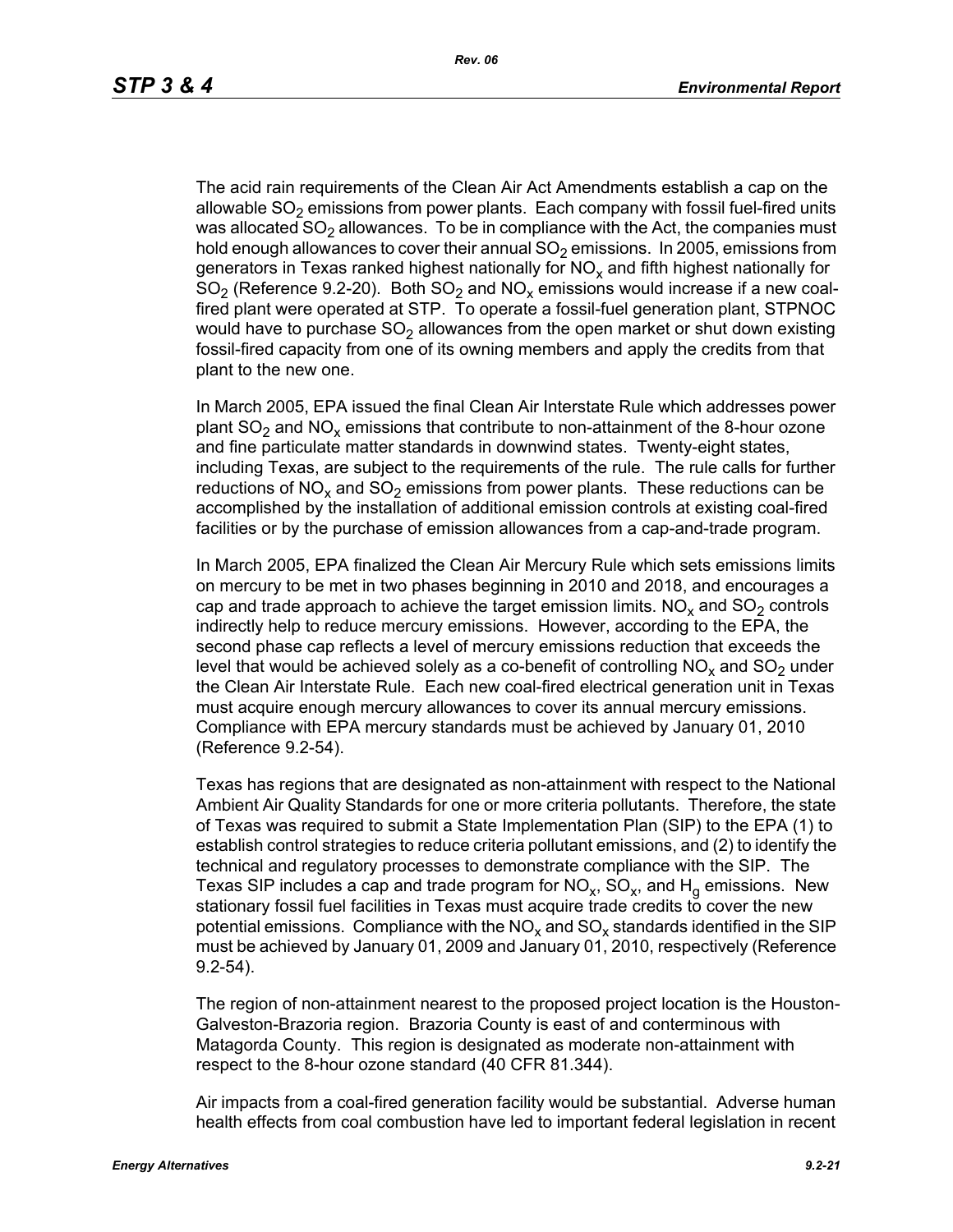*Rev. 06*

years because public health risks, such as cancer and emphysema, have been associated with coal combustion. Global warming and acid rain are also potential impacts. Recent changes in air quality regulations indicate that the EPA and the federal government recognize the importance of stability for air resources.  $SO<sub>2</sub>$  and mercury emission allowances,  $NO_x$  emission offsets, low  $NO_x$  burners, overfire air, fabric filters or electrostatic precipitators, and scrubbers are regulatory-imposed mitigation measures. The coal-fired alternative would have MODERATE impacts on air quality—the impacts may be noticeable, but would not destabilize air quality in the area due to the use of mitigation technologies.

# **9.2.3.1.2 Waste Management**

The coal-fired alternative would generate substantial solid waste. Based on the assumed plant parameters, the coal would have 3.9% ash content, and the facility would consume around 11 million tons of coal annually. Particulate control equipment would collect most (99.9%) of this ash (about 435,000 tons per year). If 75% of the coal ash were recycled, an annual total of about 109,000 tons of ash would require disposal.

SO<sub>y</sub>-control equipment would require about 105,000 tons of limestone and would generate another 124,000 tons per year of waste in the form of scrubber sludge. Ash and scrubber waste disposal over a 40-year plant life would require about 141 acres.

With proper facility placement, coupled with current waste management and monitoring practices, waste disposal would not destabilize any resources. There would be space within the current STP property for this disposal. After closure of the waste site and revegetation, the land would be available for other uses. Waste disposal for the coal-fired alternative would have MODERATE impacts—the impacts of increased waste disposal would be clearly noticeable, but would not destabilize any important resource and further mitigation of the impact would be unwarranted.

# **9.2.3.1.3 Other Impacts**

Construction of the power block and coal storage area would impact about 435 acres of land and associated terrestrial habitat. Because most of this construction would be in previously disturbed areas, impacts would be minimal. Visual impacts would be consistent with the industrial nature of the site. As with any large construction project, some erosion, sedimentation, and fugitive dust emissions could be anticipated, but would be minimized through application of best management practices. Onsite disposal is assumed for debris generated when the area is cleared and grubbed and that other construction debris would be accepted at a nearby municipal disposal facility.

Short-term socioeconomic impacts would result from the estimated 2414 construction workers to build the facilities, and long-term impacts would result from the estimated 315 full-time workers to operate the coal-fire facility. These impacts would be SMALL due to the influence of the nearby Houston-Galveston metropolitan area.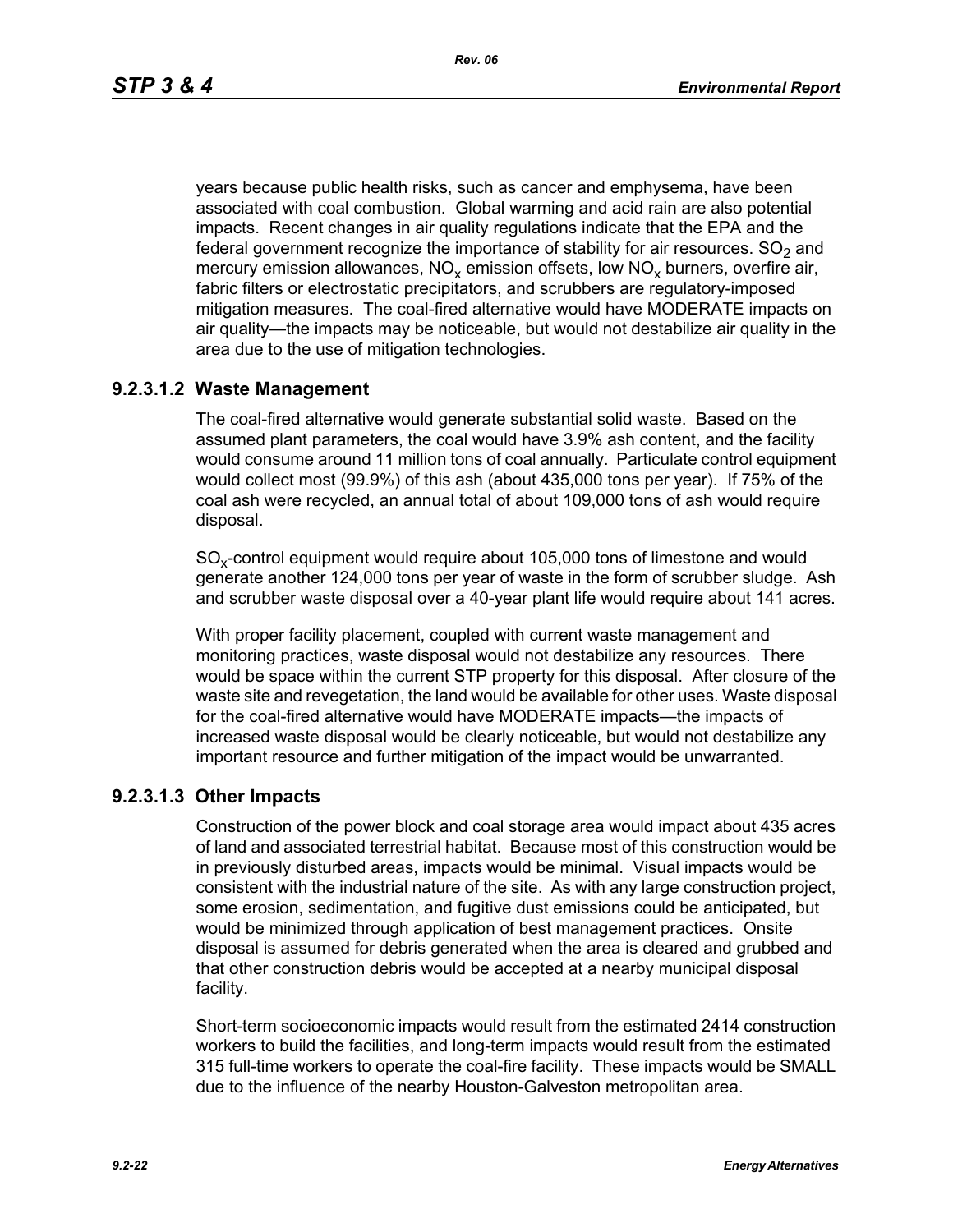Cultural resource impacts would be unlikely due to the previously disturbed nature of the site and could be, if needed, minimized by survey and recovery techniques.

The existing STP Main Cooling Reservoir (MCR) would be used to minimize impacts to aquatic resources and regional water quality; therefore, STPNOC believes that these impacts would be SMALL.

The new stacks, boilers, and rail deliveries would be an incremental addition to the visual impact from existing STP structures and operations. Coal delivery would add noise and transportation impacts associated with unit-train traffic. Based on a unit train with 125 cars, where each car holds 100 tons, about 900 unit trains per year (about 17 trains per week) would be needed to deliver coal and limestone to the coal-fired plant.

Other construction and operation impacts would be SMALL. In most cases, the impacts would be detectable, but they would not destabilize any important attribute of the resource involved. Due to the minor nature of these impacts, mitigation would not be warranted beyond that mentioned.

# **9.2.3.1.4 Design Alternatives**

The in-land location of the STP site lends itself to coal delivery by truck. However, this design alternative would necessitate substantial upgrades to area roads. The alternative would trade truck traffic impacts for rail traffic impacts, a tradeoff that provides no obvious environmental benefit. Subsection 9.4.1 analyzes alternative designs for the STP 3 & 4 heat dissipation systems. Based on this analysis, STPNOC assumed the MCR would be used for the coal-fired alternative. Use of the existing MCR would minimize water consumption, thermal impacts, and additional visual intrusion; therefore, the heat dissipation system would pose a SMALL impact. The analysis of air quality impacts in Subsection 9.2.3.1.1 is based on use of best available control technology; therefore, there are no reasonable alternates for reducing those impacts.

# **9.2.3.1.5 Conclusion**

As discussed in Subsection 9.2.2.10, STPNOC determined that coal-fired generation using supercritical boilers is a reasonable alternative to the proposed nuclear project because it is a mature technology, coal is available in the ERCOT region, and the environmental impacts associated with construction and operation of a coal-fired power generation plant are well understood. The impacts of coal-fired generation on the STP site are evaluated in Subsection 9.2.3.1 and STPNOC determined impacts would be SMALL to MODERATE. The impacts of coal-fired generation are compared to the proposed nuclear project in Tables 9.2-3 and 9.2-4. As these tables demonstrate, coal-fired plants are not environmentally preferable to nuclear power.

# **9.2.3.2 Natural Gas Generation**

Subsection 9.2.2.11 presents the basis to select a combined-cycle plant as the gasfired alternative. Land-use impacts from gas-fired units would be less than those of the coal-fired alternative. Reduced land requirements, due to construction on the existing site and a smaller facility footprint, would reduce impacts to ecological, aesthetic, and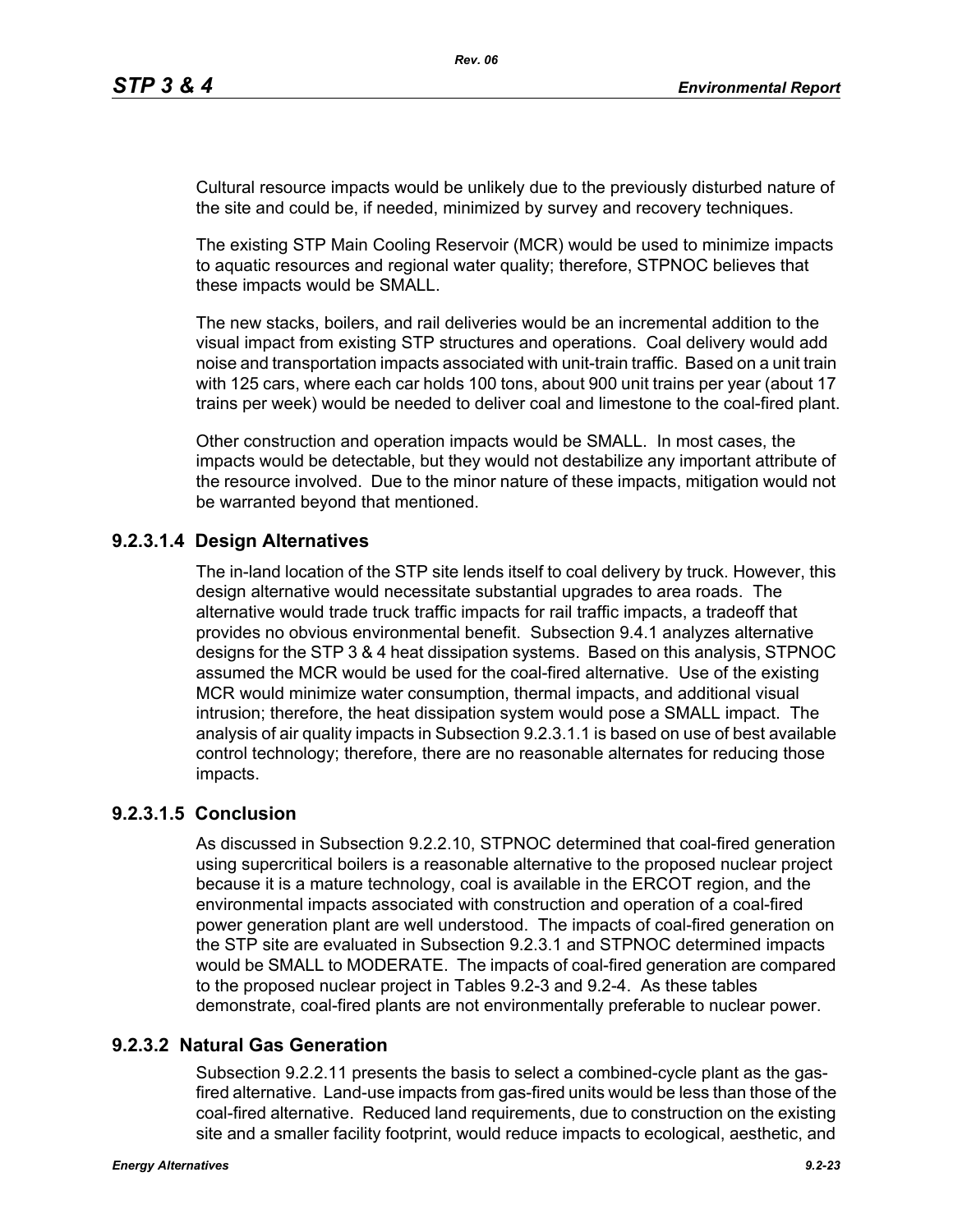cultural resources. As discussed under "Other Impacts," an incremental increase in the workforce could have socioeconomic impacts. Human health effects associated with air emissions would be of concern, but the effect would be less than those of coalfired generation. The gas-fired alternative defined in Subsection 9.2.2.11 would be located on land adjacent to the STP site.

# **9.2.3.2.1 Air Quality**

Natural gas combustion is relatively clean compared to other fossil fuel combustion. Also, because the heat recovery steam generator does not receive supplemental fuel, the combined-cycle operation is highly efficient (56% vs. 33% for the coal-fired alternative). Therefore, the gas-fired alternative would release similar types of emissions, but generally in quantities less than the coal-fired alternative. Control technology for gas-fired turbines focuses on the reduction of  $NO<sub>x</sub>$  emissions. The gasfired alternative would use about 121 billion standard cubic feet of natural gas per year and would generate these emissions:

 $SO<sub>2</sub> = 41$  tons per year

 $NO<sub>x</sub>$  = 680 tons per year

 $CO = 141$  tons per year

 $CO<sub>2</sub> = 6.9$  million tons per year

PM = 119 tons per year (all particulates are  $PM<sub>2.5</sub>$ )

These emission totals are calculated based on the parameters and assumptions identified in Table 9.2-2 and emission factors published in AP-42 (9.2-58).

The Subsection 9.2.3.1 discussion of regional air quality, Clean Air Act requirements, the  $NO<sub>x</sub>$  SIP, and the Clean Air Interstate Rule also apply to the gas-fired generation alternative.  $SO_2$  allowances,  $NO_x$  effects on ozone levels, and  $NO_x$  emission offsets could be issues of concern for gas-fired combustion. STPNOC concludes that emissions from a gas-fired alternative could noticeably alter local air quality and would not destabilize regional resources. Air quality impacts would therefore be MODERATE.

### **9.2.3.2.2 Waste Management**

Gas-fired generation would result in almost no solid waste generation and would therefore produce minor (if any) impacts. STPNOC concludes that gas-fired generation waste management impacts would be SMALL.

### **9.2.3.2.3 Other Impacts**

Similar to the coal-fired alternative, the ability to construct the gas-fired alternative on land adjacent to the STP site would reduce construction-related impacts relative to construction on a greenfield site.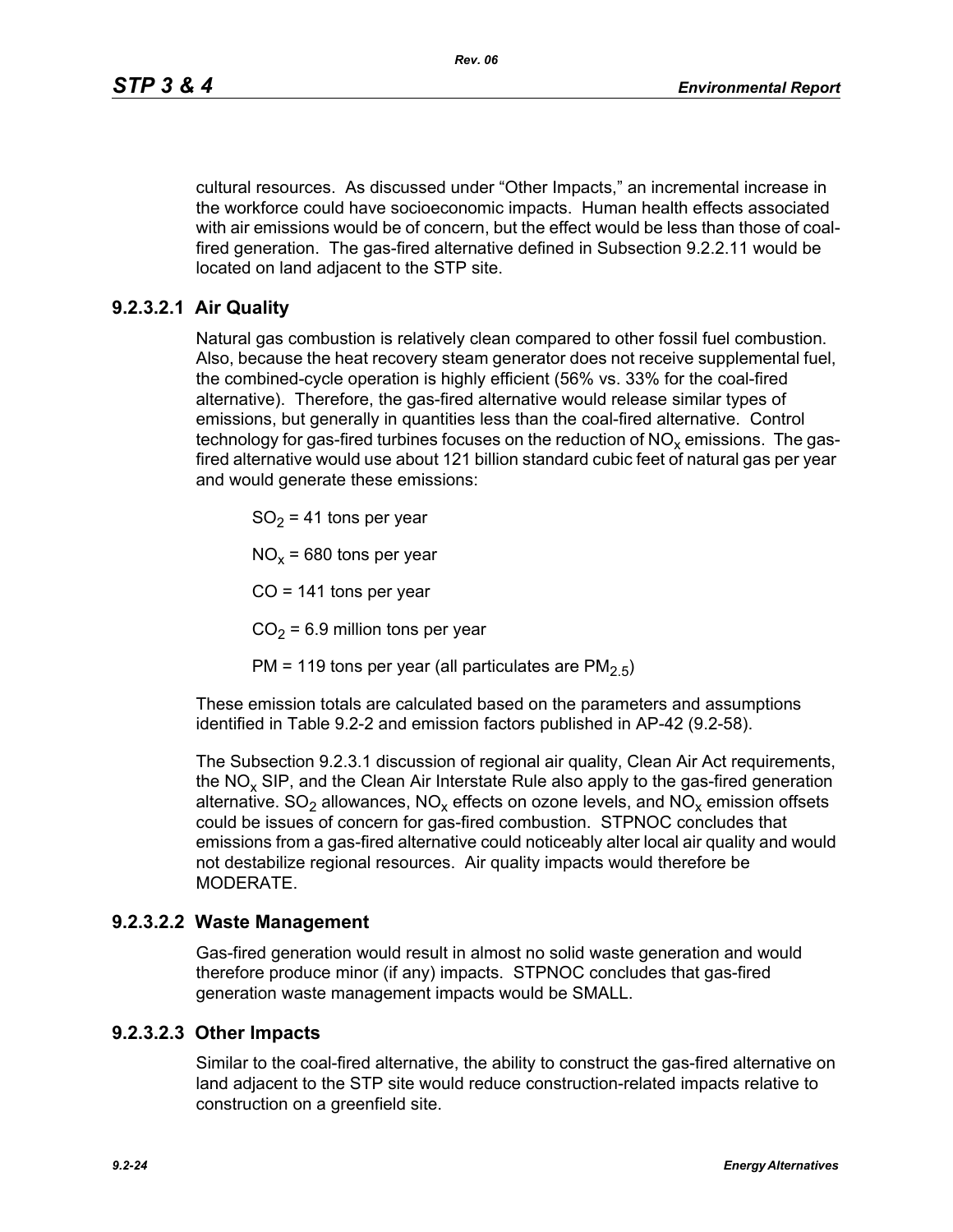*Rev. 06*

A new 24-inch diameter pipeline would need to be constructed from an existing 24-inch transmission pipeline located about 2 miles northwest of the proposed site. Upgrades to the existing pipeline and gas storage facilities would also be required. To the extent practicable, new gas supply pipeline would be routed in previously disturbed areas to minimize impacts. Based on a 75-foot easement, about 18 acres would need to be graded to permit the installation of the pipeline. Construction impacts would be minimized through the application of best management practices to minimize soil loss and restore vegetation immediately after the excavation is backfilled. Installation of a gas pipeline would not create a long-term reduction in the local or regional diversity of plants and animals. In theory, impacts from construction of a pipeline could be reduced or eliminated if the gas-fired plant were located adjacent to an existing pipeline.

Construction of the combined-cycle plant would impact about 107 acres of land. Because this much previously disturbed acreage is available at the STP site, loss of terrestrial habitat would be minimal. Aesthetic impacts, erosion and sedimentation accumulation, fugitive dust, and construction debris impacts would be similar to the coal-fired alternative, but smaller because of the reduced site size. Socioeconomic impacts would result from the estimated 661 construction workers to build the facilities and 91 people needed to operate the gas-fired facility. These impacts would be SMALL due to the influence of the nearby metropolitan area.

## **9.2.3.2.4 Design Alternatives**

Subsection 9.4.1 analyzes alternative designs for the STP 3 & 4 heat dissipation systems. Based on this analysis, STPNOC assumed the MCR would be used for the gas-fired alternative. Use of the MCR would minimize evaporative water loss, visual intrusion, and thermal impacts; the heat dissipation system would pose a SMALL impact. The analysis of air quality impacts in Subsection 9.2.3.2.1 is based on use of maximum achievable control technology; therefore there are no reasonable alternatives for reducing those impacts.

# **9.2.3.3 Conclusion**

As discussed in Subsection 9.2.2.11, STPNOC determined that gas-fired generation using combined-cycle turbines is a reasonable alternative to the proposed nuclear project because it is a mature technology, natural gas is available in the ERCOT region, and the environmental impacts associated with construction and operation of a natural gas-fired power generating plant are well understood. The impacts of gas-fired generation on a site adjacent to the STP site are evaluated in Subsection 9.2.3.2 and STPNOC determined impacts would be SMALL to MODERATE. The impacts of gasfired generation are compared to the proposed nuclear project in Tables 9.2-3 and 9.2- 4. As these tables demonstrate, coal-fired plants are not environmentally preferable to nuclear power.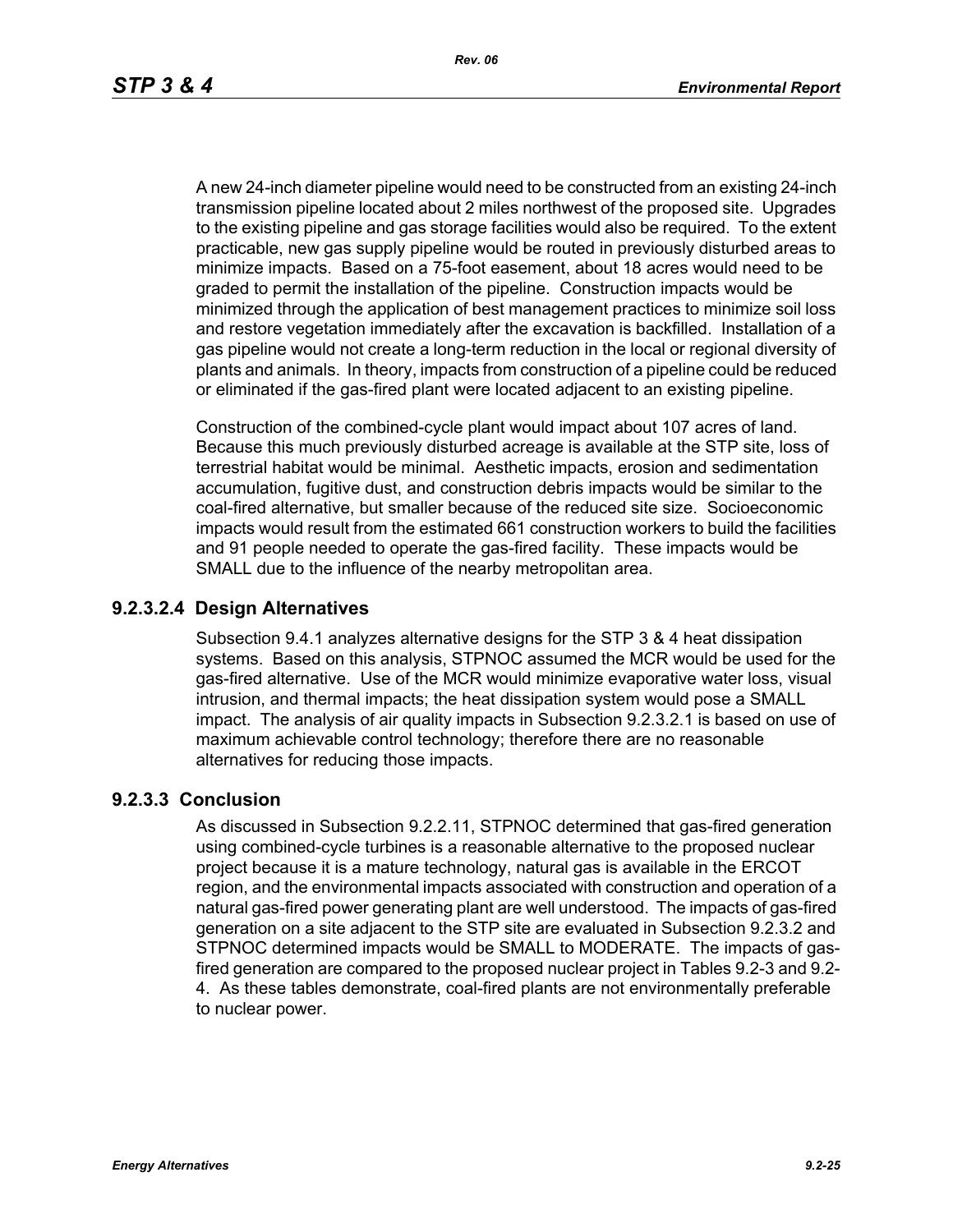# **9.2.4 Conclusion**

As shown in detail in Tables 9.2-3 and 9.2-4, based on environmental impacts, neither a coal-fired nor a gas-fired plant would provide an appreciable reduction in overall environmental impacts relative to a nuclear plant. Furthermore, each of these types of plants would entail a significantly greater relative environmental impact on air quality than would the proposed nuclear project. Therefore, neither a coal-fired or gas-fired plant would be environmentally preferable to the proposed project.

## **9.2.5 References**

- 9.2-1 "ERCOT Protocols Section 1—Overview," ERCOT 2007a. Available at http://www.ercot.com/mktrules/protocols/current/01-050107.doc.
- 9.2-2 "Generic Environmental Impact Statement for License Renewal of Nuclear Reactors," NRC 1996. NUREG-1437. Office of Nuclear Regulatory Research. Washington, D.C., May. Available at http://www.nrc.gov/reading-rm/doccollections/nuregs/staff/sr1437/v1/index.html.
- 9.2-3 "Analysis of Transmission Alternatives for Competitive Renewable Energy Zones in Texas," ERCOT 2007c. Available at http://www.ercot.com/news/ presentations/2006/ATTCH\_A\_CREZ\_Analysis\_Report.pdf.
- 9.2-4 "Wind Energy Basics," AWEA (American Wind Energy Association) 2007a. Available at http://www.awea.org/faq/wwt\_basics.html.
- 9.2-5 "What Generation Mix Suits Your State? Tools for Comparing Fourteen Technologies across Nine Criteria," National Regulatory Research Institute 2007. Available at http://www.nrri.ohio-state.edu.
- 9.2-6 "Basic Principles of Wind Resource Evaluation," AWEA 2007b. Available at http://www.awea.org/faq/basicwr.html.
- 9.2-7 "A Guidebook to Expanding the Role of Renewables in a Power Supply Portfolio," American Public Power Association, September 2004. Available at http://www.eere.energy.gov/windandhydro/windpoweringamerica/pdfs/po wer\_supply\_guidebook.pdf.
- 9.2-8 TSECO (Texas State Energy Conservation Office) 2007. Texas Wind Energy Resources. Available at http://www.infinitepower.org/reswind.htm.
- 9.2-9 "Wind Energy—An Untapped Resource," AWEA 2007c. Available at http://www.awea.org/pubs/factsheets/Wind\_Energy\_An\_Untapped\_ Resource.pdf.
- 9.2-10 "Wind Generation Assessment—A Report to the Electric Reliability Council of Texas," AWS Truewind, January 2007.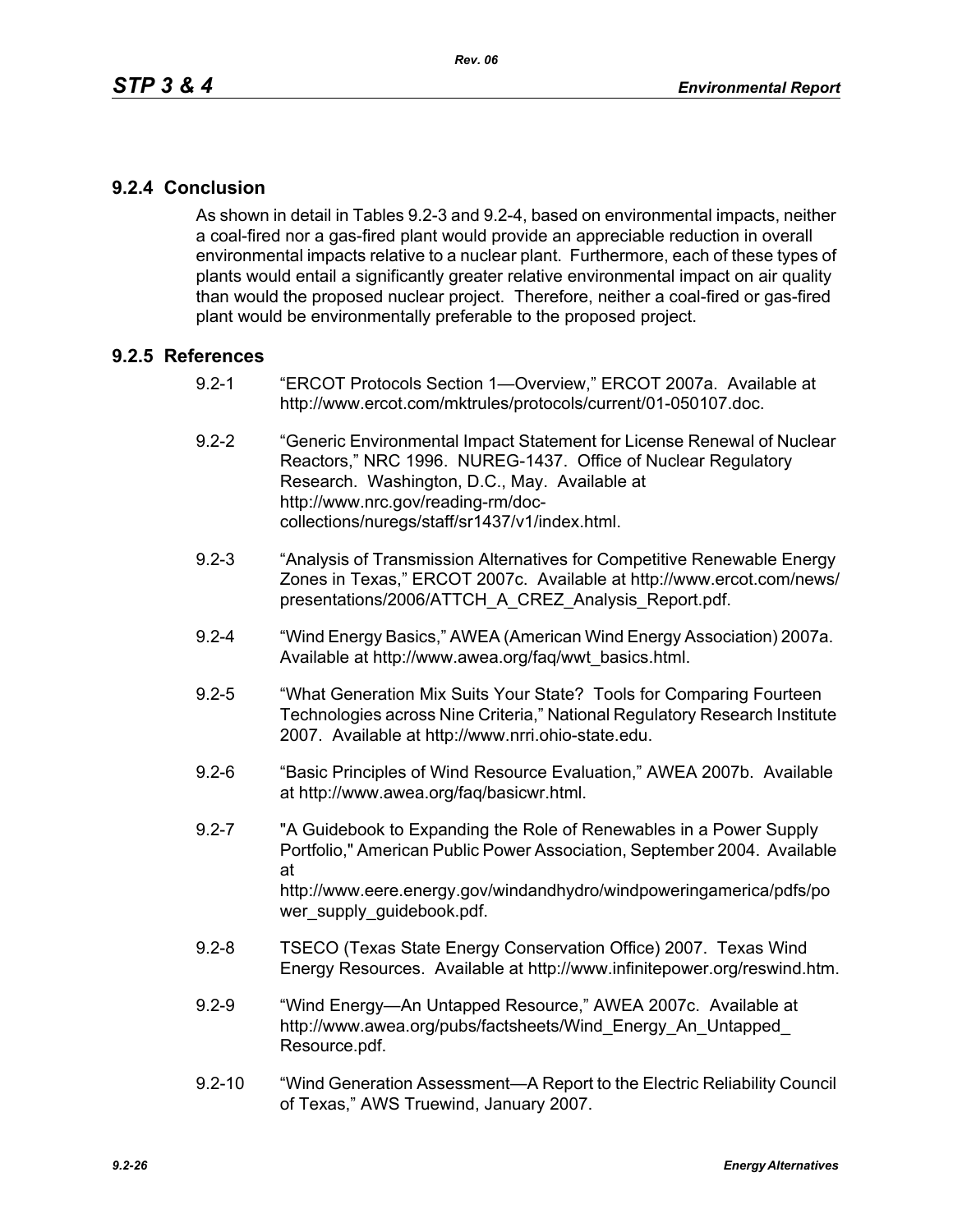- 9.2-11 "Wind Energy and the Environment," AWEA 2007d. Available at http://www.awea.org/faq/wwt\_environment.html.
- 9.2-12 "Wind Resource of Offshore Texas, Wind Power Density at 50 Meters," AWS Truewind, December 2006. Available at http://www.seco.cpa.state.tx.us/ zzz\_re/re\_offshore\_pwr50m.pdf.
- 9.2-13 "Future for Offshore Wind Energy in the United States," NREL, NREL/CP-500-36313, Golden, Colorado, June 2004. Available at http://www.nrel.gov/docs/ fy04osti/36313.pdf.
- 9.2-14 "Fuel from the Sky: Solar Power's Potential for Western Energy Supply," NREL/SR-550-32160, Golden, Colorado, July 2002. Available at http://www.nrel.gov/csp/publications.html?print.
- 9.2-15 "Texas Renewable Energy Resource Assessment," Virtus Energy Research Associates 1995. Available at http://www.seco.cpa.state.tx.us/zzz\_re/ re\_study1995.pdf.
- 9.2-16 "Solar Cells Increasing Use of Electricity from Sunlight Photovoltaic technology a multibillion-dollar market worldwide," USINFO 2005. Available at http://usinfo.state.gov/gi/Archive/2005/Apr/19-464962.html.
- 9.2-17 "Renewable Energy Technology—Solar Fact Sheet," Renewable Northwest Project, September 2006. Available at http://www.rnp.org/RenewTech/tech\_ solar.html.
- 9.2-18 "Solar Task Force Report, Clean and Diversified Energy Initiative," Western Governors' Association, January 2006. Available at http://www. westgov.org/wga/initiatives/cdeac/Solar-full.pdf.
- 9.2-19 "An Assessment of Renewable Electric Generating Technologies for Florida," Florida Public Service Commission and the Department of Environmental Protection) 2003. Available at http://www.psc.state.fl.us/publications/pdf/ electricgas/Renewable\_Energy\_Assessment.pdf.
- 9.2-20 EIA 2007a. State Electricity Profiles 2005. DOE/EIA-(348)/02. Washington, D.C. March. Available at http://www.eia.doe.gov/cneaf/electricity/ st\_profiles/sep2005.pdf.
- 9.2-21 "ERCOT Unit Data Report June 2007," ERCOT 2007d. Available upon request via email to info@ercot.com.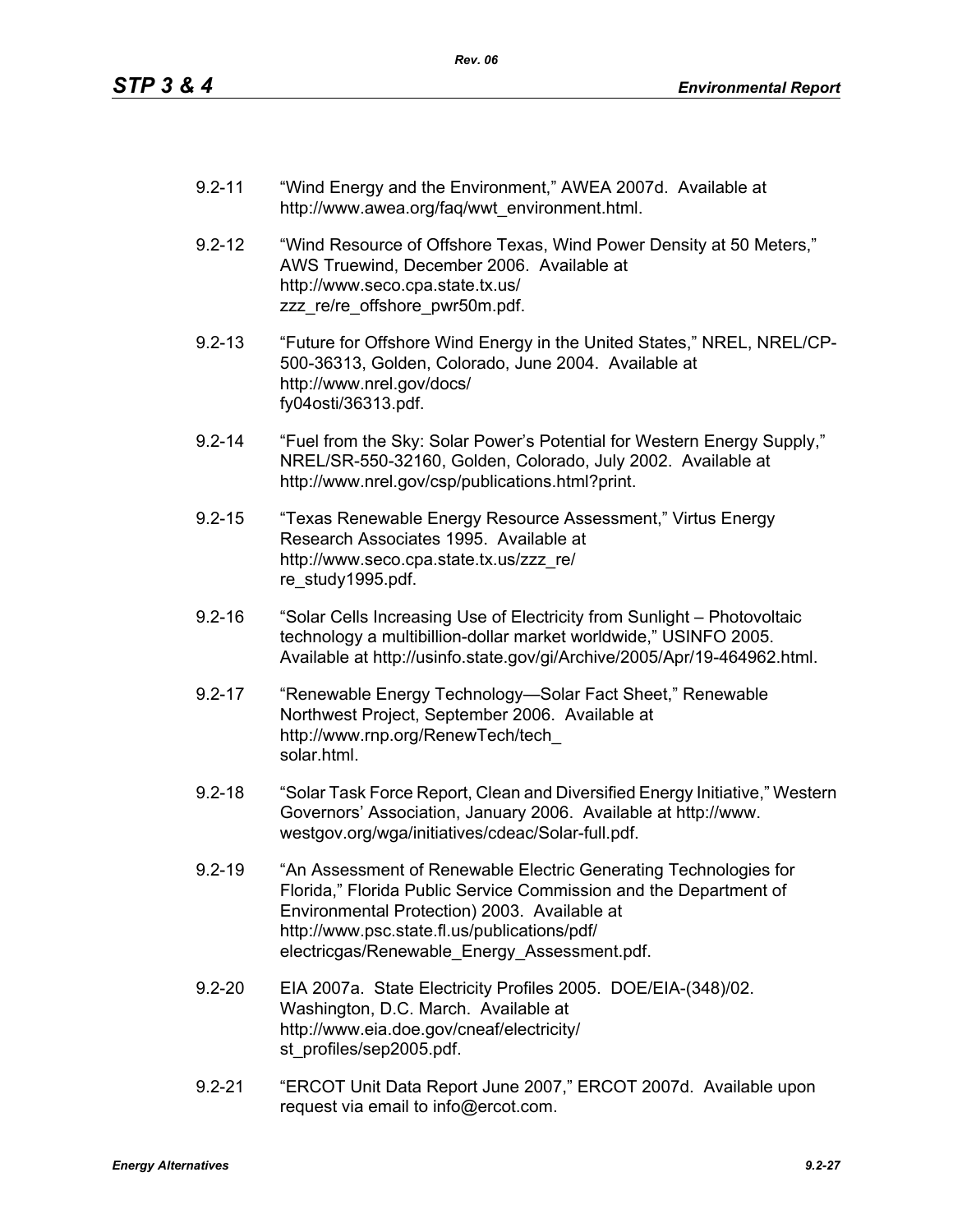| $9.2 - 22$ | "Feasibility Assessment of the Water Energy Resources of the United |
|------------|---------------------------------------------------------------------|
|            | States for New Low Power and Small Hydro Classes of Hydroelectric   |
|            | Plants," DOE, DOE-ID-11263, January 2006.                           |

- 9.2-23 "Hydropower Program: Hydrofacts," Idaho National Laboratory, July 2005. Available at http://hydropower.id.doe.gov/hydrofacts/plant\_costs.shtml.
- 9.2-24 "The Real Cost of Electricity Generation Alternatives: A Portfolio Approach," Energy-Regulatory Economics and Finance, Shimon Awerbuch, Ph.D., 2005.
- 9.2-25 "Annual Electric Generator Report—Spreadsheet Download," EIA 2006. Available at http://www.eia.doe.gov/cneaf/electricity/page/capacity/ capacity.html.
- 9.2-26 "An Assessment of Geothermal Resource Development Needs in the Western United States," Geothermal Energy Association, Daniel J. Fleischmann, January 2007. Available at http://www.geoenergy.org/publications/reports/States%20 Guide.pdf.
- 9.2-27 "Geothermal Energy for Electric Power, Renewable Energy Policy Project," Shibaki, Masashi, Washington, D.C., December 2003. Available at http://www.repp.org/repp/index.html.
- 9.2-28 "All About Geothermal Energy—Power Plant Cost," Geothermal Energy Association 2007n. Available at http://www.geo-energy.org/aboutGE/ powerPlantCost.asp.
- 9.2-29 "DOE Energy Efficiency and Renewable Energy Biomass Program," DOE March 2007. Available at http://www1.eere.energy.gov/biomass/printable\_ versions/electrical\_power.html.
- 9.2-30 TSECO 2007. Texas Biomass Energy Resources. Available at http://www. infinitepower.org/resbiomass.htm.
- 9.2-31 "Potential Supply and Cost of Biomass from Energy Crops," ORNL (Oak Ridge National Laboratory) 1996. Available at http://bioenergy.ornl.gov/reports/tvareg/ supply3.html.
- 9.2-32 "Bioenergy Feedstock Characteristics," ORNL 2007. Available at http:// bioenergy.ornl.gov/papers/misc/biochar\_factsheet.html.
- 9.2-33 "The Value of the Benefits of U.S. Biomass Power," NREL 1999, NREL/SR-570-27541. Available at http://www.energyproducts.com/Documents/NREL%20 Biomass%20Power%20value.pdf.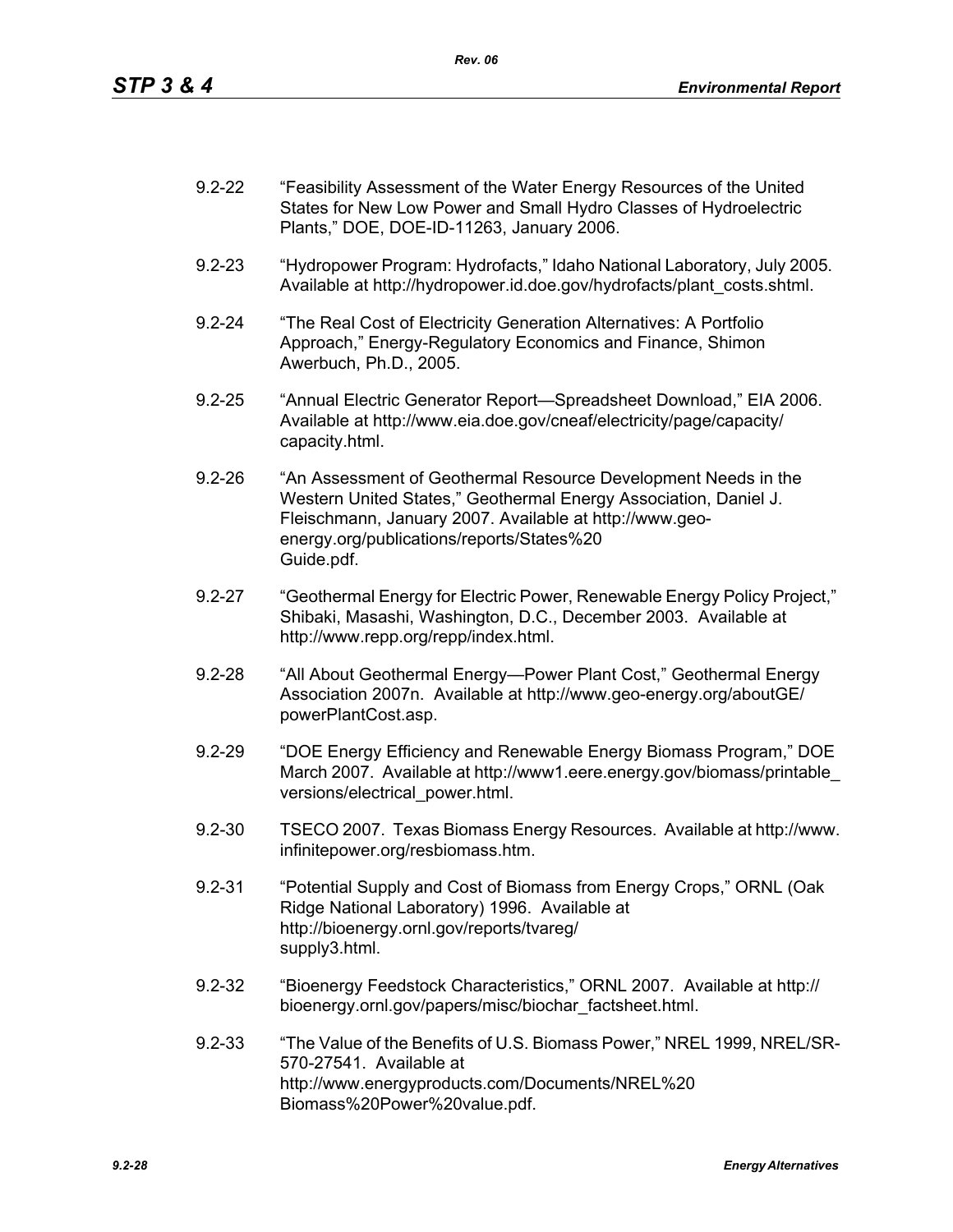| $9.2 - 34$ | "Electricity from Municipal Solid Waste," EPA (U.S. Environmental<br>Protection Agency), July 2006. Available at<br>http://www.epa.gov/solar/muni.htm.                                                                                                          |
|------------|-----------------------------------------------------------------------------------------------------------------------------------------------------------------------------------------------------------------------------------------------------------------|
| $9.2 - 35$ | "Municipal Solid Waste-Basic Facts," EPA, March 2007. Available at<br>http://www.epa.gov/epaoswer/non-hw/muncpl/facts.htm.                                                                                                                                      |
| $9.2 - 36$ | "Biomass for Electricity Generation," EIA 2004. Available at http://www.<br>epa.gov/cleanenergy/pdf/haq apr20.pdf.                                                                                                                                              |
| $9.2 - 37$ | "Texas Energy, The Next Generation — The Role of Renewables in<br>Generating," University of Texas, 2004. Available at<br>http://utopia.utexas.edu/articles/tbr/<br>energy.html?sec=business⊂=economics.                                                        |
| $9.2 - 38$ | "Methodology for Allocating Municipal Solid Waste to Biogenic and Non-<br>Biogenic Energy," EIA 2007b. Available at<br>http://www.eia.doe.gov/cneaf/solar.<br>renewables/page/mswaste/msw.pdf.                                                                  |
| $9.2 - 39$ | "ERCOT Quick Facts," ERCOT 2007b. Available at<br>http://www.ercot.com/news<br>/presentations/2007/ERCOT%20Quick%20Facts%20May%202007.pdf.                                                                                                                      |
| $9.2 - 40$ | "Municipal Solid Waste in Texas: A Year in Review FY 2005 Data<br>Summary and Analysis," TCEQ (Texas Commission on Environmental<br>Quality), AS-187/06, June 2006. Available at<br>http://www.tceq.state.tx.us/assets/<br>public/comm_exec/pubs/as/187_06.pdf. |
| $9.2 - 41$ | "Municipal Solid Waste Generation, Recycling, and Disposal in the United<br>States-Facts and Figures for 2005," EPA 2005. Available at<br>http://www.epa.<br>gov/epaoswer/osw/conserve/resources/msw-2005.pdf.                                                  |
| $9.2 - 42$ | "Green Power FAQ," Santee Cooper 2007. Available at https://www.<br>santeecooper.com/portal/page/portal/SanteeCooper/Environment/GreenP<br>ower/GreenPower%20FAQ.                                                                                               |
| $9.2 - 43$ | "A Portfolio—Risk Analysis of Electricity Supply Options in the<br>Commonwealth of Virginia," Clean Energy Commercialization, October<br>2005. Available at<br>http://www.chesapeakeclimate.org/doc/VA_Renewables_Study.pdf.                                    |
| $9.2 - 44$ | "United States Spot Price FOB Weighted by Estimated Import Volume<br>(Dollars per Barrel)." Energy Information Administration, July 25, 2007.<br>Available at http://tonto.eia.doe.gov/dnav/pet/hist/wtotusaw.htm.                                              |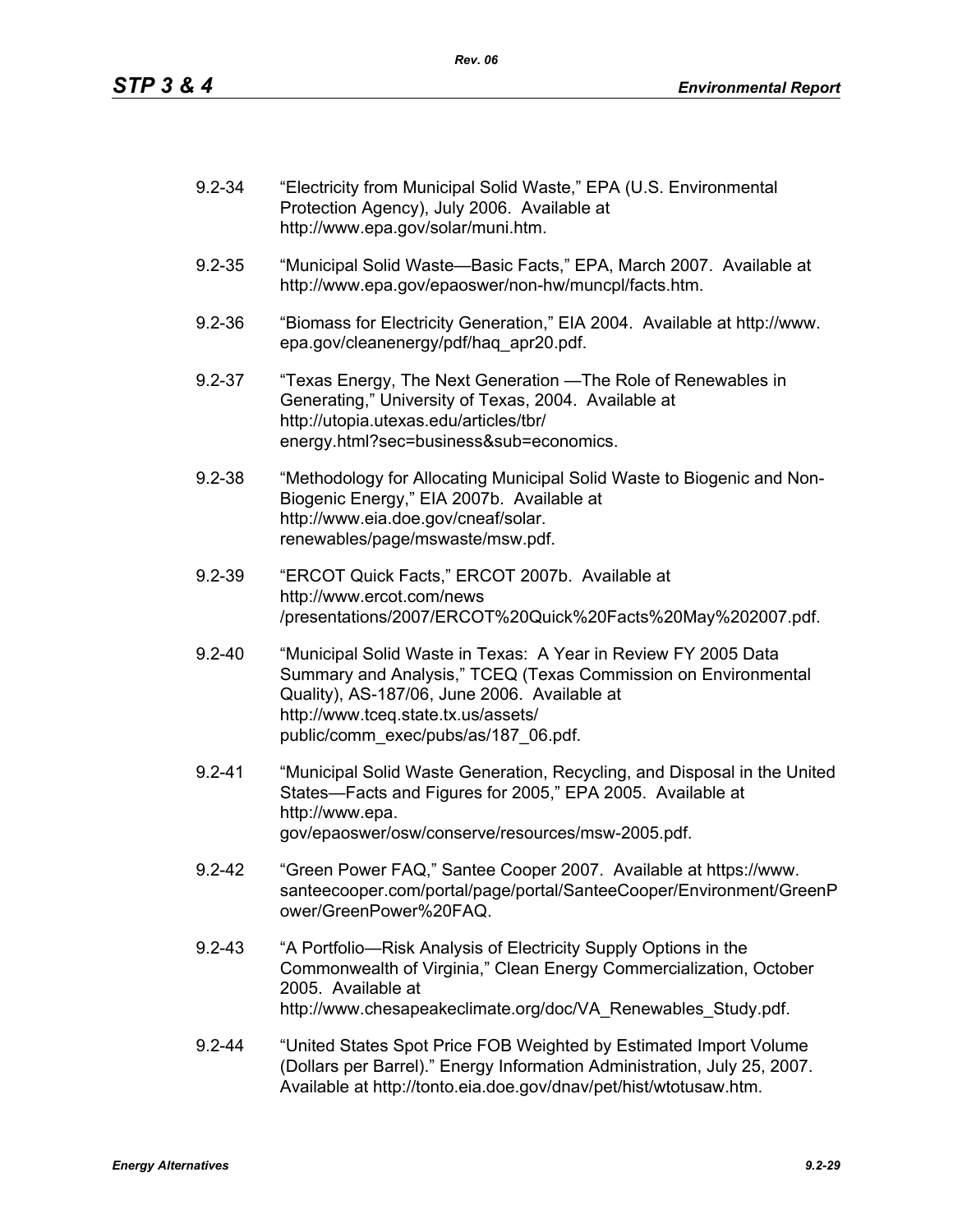| $9.2 - 45$ | "U.S. Crude Oil Supply & Disposition" Energy Information Administration,<br>June 21, 2007. Available at<br>http://tonto.eia.doe.gov/dnav/pet/pet sum crdsnd adc |
|------------|-----------------------------------------------------------------------------------------------------------------------------------------------------------------|
|            | mbbl m.htm.                                                                                                                                                     |

- 9.2-46 "Fuel Cells Market Survey: Large Stationary Applications," Fuel Cell Today, 2003. Available at http://www.fuelcelltoday.com.
- 9.2-47 "Electricity Generation Technologies: Performance and Cost Characteristics," Canadian Energy Research Institute, August 2005. Prepared for the Ontario Power Authority.
- 9.2-48 "Annual Energy Outlook 2007 with Projections to 2030," EIA 2007c. DOE/EIA-0383, Washington, D.C., February. Available at http://www.eia. doe.gov/oiaf/aeo/pdf/0383(2006).pdf.
- 9.2-49 "Clean Coal Technology The JEA Large-Scale CFB Combustion Demonstration Project," DOE 2003. Topical Report Number 22. Available at http://www.fossil.energy.gov/programs/powersystems/publications/ Clean\_Coal\_Topical\_Reports/topical22.pdf.
- 9.2-50 "Assessment of Advanced Coal-Based Electricity Generation Options for India: Potential Learning from U.S. Experiences," BCSIA Discussion Paper 2005-02, Energy Technology Innovation Project, Kennedy School of Government, Harvard University, 2005. Available at hhttp://bcsia.ksg.harvard.edu/BCSIA\_ content/documents/ghosh200502.pdf.
- 9.2-51 "About IGCC Power," Clean Energy 2007. Available at http://www.cleanenergy.us/facts/igcc.htm.
- 9.2-52 "Factors that Affect the Design and Implementation of Clean Coal Technologies in Indiana," Rardin, Ronald, Zuwei Yu, Forrest Holland, Anthony Black, Jesse Oberbeck 2005. Available at https://engineering.purdue.edu/IE/Research/ PEMRG/CCTR/Purdue-InterimReport-Jun10-2005.pdf.
- 9.2-53 "Bituminous and Subbituminous Coal Combustion," EPA 1998. Air Pollutant Emission Factors, Volume 1, Stationary Point Sources and Area Sources, Section 1.1, AP-42. Washington, D.C., September 1998. Available at http://www.epa. gov/ttn/chief/ap42/ch01/final/c01s01.pdf.
- 9.2-54 "Air Quality and the State Implementation Plan," TCEQ, Texas SIP 101 May 2007. Available at http://www.tceq.state.tx.us/implementation/ air/sip/sipintro.html.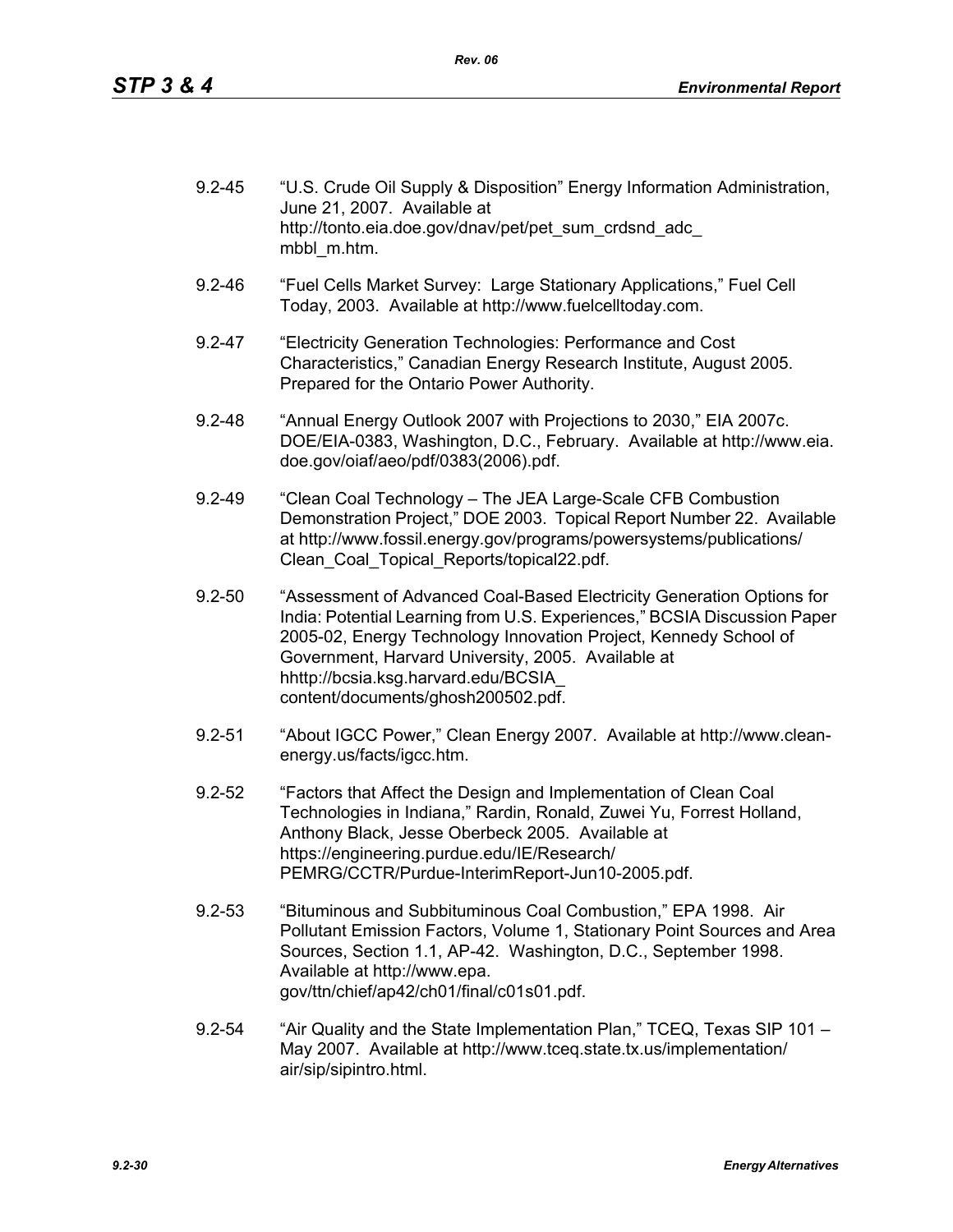| $9.2 - 55$ | NRG Energy 2006. Application for a Texas Commission on Environmental           |
|------------|--------------------------------------------------------------------------------|
|            | Quality Flexible Air Quality Permit, W. A. Parish Electric Generation Station, |
|            | June.                                                                          |

- 9.2-56 "Market-Based Advanced Coal Power Systems Final Report," DOE/FE-0400, DOE 1999. Available at http://www.netl.doe.gov/technologies/coalpower/ refshelf/marketbased\_systems\_report.pdf.
- 9.2-57 "Sulfur Dioxide Content in Natural Gas," Interstate Natural Gas Association of America 2007. Available at http://www.ingaa.org/environment/pollutants.htm.
- 9.2-58 "Stationary Gas Turbines," EPA, Air Pollutant Emission Factors, Vol. 1. Stationary Point Sources and Area Sources, Section 3.1. AP-42. Washington, D.C., April 2000. Available at http://www.epa.gov/ttn/chief/ap42/ch03/final/ c03s01.pdf.
- 9.2-59 "Siemens Power Generation: Combined Cycle Plant Ratings," Siemens, January 2006. Available at http://www.powergeneration.siemens.com/ en/plantrating/index.cfm.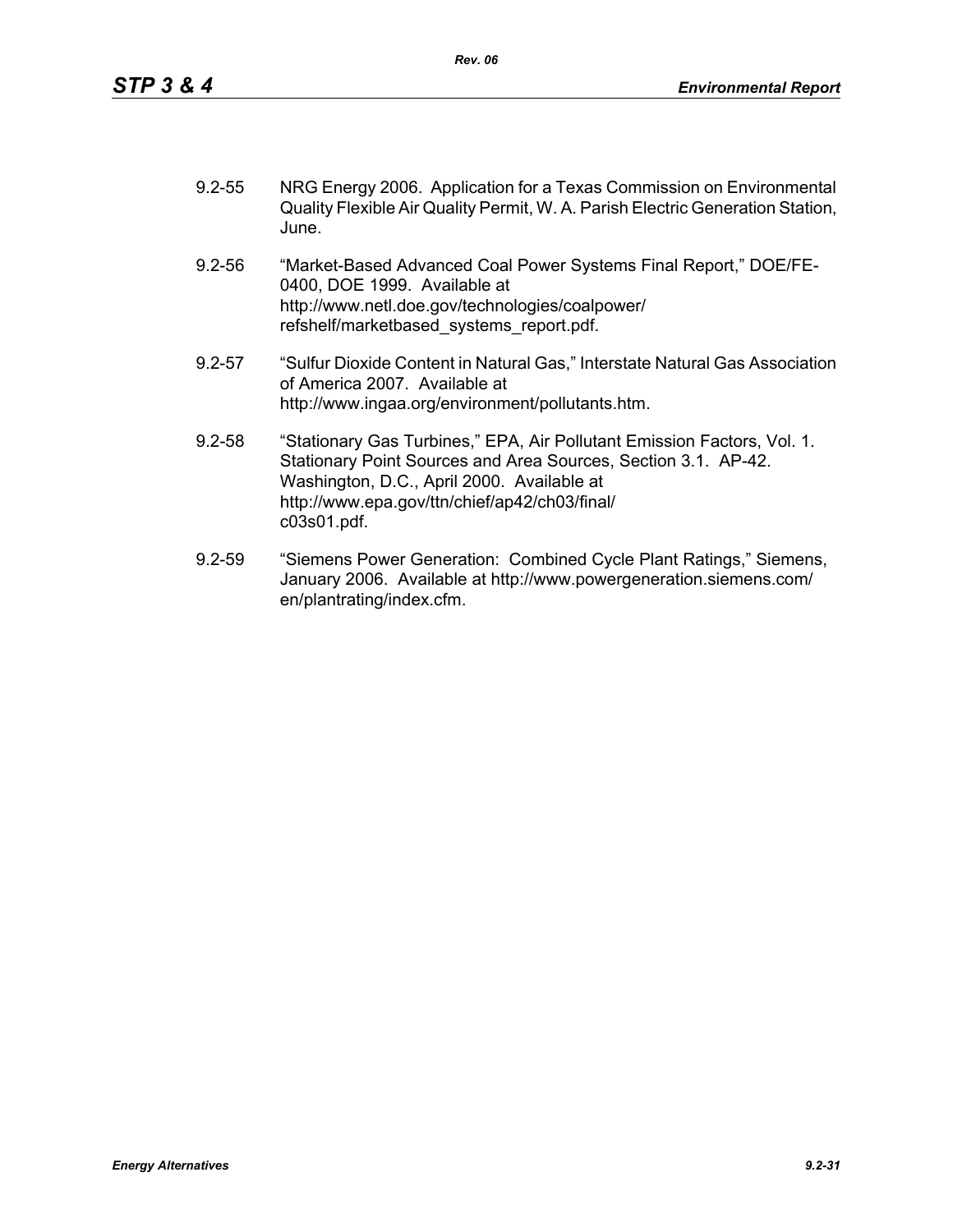| <b>Characteristic</b>                                                                                  | <b>Basis</b>                                                                             |
|--------------------------------------------------------------------------------------------------------|------------------------------------------------------------------------------------------|
| Unit size = $675$ MWe ISO rating net [1]                                                               | Assumed                                                                                  |
| Unit size = 718 MWe ISO rating gross [1]                                                               | Calculated based on 6% onsite power                                                      |
| Number of units $=$ 4                                                                                  | Assumed                                                                                  |
| Boiler type = PC, dry bottom, tangentially fired, sub-<br>bituminous, NSPS                             | Minimizes nitrogen oxides emissions (Reference<br>$9.2 - 49$                             |
| Fuel type = Powder River Basin Sub-bituminous coal                                                     | Typical for coal used by NRG                                                             |
| Fuel heat value = 8200 Btu/lb                                                                          | NRG Experience (Reference 9.2-55)                                                        |
| Fuel ash content by weight = $3.9\%$                                                                   | NRG Experience ((Reference 9.2-55)                                                       |
| Fuel sulfur content by weight = $0.3\%$                                                                | NRG experience (Reference 9.2-55)                                                        |
| Uncontrolled $NO_x$ emission = 7.2 lb/ton                                                              | Typical for pulverized coal, tangentially fired,<br>dry-bottom, NSPS (Reference 9.2-53)  |
| Uncontrolled CO emission = $0.5$ lb/ton                                                                | Typical for pulverized coal, tangentially fired, dry-<br>bottom, NSPS (Reference 9.2-53) |
| Heat rate = $8,568$ Btu/kWh                                                                            | Assumed based on DOE data (Reference 9.2-56)                                             |
| Capacity factor = $0.85$                                                                               | Typical for large coal-fired units                                                       |
| $NO_x$ control = low $NO_x$ burners, overfire air and<br>selective catalytic reduction (95% reduction) | Best available and widely demonstrated to<br>minimize $NOx$ emissions (Reference 9.2-53) |
| Particulate control = fabric filters (baghouse-99.9%<br>removal efficiency)                            | Best available for minimizing particulate emissions<br>(Reference 9.2-53)                |
| $SO_x$ control = Wet scrubber - limestone (95%<br>removal efficiency)                                  | Best available for minimizing $SO_x$ emissions<br>(Reference 9.2-53)                     |

| Table 9.2-1 Coal-Fired Alternative |  |
|------------------------------------|--|
|------------------------------------|--|

[1] The difference between "net" and "gross" is electricity consumed onsite.

Btu = British thermal unit

ISO rating = International Standards Organization rating at standard atmospheric conditions of 59°F, 60% relative humidity, and 14.696 pounds per square inch of atmospheric pressure kWh = kilowatt hour

NSPS = New Source Performance Standard

MWe = megawatt electrical output

 $NO<sub>x</sub>$  = nitrogen oxides

 $SO_x =$  oxides of sulfur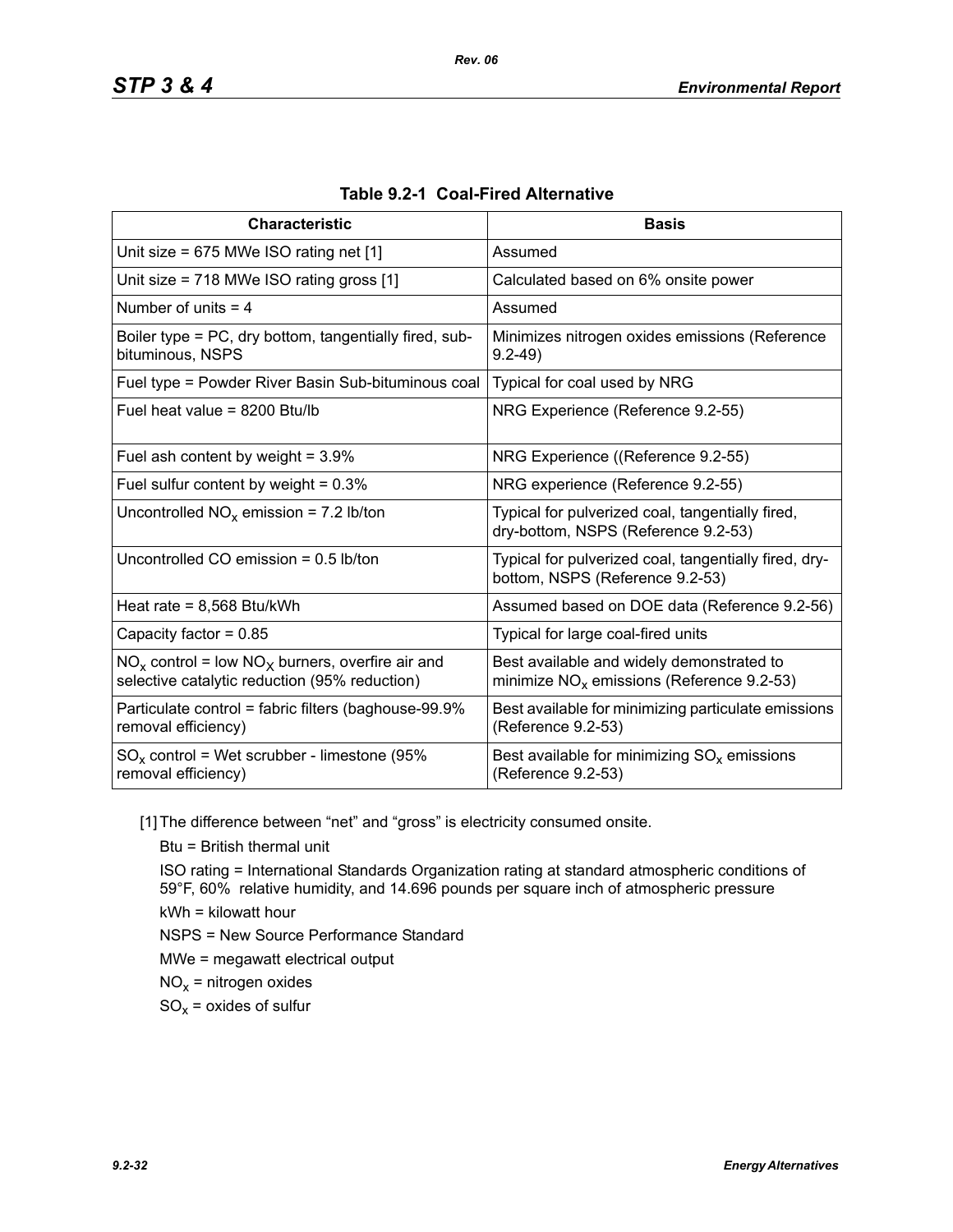| <b>Characteristic</b>                                                             | <b>Basis</b>                                                                                |
|-----------------------------------------------------------------------------------|---------------------------------------------------------------------------------------------|
| Unit size = $675$ MWe ISO rating net [1]                                          | Assumed                                                                                     |
| Unit size = $703$ MWe ISO rating gross [1]                                        | Calculated based on 4% onsite power                                                         |
| Number of units $=$ 4                                                             | Assumed                                                                                     |
| Fuel type $=$ natural gas                                                         | Assumed                                                                                     |
| Fuel heating value = $1,029$ Btu/ft <sup>3</sup>                                  | 2005 value for gas used in Texas (Reference 9.2-<br>20, Table 6)                            |
| Fuel $SO_x$ content = 0.0007%                                                     | Reference 9.2-57                                                                            |
| $NOx$ control = selective catalytic reduction (SCR) with<br>steam/water injection | Best available to minimize $NOx$ emissions<br>(Reference 9.2-58)                            |
| Fuel $NO_x$ content = 0.0109 lb/MMBtu                                             | Typical for large SCR-controlled gas fired units<br>with water injection (Reference 9.2-58) |
| Fuel CO content = $0.00226$ lb/MMBtu                                              | Typical for large SCR-controlled gas fired units<br>(Reference 9.2-58)                      |
| Fuel $PM2.5$ content [2] = 0.0019 lb/MMBtu                                        | Reference 9.2-58, Table 3.1-2a                                                              |
| Heat rate = $5,960$ Btu/kWh                                                       | Assumed based on Siemens SCC6-5000F 2x1<br>plant configuration (Reference 9.2-59)           |
| Capacity factor = $0.85$                                                          | Assumed based on performance of modern plants                                               |

|  |  | Table 9.2-2 Gas-Fired Alternative |
|--|--|-----------------------------------|
|--|--|-----------------------------------|

[1] The difference between "net" and "gross" is electricity consumed onsite.

[2] All particulate matter is  $PM<sub>2.5</sub>$ .

ISO rating = International Standards Organization rating at standard atmospheric conditions of 59°F, 60% relative humidity, and 14.696 pounds of atmospheric pressure per square inch MM = million

 $PM_{2.5}$  = particulates with a diameter of 2.5 microns or less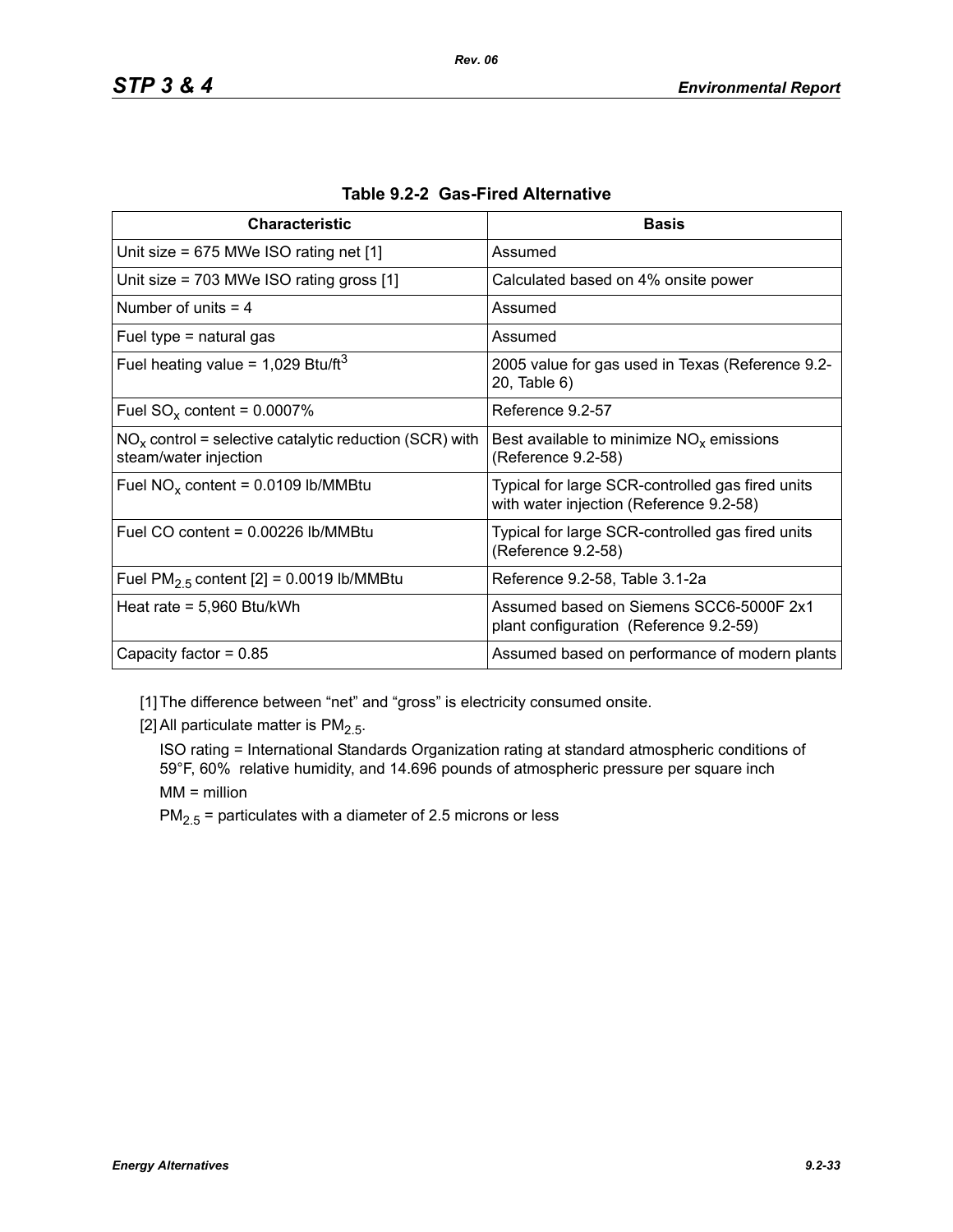| <b>Impact Category</b>                     | <b>Proposed</b><br><b>Action</b><br>(STP COL) | Coal-Fired<br>Generation | Gas-Fired<br>Generation | <b>Combinations of</b><br><b>Alternatives</b> |
|--------------------------------------------|-----------------------------------------------|--------------------------|-------------------------|-----------------------------------------------|
| Land Use                                   | <b>SMALL</b>                                  | SMALL                    | <b>SMALL</b>            | SMALL to LARGE                                |
| <b>Water Quality</b>                       | SMALL                                         | SMALL                    | SMALL                   | SMALL                                         |
| <b>Air Quality</b>                         | <b>SMALL</b>                                  | <b>MODERATE</b>          | <b>MODERATE</b>         | <b>SMALL to MODERATE</b>                      |
| <b>Ecological Resources</b>                | SMALL                                         | SMALL                    | SMALL                   | SMALL to LARGE                                |
| Threatened or<br><b>Endangered Species</b> | <b>SMALL</b>                                  | <b>SMALL</b>             | SMALL                   | SMALL to LARGE                                |
| Human Health                               | <b>SMALL</b>                                  | <b>MODERATE</b>          | <b>SMALL</b>            | SMALL to MODERATE                             |
| Socioeconomics                             | SMALL                                         | SMALL                    | SMALL                   | SMALL to LARGE                                |
| Waste Management                           | <b>SMALL</b>                                  | <b>MODERATE</b>          | SMALL                   | SMALL to MODERATE                             |
| Aesthetics                                 | SMALL                                         | SMALL                    | SMALL                   | SMALL to LARGE                                |
| <b>Cultural Resources</b>                  | <b>SMALL</b>                                  | SMALL                    | SMALL                   | SMALL                                         |
| Accidents                                  | SMALL                                         | <b>SMALL</b>             | SMALL                   | <b>SMALL</b>                                  |

**Table 9.2-3 Impacts Comparison Summary**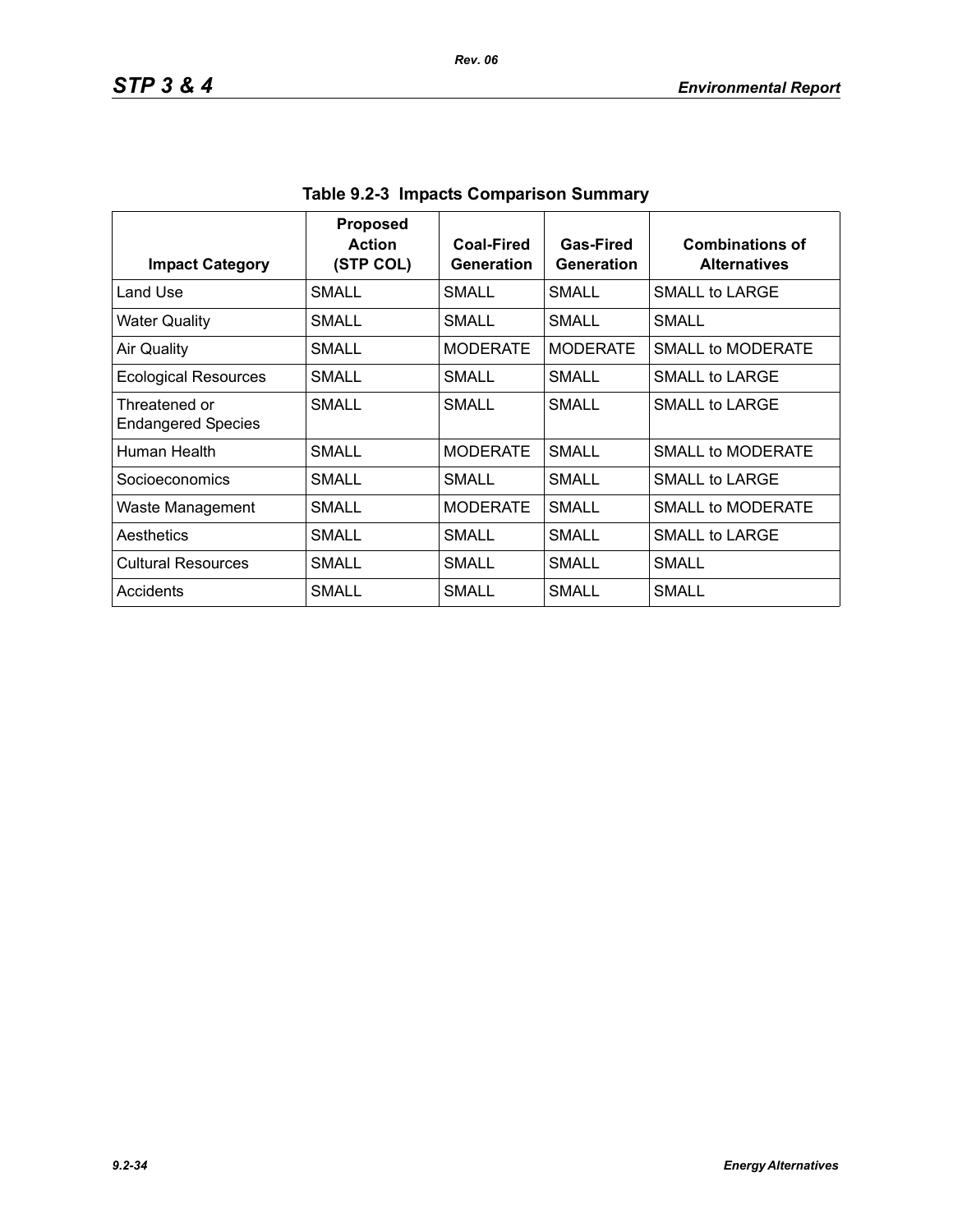| <b>Proposed Action</b><br>(STP COL)        | <b>Coal-Fired Generation</b>                                                                                                                                                                                                                      | <b>Gas-Fired Generation</b>                                                                                                                                                         | <b>Combination of</b><br><b>Alternatives</b>                                                                                                                        |
|--------------------------------------------|---------------------------------------------------------------------------------------------------------------------------------------------------------------------------------------------------------------------------------------------------|-------------------------------------------------------------------------------------------------------------------------------------------------------------------------------------|---------------------------------------------------------------------------------------------------------------------------------------------------------------------|
|                                            |                                                                                                                                                                                                                                                   | <b>Alternative Descriptions</b>                                                                                                                                                     |                                                                                                                                                                     |
| New construction at the<br>STP site        | New construction at the<br>STP site.                                                                                                                                                                                                              | New construction on<br>land adjacent to the STP<br>site.                                                                                                                            | New construction at the<br>STP site, a greenfield<br>site, or a combination of<br>the two. Site selection<br>would be dependent on<br>the technologies<br>selected. |
| Two 1350-MWe (net)<br><b>ABWR</b> reactors | Four 675-MWe (net)<br>tangentially-fired, dry<br>bottom boilers.                                                                                                                                                                                  | Four 675-MWe (net)<br>combined-cycle units<br>that includes two 198-<br>MWe gas turbines and a<br>279-MWe heat recovery<br>steam generator.                                         | A combination of two or<br>more of the technologies<br>described in Subsection<br>9.2.2.                                                                            |
|                                            | Pulverized bituminous<br>coal, 8,200 Btu/pound;<br>8,568 Btu/kWh; 3.9%<br>ash; 0.3% sulfur; 7.2<br>Ib/ton $NO_x$ ; 11 million<br>tons of coal per year.                                                                                           | Natural gas, 1,029<br>Btu/ft <sup>3</sup> ; 5,960 Btu/kWh;<br>0.00066 lb SO <sub>v</sub> /MMBtu;<br>0.0109 lb NO <sub>x</sub> /MMBtu;<br>121 billion cubic feet of<br>gas per year. |                                                                                                                                                                     |
|                                            | Low $NOx$ burners,<br>overfire air and selective<br>catalytic reduction (95%<br>$NOx$ reduction<br>efficiency).                                                                                                                                   | Selective catalytic<br>reduction with<br>steam/water injection.                                                                                                                     |                                                                                                                                                                     |
|                                            | Wet scrubber-limestone<br>desulfurization system<br>(95% SO <sub>2</sub> removal<br>efficiency); 105 thousand<br>tons of limestone per<br>year.<br>Fabric filters or<br>electrostatic precipitators<br>(99.9% particulate<br>removal efficiency). |                                                                                                                                                                                     |                                                                                                                                                                     |
|                                            | Upgrade existing rail<br>spur.                                                                                                                                                                                                                    | Disturb about 18 acres to<br>construct 2.0 miles of<br>gas pipeline with a 75-<br>foot-wide corridor. May<br>require upgrades to<br>existing pipelines.                             | The need for material<br>transport facilities would<br>depend on the<br>technologies selected.                                                                      |

| Table 9.2-4 Impacts Comparison Detail |  |  |  |  |
|---------------------------------------|--|--|--|--|
|---------------------------------------|--|--|--|--|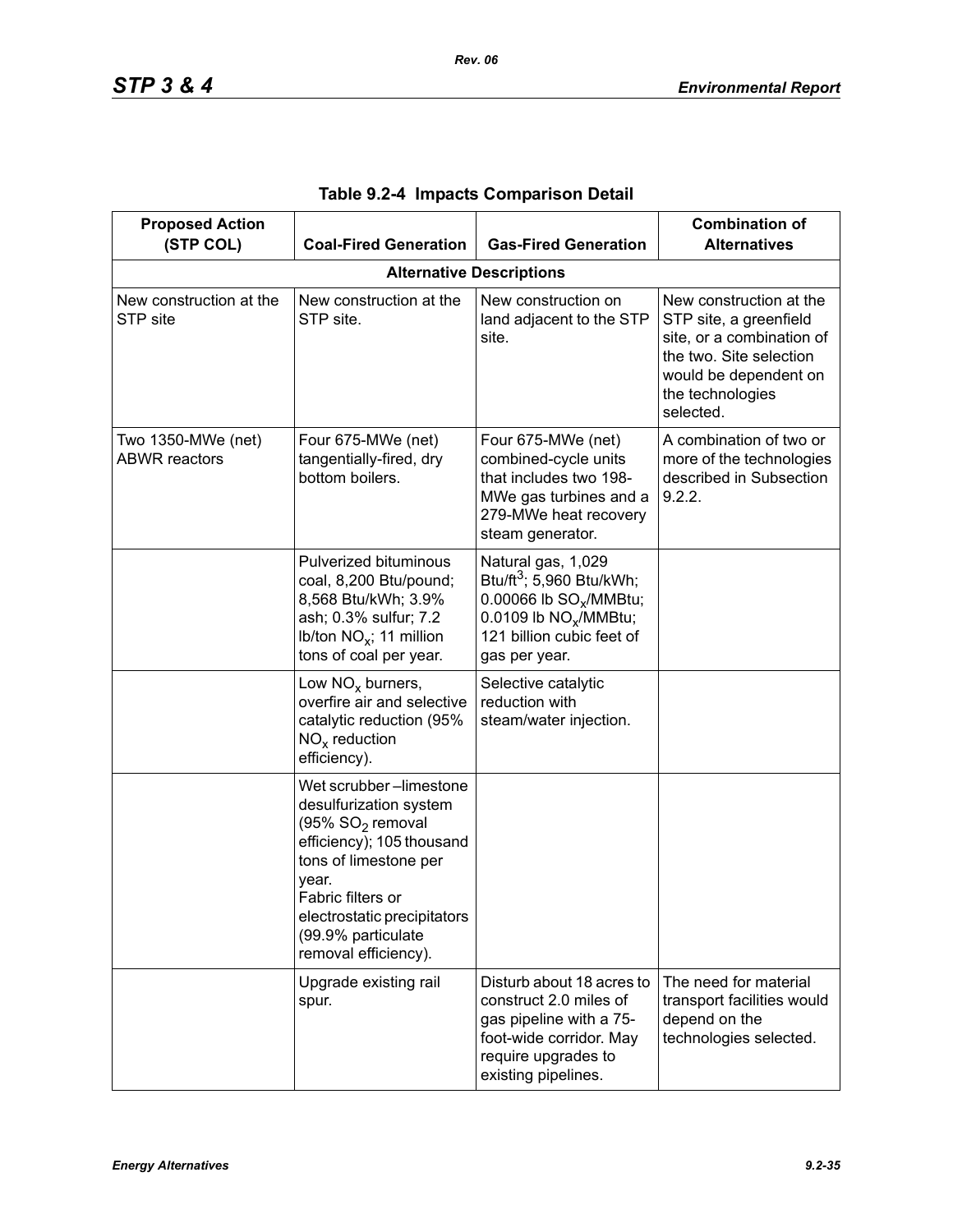| <b>Proposed Action</b><br>(STP COL)                                                                                                                                                                                                          | <b>Coal-Fired Generation</b>                                                                                                                                                                                                                 | <b>Gas-Fired Generation</b>                                                                                                                                                                                                                  | <b>Combination of</b><br><b>Alternatives</b>                                                                                                                                                                                                                                                                                                                                                                 |
|----------------------------------------------------------------------------------------------------------------------------------------------------------------------------------------------------------------------------------------------|----------------------------------------------------------------------------------------------------------------------------------------------------------------------------------------------------------------------------------------------|----------------------------------------------------------------------------------------------------------------------------------------------------------------------------------------------------------------------------------------------|--------------------------------------------------------------------------------------------------------------------------------------------------------------------------------------------------------------------------------------------------------------------------------------------------------------------------------------------------------------------------------------------------------------|
| New closed cycle cooling<br>water system that utilizes<br>the MCR                                                                                                                                                                            | New closed cycle cooling<br>water system that utilizes<br>the MCR.                                                                                                                                                                           | New closed cycle cooling<br>water system that utilizes<br>the MCR.                                                                                                                                                                           | The need for a cooling<br>water system would<br>depend on the<br>technologies selected.                                                                                                                                                                                                                                                                                                                      |
| 5950 peak construction<br>workers.                                                                                                                                                                                                           | 4467 peak construction<br>workers.                                                                                                                                                                                                           | 1637 peak construction<br>workers.                                                                                                                                                                                                           | The number of<br>construction workers<br>would depend on the<br>technologies selected.                                                                                                                                                                                                                                                                                                                       |
|                                                                                                                                                                                                                                              |                                                                                                                                                                                                                                              | <b>Land Use Impacts</b>                                                                                                                                                                                                                      |                                                                                                                                                                                                                                                                                                                                                                                                              |
| SMALL - 90 acres<br>required for facility at the<br>STP site (this acreage<br>excludes the MCR).                                                                                                                                             | SMALL - 435 acres at<br>the STP site required for<br>the powerblock and coal<br>storage; 141 acres<br>ash/scrubber waste<br>disposal (this acreage<br>excludes the MCR).                                                                     | SMALL - 107 acres for<br>facility at the STP site;<br>18 acres for gas pipeline<br>(this acreage excludes<br>the MCR).                                                                                                                       | SMALL to LARGE - The<br>amount land required<br>would depend on the<br>technologies selected,<br>but could range from 100<br>acres to more than 600<br>square miles.                                                                                                                                                                                                                                         |
| <b>SMALL - Construction</b><br>impacts would be<br>minimized by use of best<br>management practices.<br>Operational impacts<br>would be minimized by<br>use of the MCR and<br>compliance with<br>applicable TCEQ water<br>quality standards. | <b>SMALL - Construction</b><br>impacts would be<br>minimized by use of best<br>management practices.<br>Operational impacts<br>would be minimized by<br>use of the MCR and<br>compliance with<br>applicable TCEQ water<br>quality standards. | <b>SMALL - Construction</b><br>impacts would be<br>minimized by use of best<br>management practices.<br>Operational impacts<br>would be minimized by<br>use of the MCR and<br>compliance with<br>applicable TCEQ water<br>quality standards. | <b>SMALL - Construction</b><br>impacts would be<br>minimized by use of best<br>management practices.<br>Operational impacts, if<br>any, would be dependent<br>on the technologies<br>selected and the location<br>of the generating<br>facilities. Operational<br>impacts would be<br>minimized by use of best<br>management practices<br>and compliance with<br>applicable TCEQ water<br>quality standards. |

|  |  | Table 9.2-4  Impacts Comparison Detail (Continued) |  |  |
|--|--|----------------------------------------------------|--|--|
|--|--|----------------------------------------------------|--|--|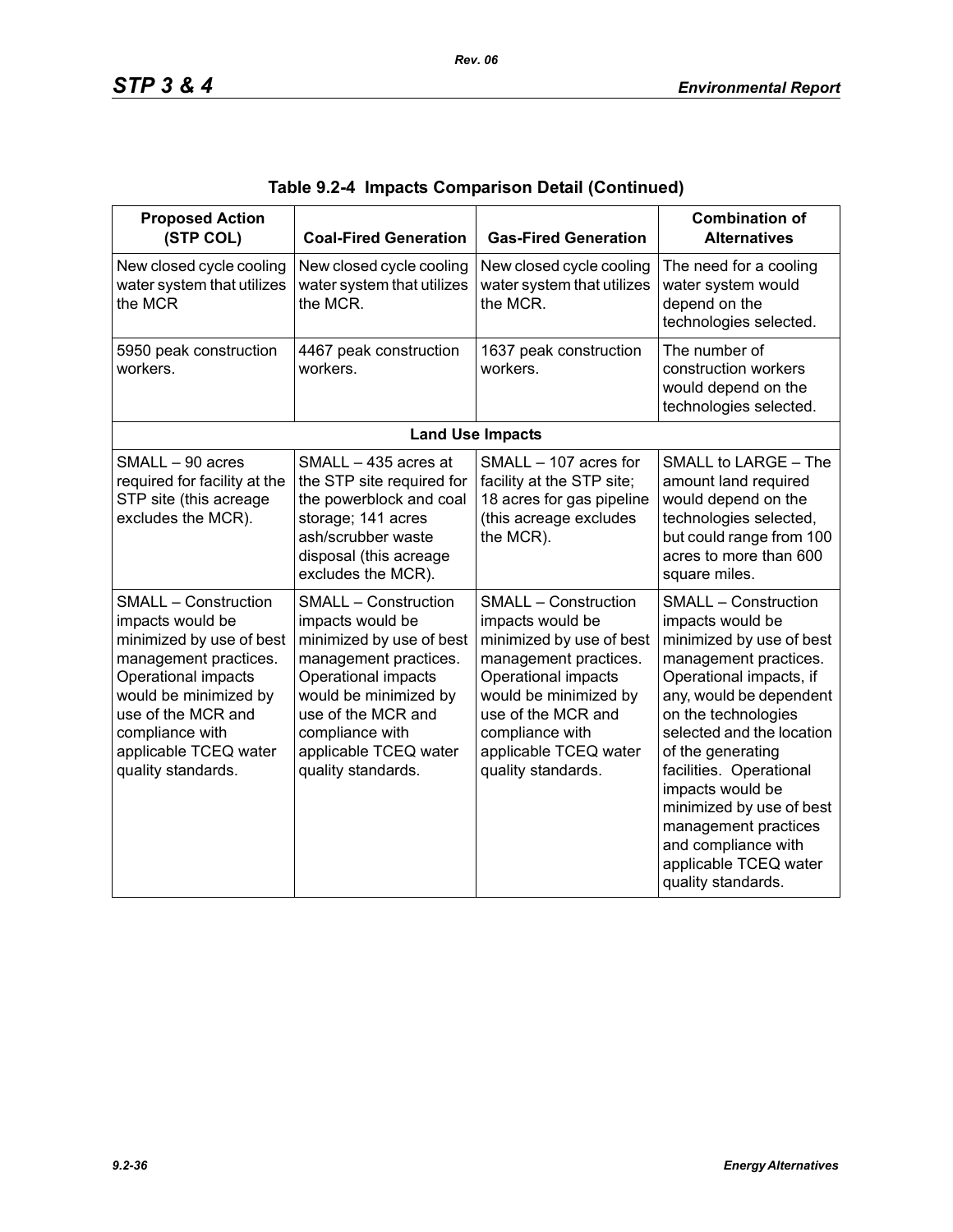| <b>Proposed Action</b><br>(STP COL)                                                                                                                                                                                                                                         | <b>Coal-Fired Generation</b>                                                                                                                                                                                                                                                                                                              | <b>Gas-Fired Generation</b>                                                                                                                                                                                                                                                                                                         | <b>Combination of</b><br><b>Alternatives</b>                                                                                                                                                                                                                                                                                                                                                                                                                                       |  |  |  |  |
|-----------------------------------------------------------------------------------------------------------------------------------------------------------------------------------------------------------------------------------------------------------------------------|-------------------------------------------------------------------------------------------------------------------------------------------------------------------------------------------------------------------------------------------------------------------------------------------------------------------------------------------|-------------------------------------------------------------------------------------------------------------------------------------------------------------------------------------------------------------------------------------------------------------------------------------------------------------------------------------|------------------------------------------------------------------------------------------------------------------------------------------------------------------------------------------------------------------------------------------------------------------------------------------------------------------------------------------------------------------------------------------------------------------------------------------------------------------------------------|--|--|--|--|
|                                                                                                                                                                                                                                                                             | <b>Air Quality Impacts</b>                                                                                                                                                                                                                                                                                                                |                                                                                                                                                                                                                                                                                                                                     |                                                                                                                                                                                                                                                                                                                                                                                                                                                                                    |  |  |  |  |
| <b>SMALL - Construction</b><br>impacts would be<br>minimized by use of best<br>management practices.<br>Operational impacts are<br>negligible.                                                                                                                              | MODERATE -<br>2,900 tons SO <sub>2</sub> per year<br>2,000 tons $NOx$ per year<br>2,800 tons CO per year<br>27 million tons $CO2$ per<br>year<br>0.46 tons Hg per year<br>50 tons PM <sub>10</sub> per year<br>13 tons PM <sub>2.5</sub> per year                                                                                         | MODERATE -<br>41 tons SO <sub>2</sub> per year<br>680 tons $NOx$ per year<br>141 tons CO per year<br>6.90 million tons CO <sub>2</sub> per<br>vear<br>119 tons $PM2.5$ per year<br>$[1]$ .                                                                                                                                          | SMALL to MODERATE -<br><b>Construction impacts</b><br>would be minimized by<br>use of best management<br>practices. Operational<br>impacts are dependent<br>on the combination of<br>technologies selected.<br>Emissions could be zero<br>or they could be as much<br>as the emissions from<br>the coal-fired alternative.                                                                                                                                                         |  |  |  |  |
|                                                                                                                                                                                                                                                                             |                                                                                                                                                                                                                                                                                                                                           | <b>Ecological Resource Impacts</b>                                                                                                                                                                                                                                                                                                  |                                                                                                                                                                                                                                                                                                                                                                                                                                                                                    |  |  |  |  |
| SMALL - Construction of<br>the power block would<br>permanently impact<br>about 90 acres of<br>terrestrial habitat and<br>would displace various<br>species.<br>Use of the MCR would<br>minimize impingement,<br>entrainment, and thermal<br>impacts to aquatic<br>species. | SMALL - Construction of<br>the power block and coal<br>storage areas and 40<br>years of ash/sludge<br>disposal would<br>permanently impact<br>about 576 acres of<br>terrestrial habitat,<br>displacing various<br>species. Use of the MCR<br>would minimize<br>impingement,<br>entrainment, and thermal<br>impacts to aquatic<br>species. | SMALL - Construction of<br>the power block and<br>pipeline would impact up<br>to 125 acres of terrestrial<br>habitat, displacing<br>various species.<br>Approximately 107 acres<br>would be permanently<br>impacted.<br>Use of the MCR would<br>minimize impingement,<br>entrainment, and thermal<br>impacts to aquatic<br>species. | SMALL to LARGE -<br>Depending on the<br>technologies selected,<br>construction could<br>impact 100 acres to<br>more than 600 square<br>miles of terrestrial<br>habitat. Impacts to<br>aquatic resources would<br>be dependent on the site<br>and the technologies<br>selected. Use of cooling<br>towers and best<br>management practices<br>for the intake and outfall,<br>if needed, would<br>minimize impingement,<br>entrainment, and thermal<br>impacts to aquatic<br>species. |  |  |  |  |

|  |  | Table 9.2-4  Impacts Comparison Detail (Continued) |  |  |  |
|--|--|----------------------------------------------------|--|--|--|
|--|--|----------------------------------------------------|--|--|--|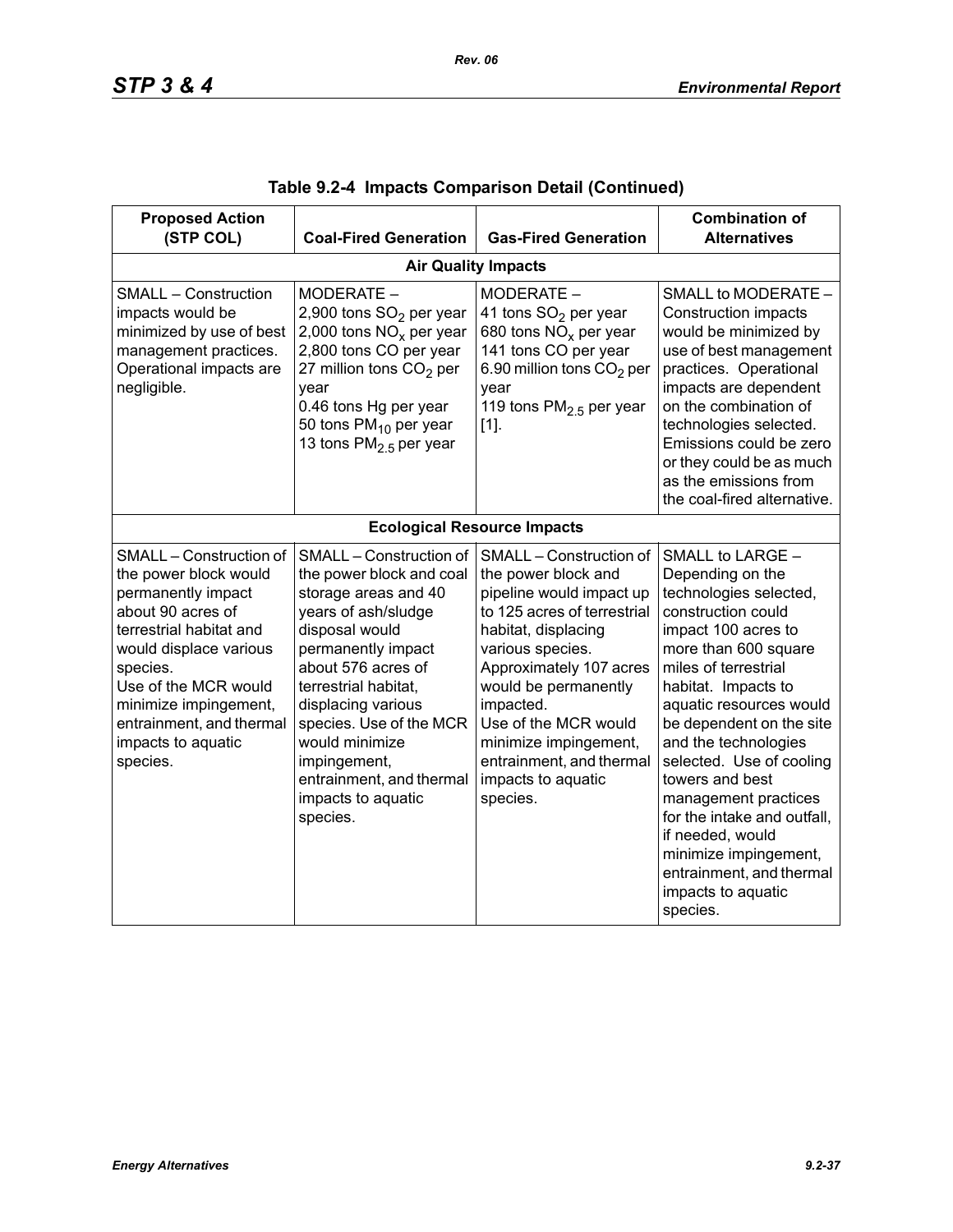| <b>Proposed Action</b>                                                                                                                                                                                                                                                                                                                                                                                            |                                                                                                                                                                                                                                                                                     |                                                                                                                                                                                                                                                                                            | <b>Combination of</b>                                                                                                                                                                                                                                                                                                                                                                                                                                                      |
|-------------------------------------------------------------------------------------------------------------------------------------------------------------------------------------------------------------------------------------------------------------------------------------------------------------------------------------------------------------------------------------------------------------------|-------------------------------------------------------------------------------------------------------------------------------------------------------------------------------------------------------------------------------------------------------------------------------------|--------------------------------------------------------------------------------------------------------------------------------------------------------------------------------------------------------------------------------------------------------------------------------------------|----------------------------------------------------------------------------------------------------------------------------------------------------------------------------------------------------------------------------------------------------------------------------------------------------------------------------------------------------------------------------------------------------------------------------------------------------------------------------|
| (STP COL)                                                                                                                                                                                                                                                                                                                                                                                                         | <b>Coal-Fired Generation</b>                                                                                                                                                                                                                                                        | <b>Gas-Fired Generation</b>                                                                                                                                                                                                                                                                | <b>Alternatives</b>                                                                                                                                                                                                                                                                                                                                                                                                                                                        |
|                                                                                                                                                                                                                                                                                                                                                                                                                   |                                                                                                                                                                                                                                                                                     | <b>Threatened or Endangered Species Impacts</b>                                                                                                                                                                                                                                            |                                                                                                                                                                                                                                                                                                                                                                                                                                                                            |
| SMALL - No areas<br>designated as critical<br>habitat exist at or near<br>the STP site.<br><b>Transmission lines would</b><br>have no adverse impacts<br>on protected species<br>because no new<br>transmission lines rights-<br>of-way or new<br>transmission lines would<br>be required.                                                                                                                        | SMALL - No areas<br>designated as critical<br>habitat exist at or near<br>the STP site.<br>Transmission lines would<br>have no adverse impacts<br>on protected species<br>because no new<br>transmission lines rights-<br>of-way or new<br>transmission lines would<br>be required. | SMALL - No areas<br>designated as critical<br>habitat exist at or near<br>the STP site.<br><b>Transmission lines would</b><br>have no adverse impacts<br>on protected species<br>because no new<br>transmission lines rights-<br>of-way or new<br>transmission lines would<br>be required. | SMALL to LARGE -<br>Impacts would depend<br>on the site and the<br>technologies selected,<br>and 100 acres to more<br>than 600 square miles of<br>terrestrial habitat could<br>be impacted, and any<br>endangered, threatened,<br>and other special status<br>species that occur in the<br>project area could be<br>disturbed. STPNOC and<br><b>ERCOT</b> procedures<br>would be employed to<br>minimize adverse<br>impacts to protected<br>species and their<br>habitats. |
|                                                                                                                                                                                                                                                                                                                                                                                                                   |                                                                                                                                                                                                                                                                                     | <b>Human Health Impacts</b>                                                                                                                                                                                                                                                                |                                                                                                                                                                                                                                                                                                                                                                                                                                                                            |
| SMALL - Impacts<br>associated with noise<br>are not anticipated.<br>Radiological exposure is<br>not considered<br>significant because<br>doses would be within<br>federal limits. Risk from<br>microbiological<br>organisms is minimal<br>due to thermal<br>characteristics at the<br>discharge. Risk due to<br>transmission-line<br>induced currents is<br>minimal due to<br>conformance with<br>consensus code. | MODERATE - Risks<br>such as cancer and<br>emphysema from<br>emissions are likely.                                                                                                                                                                                                   | SMALL - Some risk of<br>cancer and emphysema<br>exists from emissions.                                                                                                                                                                                                                     | SMALL to MODERATE -<br>Depending on the<br>combination of<br>technologies selected,<br>risks such as cancer and<br>emphysema from<br>emissions could be<br>likely.                                                                                                                                                                                                                                                                                                         |

|  |  | Table 9.2-4  Impacts Comparison Detail (Continued) |  |  |
|--|--|----------------------------------------------------|--|--|
|--|--|----------------------------------------------------|--|--|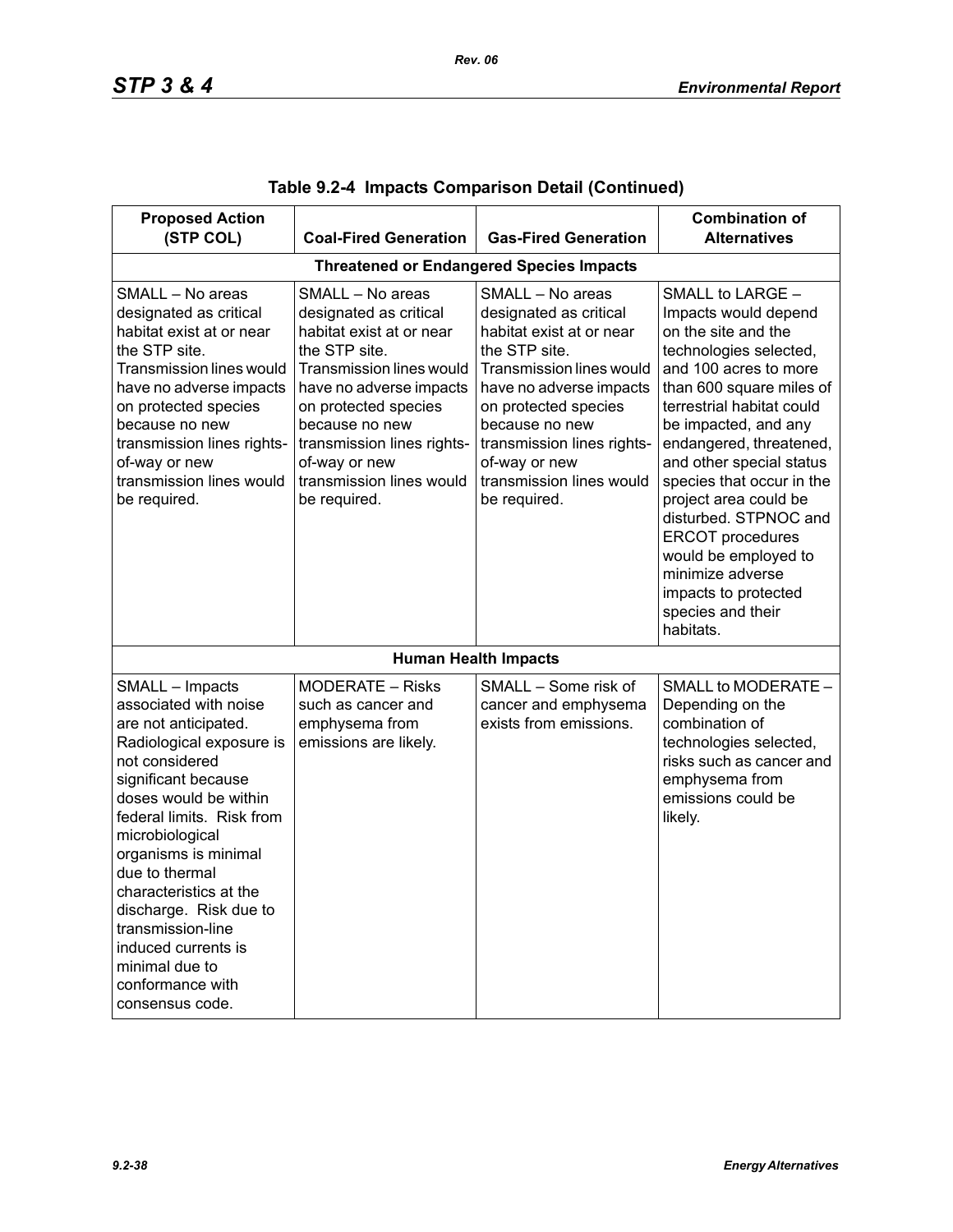| <b>Proposed Action</b><br>(STP COL)                                                                                                                                                                                             | <b>Coal-Fired Generation</b>                                                                                                          | <b>Gas-Fired Generation</b>                                                                                 | <b>Combination of</b><br><b>Alternatives</b>                                                                                                                                                                                                                                                                                       |  |  |
|---------------------------------------------------------------------------------------------------------------------------------------------------------------------------------------------------------------------------------|---------------------------------------------------------------------------------------------------------------------------------------|-------------------------------------------------------------------------------------------------------------|------------------------------------------------------------------------------------------------------------------------------------------------------------------------------------------------------------------------------------------------------------------------------------------------------------------------------------|--|--|
|                                                                                                                                                                                                                                 |                                                                                                                                       | <b>Socioeconomic Impacts</b>                                                                                |                                                                                                                                                                                                                                                                                                                                    |  |  |
| SMALL - Increase in<br>permanent workforce at<br>STP by 888 workers<br>could affect adjacent<br>counties.                                                                                                                       | SMALL - Increase in<br>permanent workforce at<br>STP by 315 workers<br>could affect surrounding<br>counties.                          | SMALL - Increase in<br>permanent workforce at<br>STP by 91 workers could<br>affect surrounding<br>counties. | SMALL-Given the<br>infinite number of<br>combinations of<br>alternatives that could be<br>pursued, it is impossible<br>to determine the size of<br>the permanent<br>workforce. It is likely<br>however, that the<br>workforce would be less<br>than or equal to the<br>permanent workforce<br>under the coal fired<br>alternative. |  |  |
|                                                                                                                                                                                                                                 |                                                                                                                                       | <b>Waste Management Impacts</b>                                                                             |                                                                                                                                                                                                                                                                                                                                    |  |  |
| SMALL - Non-<br>radiological impacts<br>would be negligible.<br>Radiological impacts<br>would be SMALL. All<br>radioactive wastes would<br>be managed according<br>to established laws,<br>regulations, and<br>exposure limits. | MODERATE - 109,000<br>tons of coal ash and<br>124,000 tons of scrubber<br>sludge would require 141<br>acres over the 40-year<br>term. | SMALL - Almost no<br>waste generation.                                                                      | SMALL to MODERATE -<br>Waste generation would<br>be dependent on the<br>combination of<br>technologies selected.<br>Many of the possible<br>technologies have no<br>waste streams while<br>others, like coal-fired<br>boilers, have substantial<br>waste streams.                                                                  |  |  |
| <b>Aesthetic Impacts</b>                                                                                                                                                                                                        |                                                                                                                                       |                                                                                                             |                                                                                                                                                                                                                                                                                                                                    |  |  |
| SMALL - Visual impacts<br>would be consistent with<br>the industrial nature of<br>the site.                                                                                                                                     | SMALL - Visual impacts<br>would be consistent with<br>the industrial nature of<br>the site.                                           | SMALL - Visual impacts<br>would be consistent with<br>the industrial nature of<br>the site.                 | SMALL to LARGE -<br>Visual impacts would be<br>dependent on the<br>combination of<br>technologies selected<br>and the location of the<br>site where the facilities<br>would be located.                                                                                                                                            |  |  |

|  |  | Table 9.2-4 Impacts Comparison Detail (Continued) |  |  |
|--|--|---------------------------------------------------|--|--|
|--|--|---------------------------------------------------|--|--|